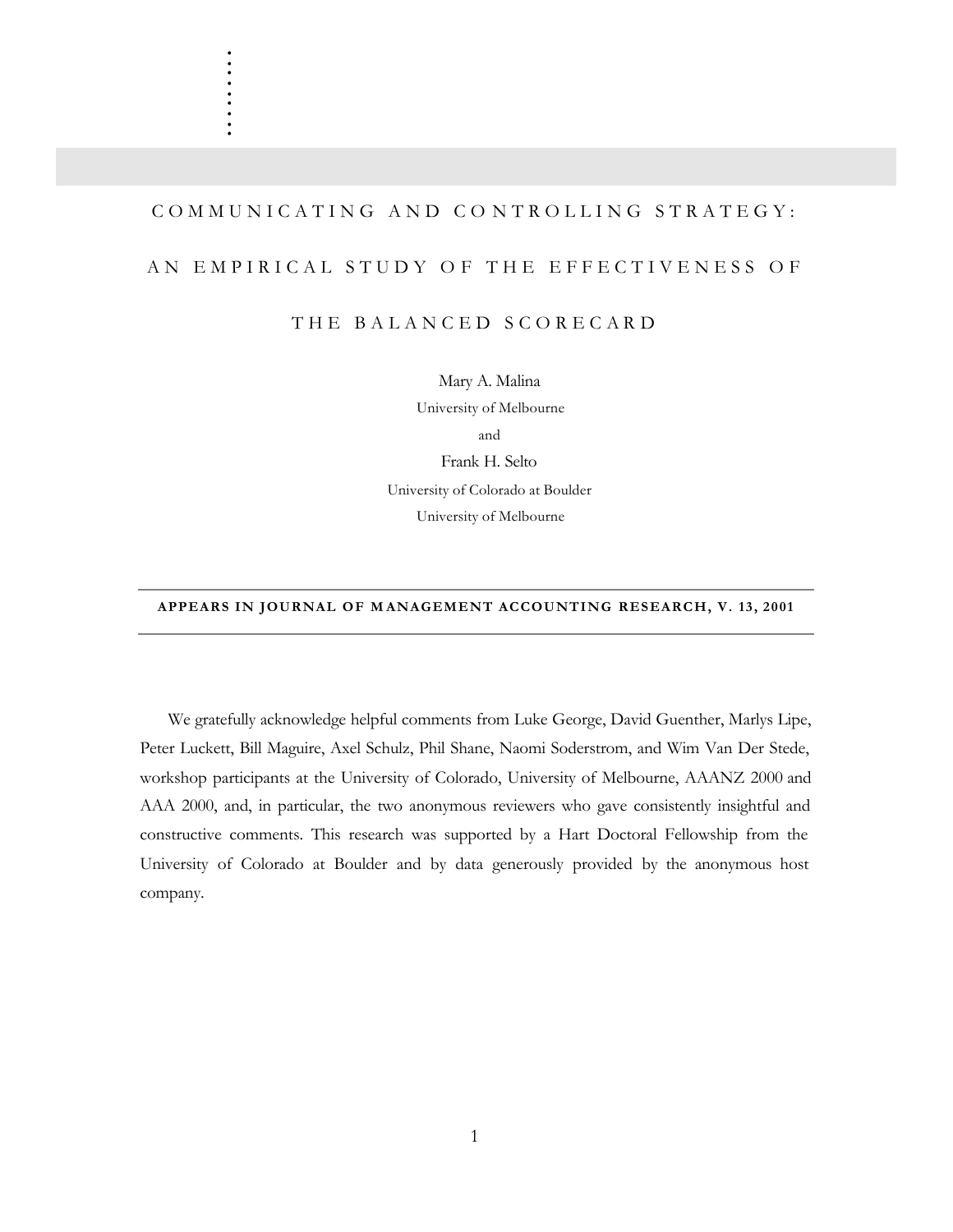# COMMUNICATING AND CONTROLLING STRATEGY: AN EMPIRICAL STUDY OF THE EFFECTIVENESS OF THE BALANCED SCORECARD

#### **ABSTRACT**

This paper reports evidence on the effectiveness of the Balanced Scorecard (BSC) as a strategy communication and management-control device. This study first reviews communication and management control literatures that identify attributes of effective communication and control of strategy. Second, the study offers a model of communication and control applicable to the BSC. The study then analyzes empirical interview and archival data to model the use and assess the communication and control effectiveness of the BSC. The study includes data from multiple divisions of a large, international manufacturing company. Data are from BSC designers, administrators, and North American managers whose divisions are objects of the BSC. The study accumulates evidence regarding the challenges of designing and implementing the BSC faced by even a large, well-funded company. These findings may be generalizable to other companies adopting or considering adopting the BSC as a strategic and management control device.

Data indicate that this specific BSC, as designed and implemented, is an effective device for controlling corporate strategy. Results also indicate disagreement and tension between top and middle management regarding the appropriateness of specific aspects of the BSC as a communication, control and evaluation mechanism. Specific results include evidence of causal relations between effective management control, motivation, strategic alignment and beneficial effects of the BSC. These beneficial effects include changes in processes and improvements in both the BSC and customer-oriented services. In contrast, ineffective communication and management control cause poor motivation and conflict over the use of the BSC as an evaluation device.

Data availability: Use of all data collected for this study is regulated by a strict non-disclosure agreement, which requires the researchers to protect the company's identity and its proprietary information.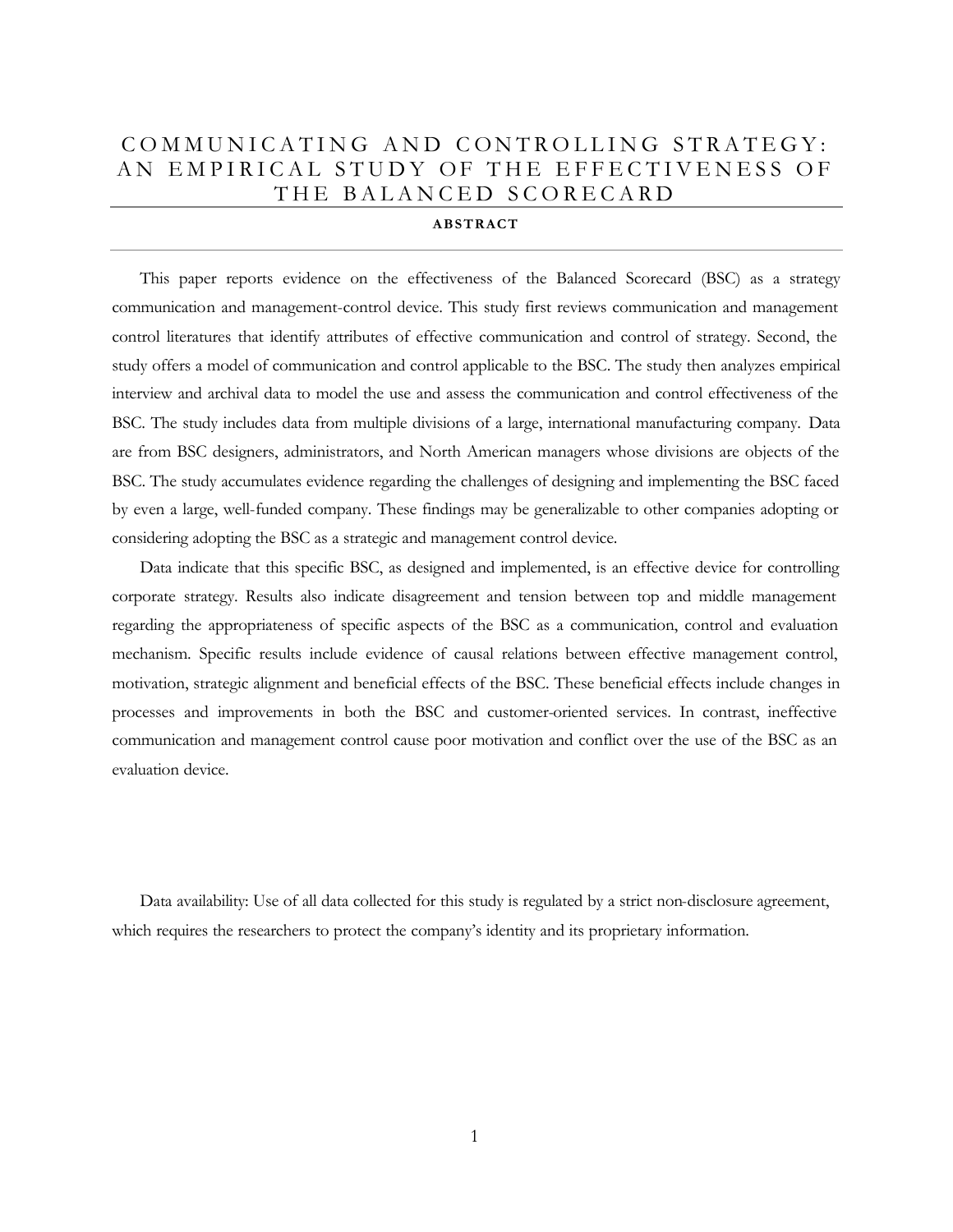# COMMUNICATING AND CONTROLLING STRATEGY: AN EMPIRICAL STUDY OF THE EFFECTIVENESS OF THE BALANCED SCORECARD

### **INTRODUCTION**

The professional and academic strategy literatures claim that many organizations have found traditional performance measures (e.g., ex post costs, profits, and return on investment) to be insufficient guides for decision making in today's rapidly changing, hyper-competitive environment. Sole reliance on current, financial measures of performance arguably does not reflect the importance of current resource decisions for future financial performance [e.g., Dearden, 1969]. Though some firms recognized the importance of nonfinancial measures of performance many years ago (e.g., General Electric in the 1950s), growing international competition and the rise of the TQM movement have widened the appeal of non-financial performance measures. Since the 1980s, authors have filled the professional and academic literature with recommendations to rely more on non-financial measures for both managing and evaluating organizations [e.g., Johnson and Kaplan, 1987; Berliner and Brimson, 1988; Nanni et al., 1988; Dixon et al., 1990; Rappaport, 1999].

In addition to normative arguments, empirical research can help to establish the roles and effectiveness of non-financial performance measurement. A number of studies have sought to link specific non-financial measures to financial performance (e.g., Banker et al., 2000; Behn and Riley, 1999; Foster and Gupta, 1999; Ittner and Larcker, 1998a).1 Evidence in the human resources literature shows that *systems* of non-financial measures, not individual measures themselves, appear to be more reliable determinants of firm performance. (e.g., Becker and Huselid, 1998; Huselid, 1995, 1997). The objective of this study is to examine the process and impact of managing an organization with non-financial performance measures, specifically in the context of the balanced scorecard (BSC), which is a comprehensive system of performance measurement.

The BSC, popularized by Kaplan and Norton [1992, 1993, 1996a, b, c] and adopted widely around the world, has been offered as a superior combination of non-financial and financial measures of performance.<sup>2</sup> Because the BSC explicitly focuses on links among business decisions and outcomes, it is intended to guide strategy development, implementation, and communication. Furthermore, a properly constructed BSC could provide reliable feedback for management control and performance evaluation.

Atkinson et al. [1997] regard the BSC as one of the most significant developments in management accounting, deserving intense research attention. Silk [1998] estimated that 60 percent of the U.S. *FORTUNE 500* companies have implemented or are experimenting with a BSC. Given its high profile, surprisingly little academic research has focused on either the claims or outcomes of the BSC [Ittner and Larcker, 1998b]. A natural question is: does the BSC's content, format, implementation, or use have discernable effects on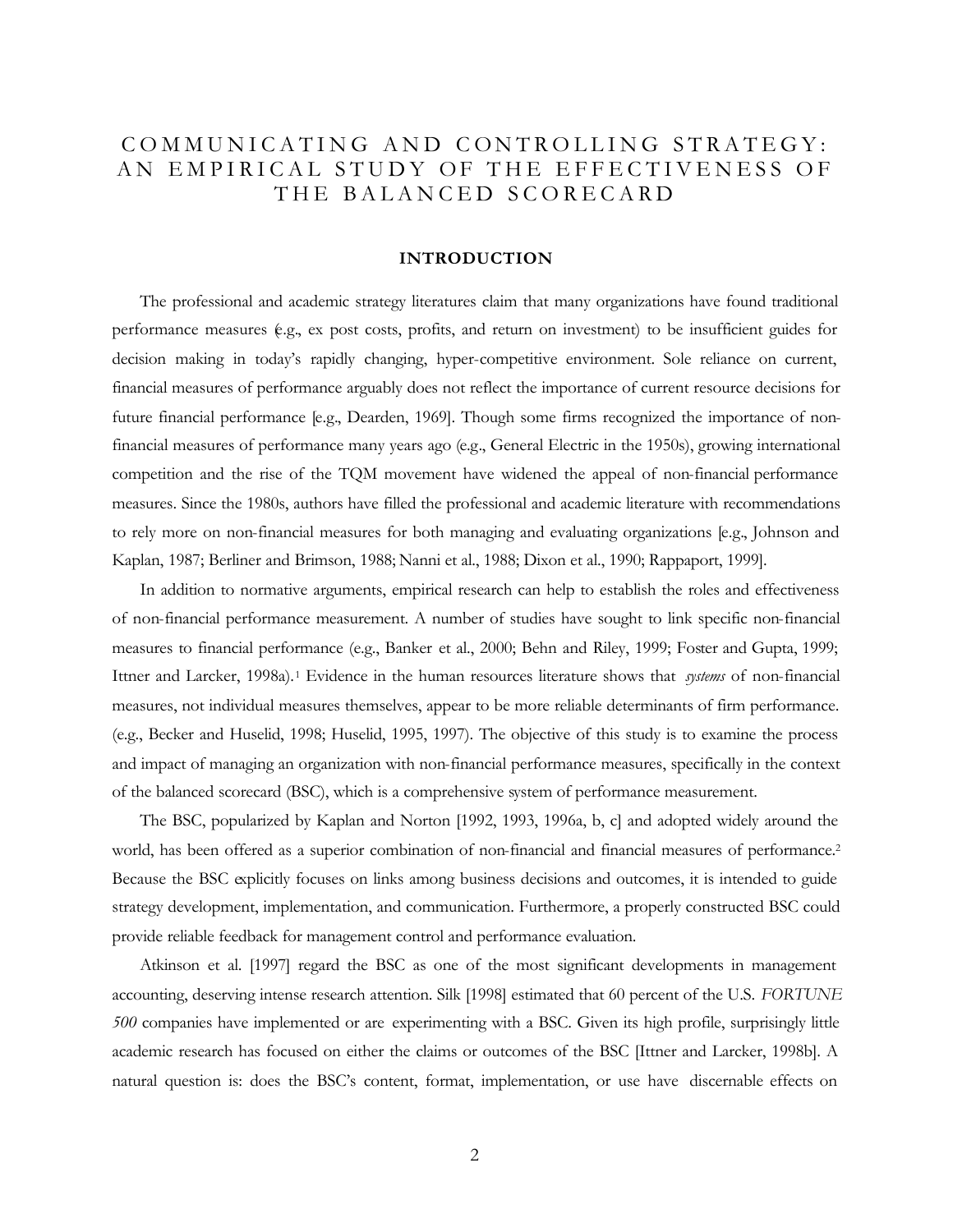business decisions and outcomes that could not be attained with existing measures, alone or in combination? In the first study of its kind, Lipe and Salterio [2000] identify decision effects associated with the format of the BSC. The arrangement of performance measures into four related categories appears to convey decisionrelevant information to subjects performing a laboratory evaluation task. Most other current BSC studies, however, are relatively uncritical descriptions of BSC adoptions.

Kaplan and Norton [1996] argue that the BSC is not primarily an evaluation method, but is a strategic planning and communication device to (1) provide strategic guidance to divisional managers and (2) describe links among lagging and leading measures of financial and non-financial performance. The BSC purports to describe the steps necessary to reach financial success; for example, invest in specific types of knowledge to improve processes. If the links are valid reflections of a company's administrative and productive processes and economic opportunities, the BSC embodies and can communicate the company's operational strategy. Furthermore, effectively communicating these links throughout the organization can be crucial to implementing that strategy successfully [Tucker et al, 1996; West and Meyer, 1997]. Organizations also might use non-financial measures as the basis of performance evaluation. Alternatively, they might improve performance by using the BSC as a guide to financial success and by also judicially using financial performance measures for evaluation purposes [e.g., Rappaport; 1999].

The present study investigates the communication and management-control attributes and the effectiveness of a large, successful, international company's BSC model. The study includes archival and qualitative data from interviews with the BSC's designers, managers, and users to (1) assess the perceived attributes of the BSC as both a strategic communication and control device and (2) find evidence of the BSC's decision impacts. The current study does not test whether the company's BSC is a statistically valid model of the company's activities and performance. This feature of the BSC will be tested in subsequent research [Malina, 2001].

The company introduced the BSC to advance its strategy. The scorecard has greatly affected the outlook and actions of users, both beneficially and adversely. When elements of the BSC are well designed and effectively communicated (according to criteria described in the study), the BSC appears to motivate and influence lower-level managers to conform their actions to company strategy. Furthermore, managers believe that these changes result in improved sub-unit performance. However, there also is consistent evidence that flaws in the BSC design and shortcomings in strategic communication have adversely affected relations between some top and middle managers. The tension exists because the BSC design exacerbates strong differences between their views of future opportunities. Shortcomings in communication generate mistrust and unwillingness to change. While the specific flaws and shortcomings may be unique to the studied company, these findings appear to reflect generally on issues of BSC design and uses.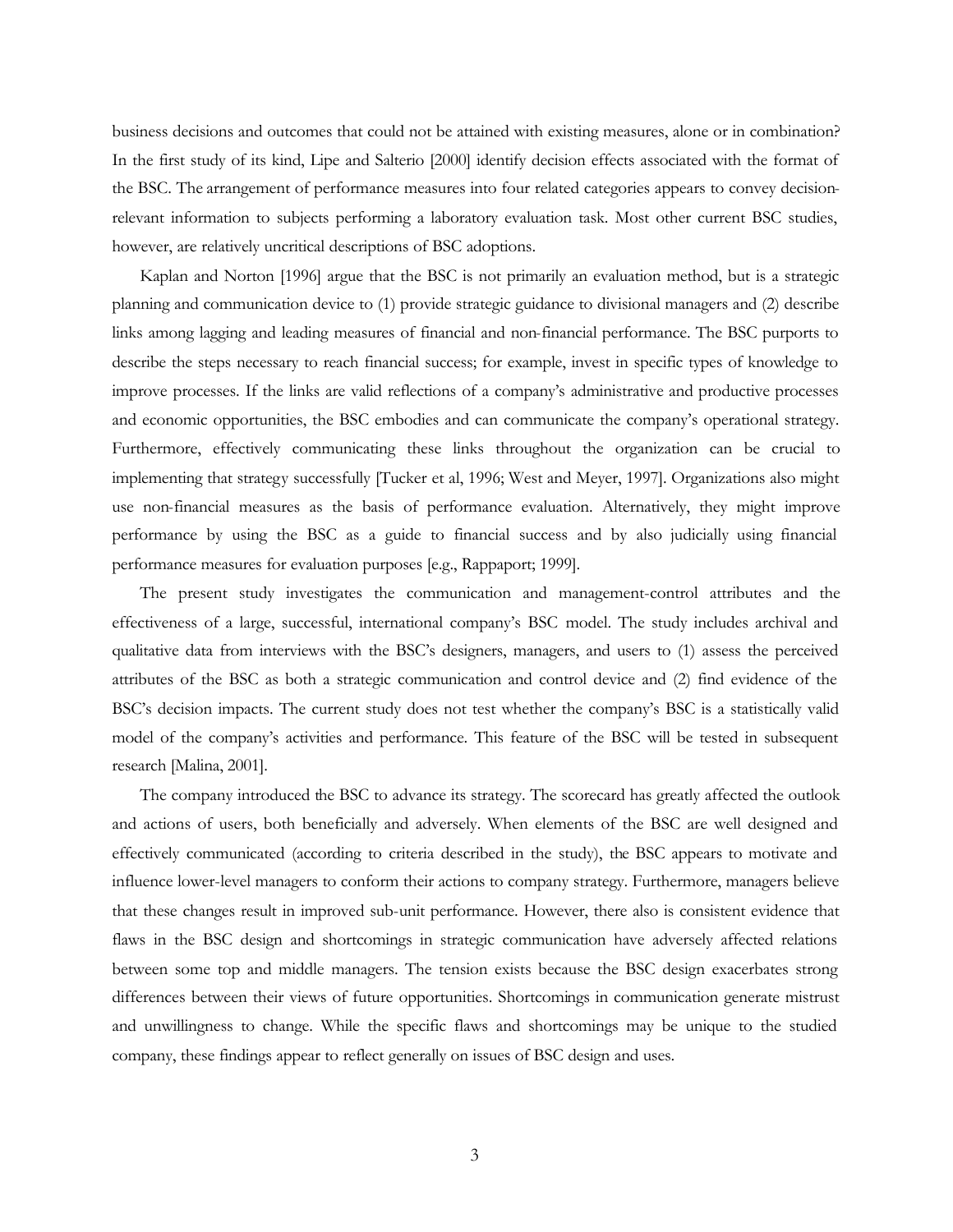The second section of this paper develops a research question from a review of the communication literature regarding characteristics of effective communication of strategy. The third section develops a second research question through an overview of attributes of management control devices that effectively control strategy. The fourth section describes the research site and the company's BSC. The fifth section describes procedures used to obtain and analyze the archival and qualitative interview data. This section also presents a theoretical model to describe BSC effectiveness. The sixth section addresses the research questions and derives an empirical model of BSC effectiveness. The final section summarizes conclusions and offers recommendations for future research.

#### **THE BSC AND COMMUNICATION OF STRATEGY**

Kaplan and Norton [1996c] state that, "by articulating the outcomes the organization desires as well as the drivers of those outcomes (*by using the BSC*), senior executives can channel the energies, the abilities, and the specific knowledge held by people throughout the organization towards achieving the business's longterm goals." Thus, Kaplan and Norton assert that not only does the BSC embody or help create organizational strategy and knowledge, but also the BSC itself effectively communicates strategy and knowledge. Merchant [1989] argues that communication failure is an important cause of poor organizational performance. Because no organization's knowledge or strategy exists apart from or succeeds without its key human actors, the ability to effectively communicate may be itself a source of competitive advantage [Tucker et al., 1996; Daft and Lewin, 1993; Grant, 1991; Schulze, 1992; Amit and Shoemaker, 1990]. If the BSC does articulate organizational knowledge and strategy in a superior manner, then it may be a source of competitive advantage, at least until all competitors use it equally well. The organizational communication literature, however, identifies a complex set of characteristics that affect the quality or effectiveness of communication in organizations.

Based on a review of the literature, an organizational communication device or system may be characterized by the attributes of its (1) processes and messages, (2) support of organizational culture, and (3) creation and exchange of knowledge. Brief reviews of these communication characteristics follow.

#### **Communication Processes and Messages**

Individuals use and rely on communication if its processes and messages are perceived as understandable and trustworthy. Other characteristics of effective organizational communication processes are routineness, predictability, reliability, and completeness [Barker and Camarata, 1998; Goodman, 1998; Tucker, et al*.*, 1996]. Communication also is more effective if it uses concise messages and clearly defined terms [Goodman, 1998]. Furthermore, an effective communication system precludes suppression of truth or misstatement of performance. There should be no ambiguity regarding the differences between truthfulness and "looking good" or integrity with winning. The effective communication system and its users will be intolerant of "spin,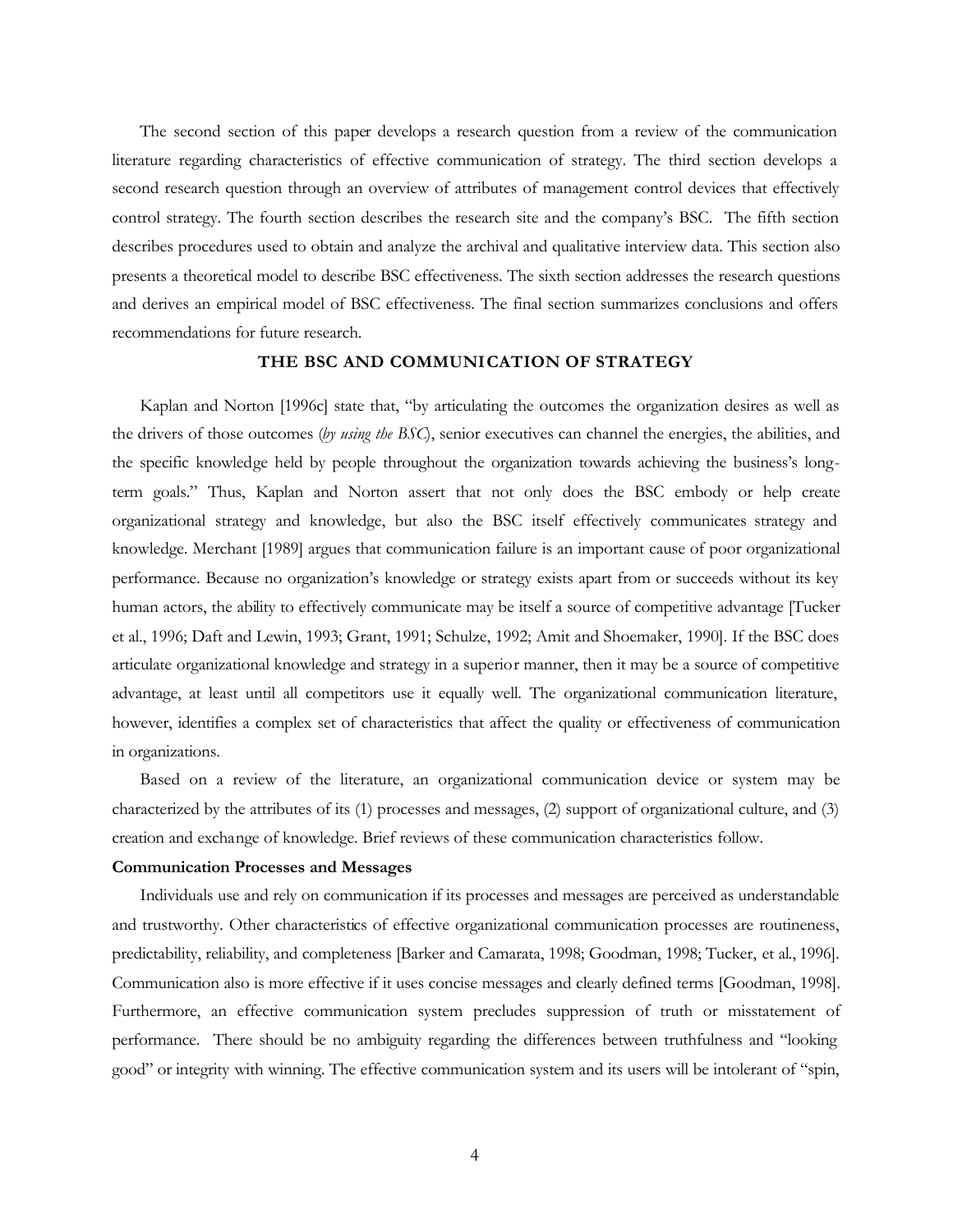deniability, and truth by assertion" [Goodman, 1998]. Therefore, organizational communication will be effective if processes and messages are valid representations of performance. Effective communication and effective performance measurement conceptually overlap, as was discussed previously.

#### **Support of Culture, Values, and Beliefs**

The traditional view of effective organizational communication is that it supports organizational culture and individual interest by reinforcing desired patterns of behavior, shared values, and beliefs. Effective communication demonstrates that the organization does what it says and that individual or group rewards are predicated on their actions [Tucker, et al, 1996; Goodman, 1998]. Communication by leaders that consistently articulates shared goals, values and beliefs [Tucker, et al, 1996; Goodman, 1998] also is effective in reinforcing culture and directing behavior. Furthermore, effective communication must encourage behavior consistent with organizational goals, values, and beliefs [Goodman, 1998].

Proponents of the BSC [e.g., Kaplan and Norton, 2000] argue that it also can be an instrument of cultural and strategic change. Consistent with Kotter's [1995] observations of change processes, the BSC may facilitate change by effectively creating and communicating a credible vision of and method for achieving change.

#### **Creation and Exchange of Knowledge**

Knowledge, which may be objective or tacit, is the basis of strategy formulation and implementation.<sup>3</sup> Therefore, an effective communication system supports an organization's strategy by nurturing both objective and tacit knowledge. The effective communication system exchanges objective (observable) knowledge among key individuals so that all are aware of the organization's current status. Organizations create objective knowledge from the development and integration of new knowledge by individual specialists. Objective knowledge usually derives from the refining and sharing of individuals' tacit knowledge, which is understood but not yet articulated or usable by the organization. Therefore, an effective communication system encourages and enables the sharing of individuals' experiences and collects those shared experiences. This may be best accomplished by intense and frequent sharing, and by dialogue rather than one-directional reporting. Perhaps importantly for the effectiveness of the BSC, de Haas and Kleingeld [1999] argue further that participation in the design of performance measurement systems is an important determinant of effective communication of strategy.

In summary, *effective organizational communication devices* should possess the observable attributes of

- *Valid messages*  reliable, understandable, trustworthy
- *Support of organizational culture –* existing or changing
- *Knowledge-sharing*  including dialogue and participation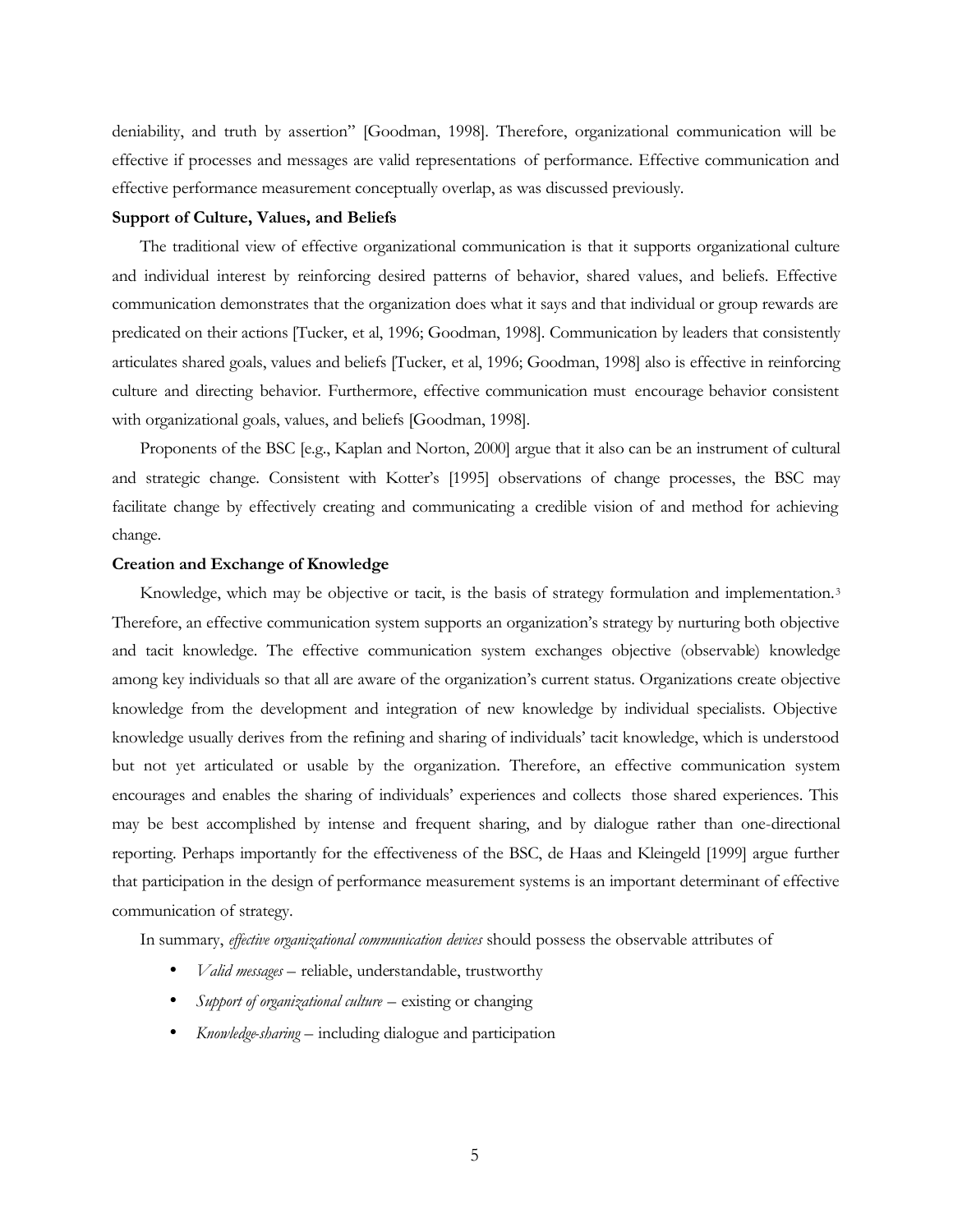The organizational communication literature predicts that a BSC, which has these attributes, will create strategic alignment, positive motivation, and positive organizational outcomes. The first research question is:

# **1. Is the BSC an (in)effective communication device, creating strategic (non)alignment, (in)effective motivation, and (negative)positive organizational outcomes?**

#### **THE BSC AND MANAGEMENT CONTROL OF STRATE GY**

A common criticism of managing organizations based on financial measures of performance is that these measures induce managers to make myopic, short-run decisions. Financial measures tend to focus on the current impacts of decisions without a clear link between short-run actions and long-run strategy [recent criticisms include McKenzie and Schilling, 1998; Luft & Shields, 1999]. Furthermore, traditional financial measures of performance can work against knowledge-based strategies by treating the enhancement of resources such as human capital, which may be critical to implementing strategy, as current expenses [e.g., Johnson, 1992]. Dixon et al. [1990] argue that traditional financial measures, by expensing costs of many improvements, also work against strategies based on quality, flexibility, and minimization of manufacturing time. For many lower-level employees, most financial performance measures are too aggregated and too far removed from their actions to provide useful guidance or feedback on their decisions. They might need measures that more directly and accurately relate to outcomes that they can influence [McKenzie and Schilling, 1998]. A number of studies have found evidence that traditional, financial measures of performance are most useful in conditions of relative certainty and low complexity – not the conditions faced by many organizations today [e.g., Gordon and Naranyan, 1984; Govindarajan, 1984; Govindarajan and Gupta, 1985; Abernethy and Brownell, 1997].

Lynch and Cross [1995] argue that performance measures should motivate behavior leading to continuous improvement in key areas of competition, such as customer satisfaction, flexibility, and productivity. That is, they should reflect cause and effect between operational behavior and strategic outcomes [Keegan et al, 1989; Ittner and Larcker, 1998a].4 Furthermore, as an organization identifies new strategic objectives, it also may realize a need for new performance measures that encourage and monitor new actions [Dixon et al., 1990]. Thus, organizations sensibly and perhaps optimally may use a diverse set of performance measures to reflect the diversity of management decisions and efforts [e.g., Holmstrom, 1979; Banker and Datar, 1989; Feltham and Xie, 1994; Ittner and Larcker, 1998b]. Empirical support for these propositions is limited but growing. <sup>5</sup>

#### **The Management-Control Case for the Balanced Scorecard**

Kaplan and Norton [1996b] have arranged multiple performance measures into the Balanced Scorecard, which is a logical expression of most models of western business management.<sup>6</sup> Indeed, the BSC may have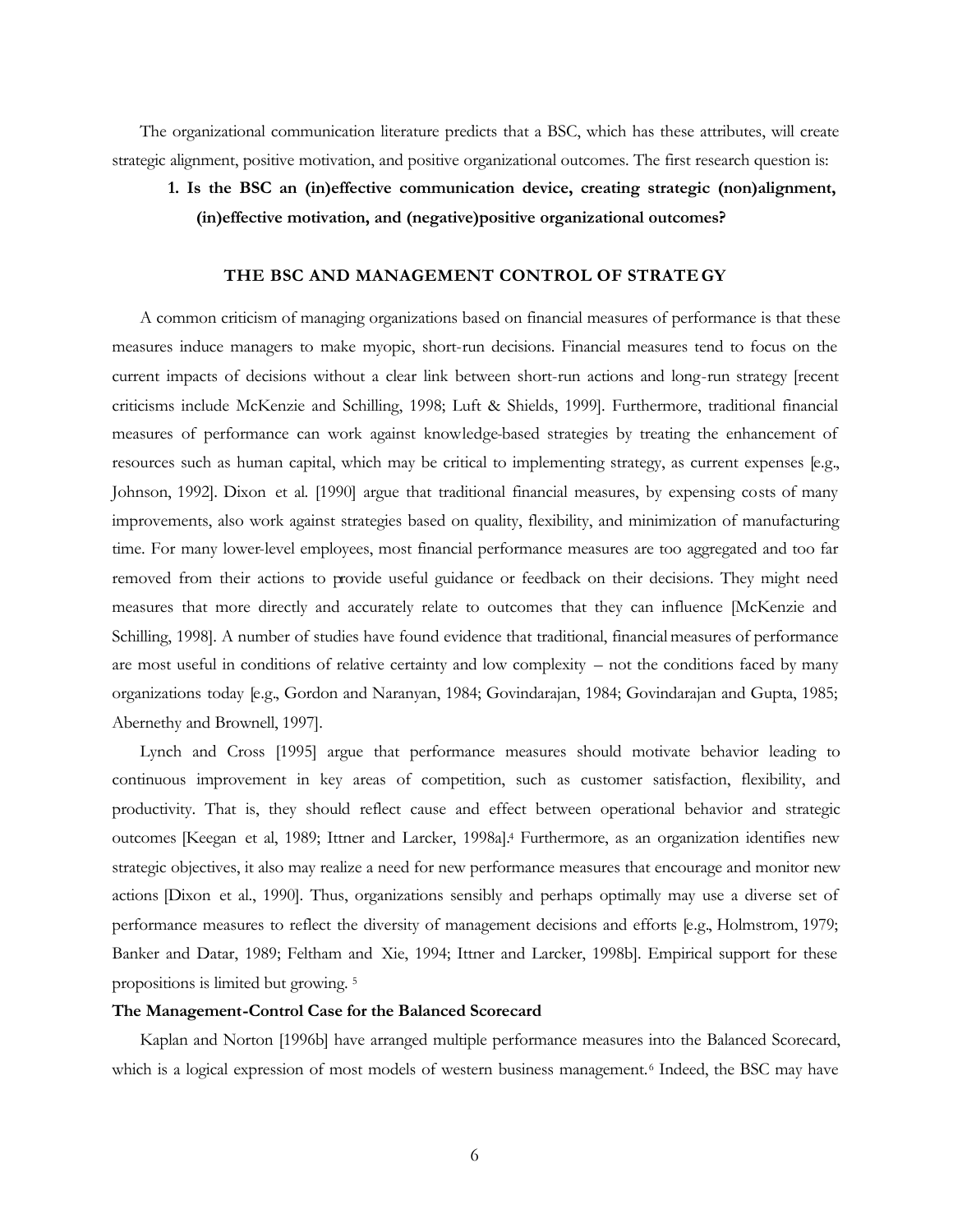spread widely throughout the world on the strength of its intuition and internal logic. Kaplan and Norton claim that the BSC offers two significant improvements over traditional financial or even non-financial measures of performance.

First, the BSC identifies four related areas of activity that may be critical to nearly all organizations and all levels within organizations:

- Investing in learning and growth capabilities
- Improving efficiency of internal processes
- Providing customer value
- Increasing financial success

Following the logic of the BSC and ignoring cost-benefit considerations, most organizations could use measures in all four areas to encourage and monitor actions appropriate to organizational strategy. In its most basic use, a properly configured BSC could provide a comprehensive picture of the state of the organization, much as an automobile's dashboard shows fuel level, oil pressure, coolant temperature, engine RPM, and velocity. Thus, the BSC might promote positive organizational outcomes such as improvements in all four areas of organizational activity, which include administrative activities and the BSC itself. Assessing this first level of effectiveness is the objective of this research.

Furthermore, the BSC seeks to link these measures into a model that accurately reflects cause and effect relations among categories and individual measures. Using the automobile analogy, the BSC simulates a change in a car's performance (e.g., velocity) given a planned increase in fuel consumption and engine RPM (and perhaps other factors). Such a model might support operational decisions, make predictions of outcomes given decisions and environmental conditions, and provide reliable feedback for learning and performance evaluation. <sup>7</sup>

#### **The Role of the BSC for Strategy Implementation and Performance Measurement**

Proponents of the BSC stress its alignment of critical measures with strategy and links of the measures to valued outcomes. In addition, the management control literature identifies other characteristics of control systems that may be critical to the successful implementation of strategy and should apply to the BSC.8 To be effective, BSC measures should be accurate, objective, and verifiable. Otherwise, measures will not reflect performance and may be manipulated, or managers could in good faith achieve good *measured* performance but cause the organization harm. If managers can achieve good measured performance by cheating, the system quickly will lose credibility and desired motivational effect. Furthermore, the set of BSC measures should completely describe the organization's critical performance variables, but should be limited in number to keep the measurement system cognitively and administratively simple. An exhaustive set of performance measures may accurately reflect the complexity of the organization's tasks, but too many measures may be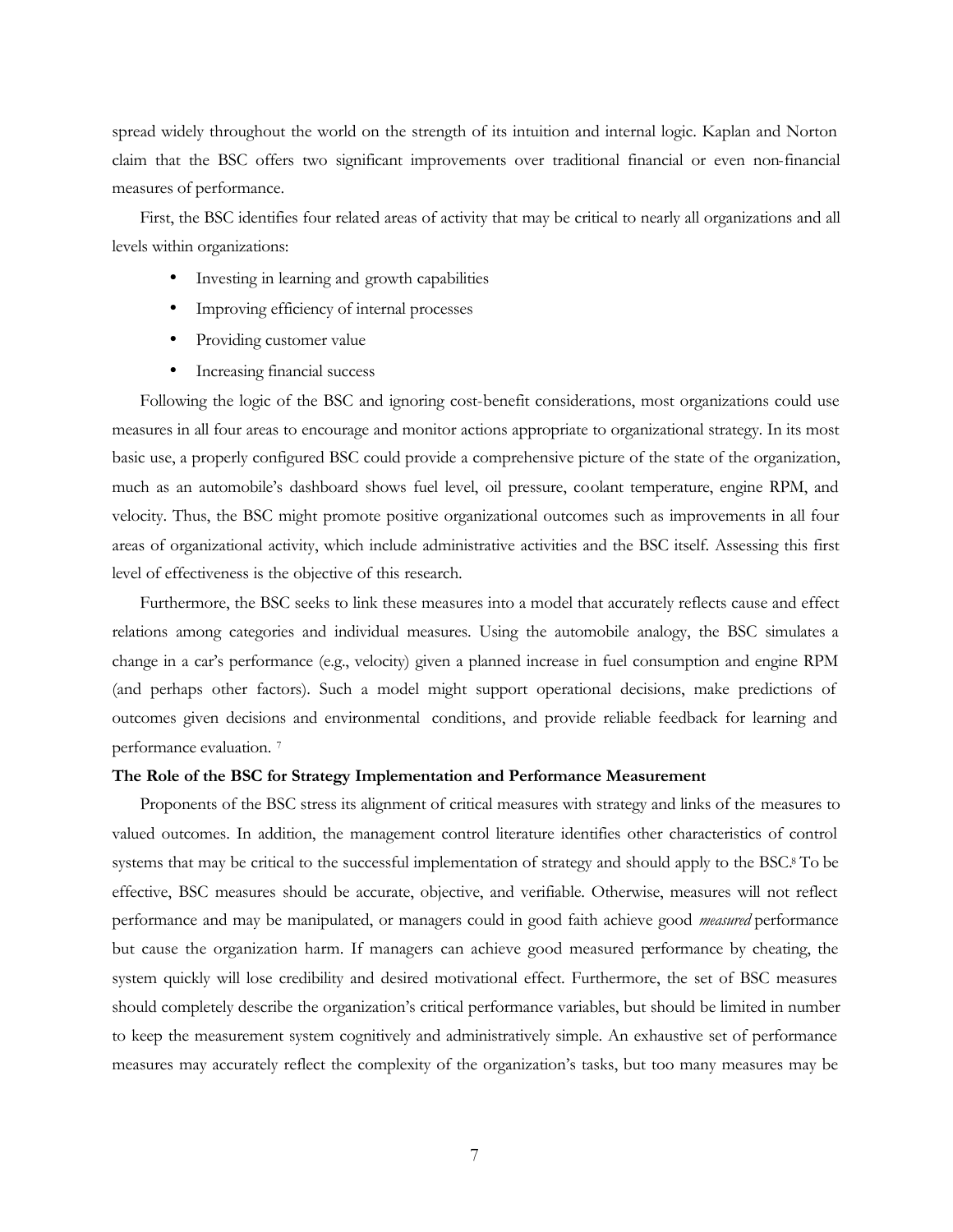distracting, confusing, and costly to administer. However, Lipe and Salterio [2000] did not find evidence of information overload from multiple measures in their experimental study of the BSC.

Positive motivational impact induces managers to exert effort to achieve organizational goals. While informative but not controllable performance measures may be important, positive motivation requires that at least some of the BSC measures should reflect managers' actions. For example, relative performance evaluation (e.g.*,* across similar business units), which can identify "influenceable" but not completely controllable outcomes, may be an important component of the BSC [e.g.*,* Antle and Demski, 1988], but it may not be sufficient by itself. Extensive goal-setting literature confirms that performance should be keyed to challenging but attainable targets [e.g., Locke and Latham, 1990]. Without such explicit BSC targets, performance likely would be lower than could be reasonably achieved. Finally to build goal commitment, the BSC should be linked with prompt and well-understood rewards and penalties. Rewards that are delayed, uncertain, or ambiguous may be ineffective motivational devices.

Therefore, even though an organization's BSC reflects its critical performance variables and links to valued outcomes, it may fail as an effective management control device if it lacks other attributes. For example, Ittner et al*.* [2000] found that subjectivity in a bank's BSC led to both its having little beneficial impact and the bank's reversion to short-term financial measures of performance. To summarize, an *effective management control device*, which is capable of promoting desired organizational outcomes, should have the following, observable management control attributes to, first, attain strategic alignment:

- A *comprehensive* but parsimonious set of measures of critical performance variables, linked with strategy
- Critical performance measures *causally linked* to valued organizational outcomes
- *Effective* accurate, objective, and verifiable performance measures

Second, to further promote positive motivation, an effective management control device should have attributes of:

- Performance measures that reflect managers' *controllable* actions and/or *influenceable* actions, e.g., measured by absolute and/or relative performance
- Performance targets or *appropriate benchmarks* that are challenging but attainable
- Performance measures that are related to *meaningful rewards*

Management control theory predicts that, if the BSC has these attributes, it is likely that the BSC will promote strategic alignment and positive motivation and outcomes. Therefore, the second research question, which parallels the first, is:

**2. Is the BSC an (in)effective management control device, creating strategic (non)alignment, (in)effective motivation, and (negative)positive organizational outcomes?**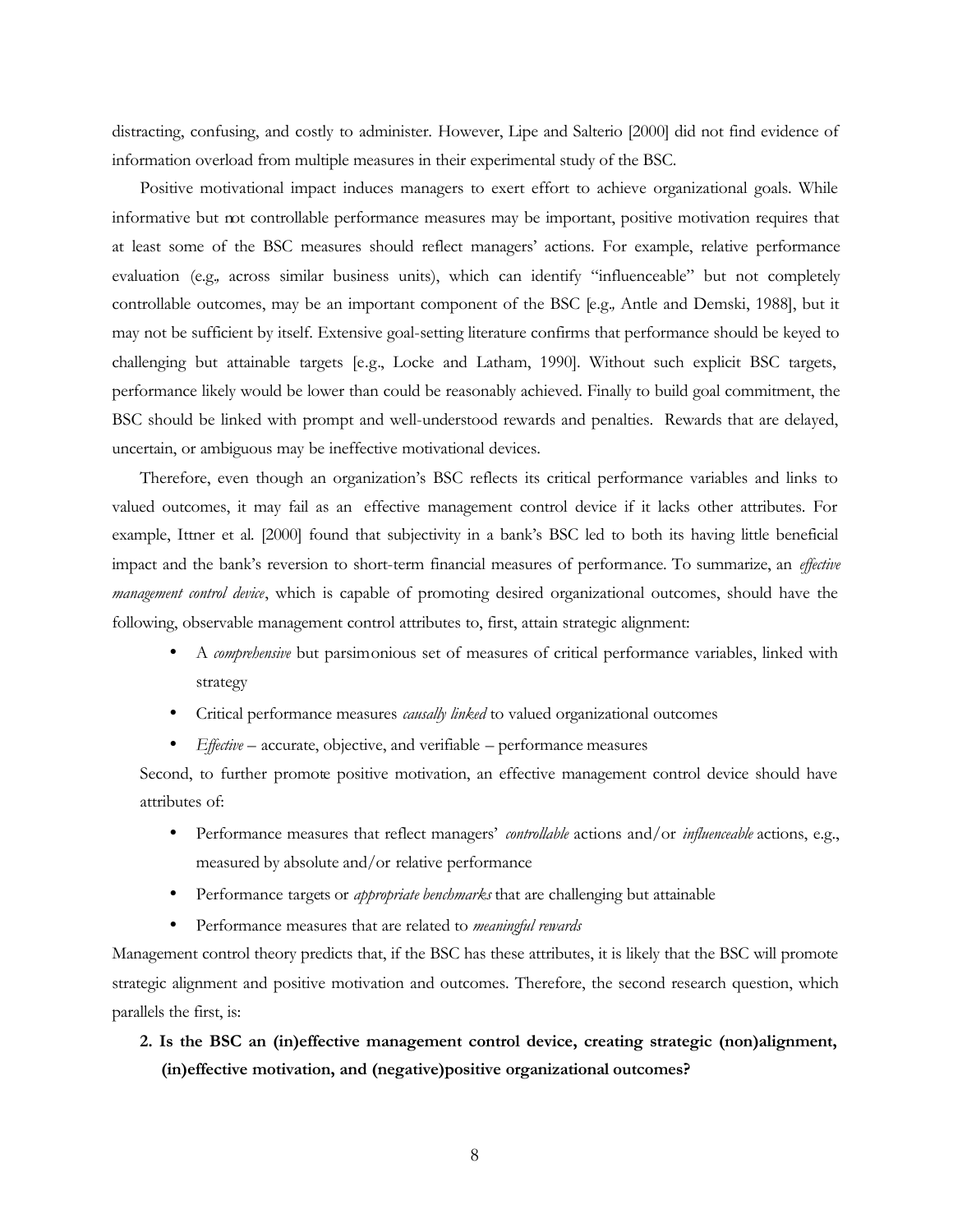Subsequent discussions elaborate the details of a model that reflects the two research questions. This model, based on the literature review, shows that the BSC's management control and communication characteristics generate outcomes by creating strategic alignment and motivation (or not). This study also describes efforts to collect data on an implemented BSC's management control and organizational communication attributes, as well as evidence on the BSC's effects on strategic alignment, motivation, and organizational outcomes. It is bold to judge the effectiveness of the BSC against evidence from a single, nonexperimental BSC implementation. However, a thorough examination of a critical case can be instructive and generalizable to theory [i.e.*,* analytical generalization, Yin, 1994: 30-32], which in this case is that the BSC can be an effective strategy communication and management control device.

#### **RESEARCH SITE AND BSC CHARACTERISTICS**

#### **Overview of the Research Site**

The research site is a U.S. *FORTUNE* 500 company with more than 25,000 employees and \$6 billion sales of durable products and post-sale services. The company is regarded as a long-term, well-managed company. It is succeeding in highly competitive domestic and foreign markets, characterized by competition among relatively few, very large, international companies. The company recently adopted a customer- and quality-driven strategy to improve its competitiveness, and consequently perceived a need to expand its management controls and performance management beyond traditional, financial measures. The company began changing its performance measurement systems with a BSC that focuses on a very important part of the company. One and a half years before the start of this study, the company began its implementation of a Distributor-BSC (DBSC), for its 31 North American distributorships, which are responsible for a large share of the company's sales. The company has sufficient resources to assign BSC responsibilities to key staff that are championing its continued development and implementation. These staff members have had formal BSC training and are not using services of outside consultants. The DBSC was developed centrally and imposed on the distribution channel, with little initial input from distributors themselves.

The company's distributors in North America have primary responsibility for retail sales and service of company products. Distributorships are organized by geographical area and may not sell other companies' competing products. Although they are independently owned, individuals with employment experience in the company currently lead 30 of the 31 distributorships. Distributors operate under renewable three-year contracts with the company, which are based on realized and expected future performance.<sup>9</sup>

The authors gained access to this company because of a family relationship between one of the authors and executives of the company.<sup>10</sup> In this sense the field study is serendipitous, but the site is attractive on *a priori*, objective grounds, and would have been a top candidate in a purposive sampling approach.11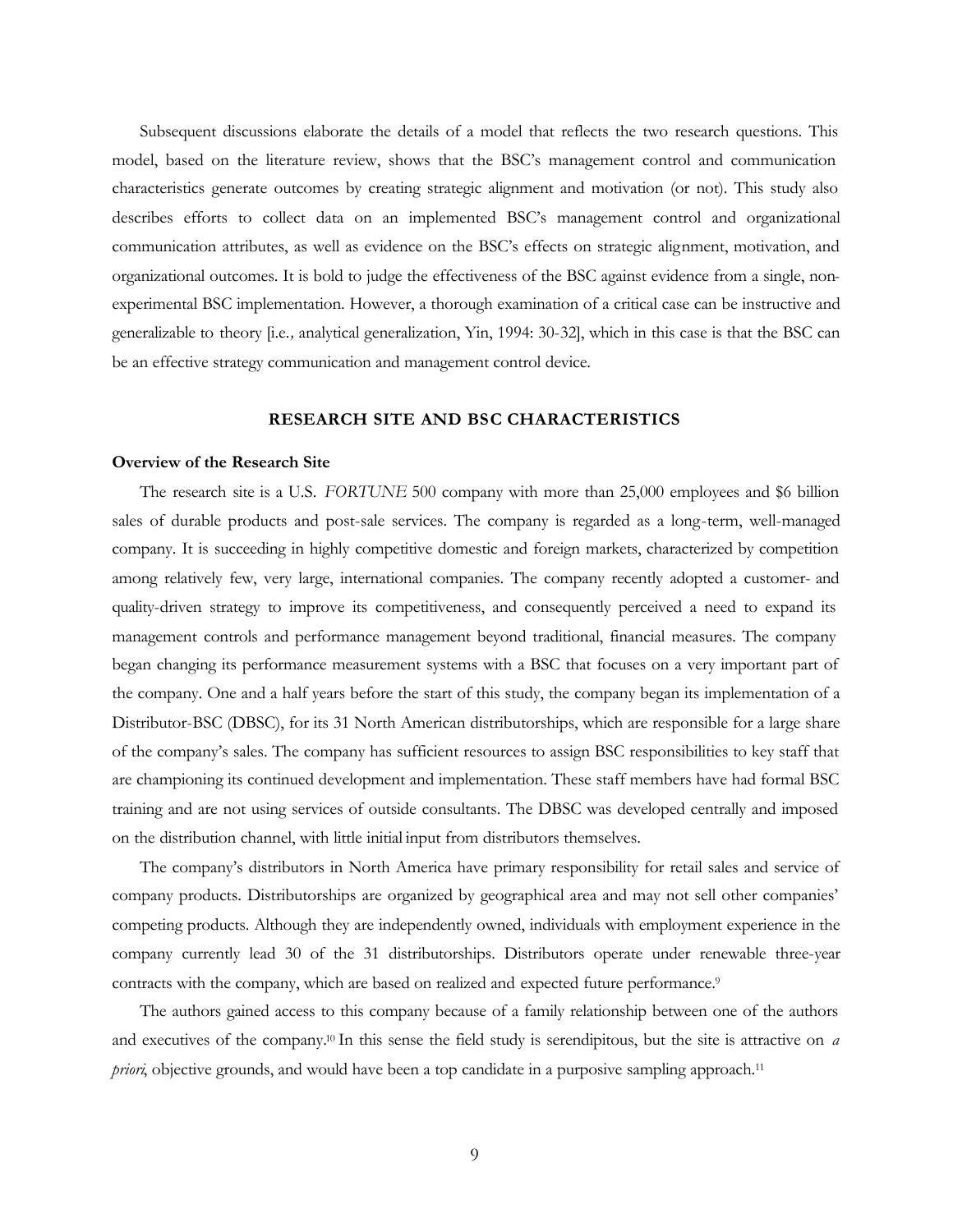To summarize, the company has a long history of effective management control, extensive resources, and a commitment to communicate its strategy to its distributors. Furthermore, early in the investigation researchers perceived considerable tension and possible resistance to change among parties affected by the DBSC, which, as Ahrens and Dent [1998] counsel, usually makes for an engaging study. Thus, the company and its DBSC project are ideal for field study research on the balanced scorecard.

#### **Overview of the DBSC**

#### **Purpose of the DBSC**

In line with its new customer-driven strategy, the company recently changed its distribution strategy from one of operational efficiency to managing long-term customer relations. Until the DBSC, the company had evaluated formal distributor performance solely on financial performance and market share. Company documents and literature show that staff personnel designed the DBSC, top-down without input from distributors, to communicate the company's new retail distribution strategy to its distributors. Company documents state the purposes of the DBSC are to:

- Highlight areas within distributorships that need improvement to enhance customer relations
- Provide an objective set of criteria, consistent with the company's new strategic initiatives, to guide and measure total distributor performance.

These purposes fall well within the scope of the use of the BSC as envisioned by Kaplan and Norton. However, administrators who developed and use the DBSC describe two additional objectives, which have far reaching implications for managing the company's distribution system:

- DBSC performance will be used as the starting point for the three-year contract review process.
- The DBSC is used for comparing and ranking distributorships and may be used for performance-based compensation.

Because the DBSC includes many previously unevaluated areas of performance, it represents a dramatic change in communication, interactions, and formal relations between the company and its distributors. In particular, using the DBSC for distributor contract renewal and compensation added significant economic incentives and created uncertainty regarding the impacts of DBSC performance.

#### **Structure of the DBSC**

The DBSC contains measures of performance in each of the four BSC perspectives plus another for corporate citizenship, which the company felt was lacking in Kaplan and Norton's specification of the BSC.<sup>12</sup> Additionally, the company has arranged its DBSC measures in categories that reflect its own priorities and culture. Though distributors prepare some DBSC measures in "real time," the company staff compiles, analyzes, and disseminates the DBSC quarterly to top management and to distributors. An internal document (usual BSC categories shown in brackets) describes the DBSC as: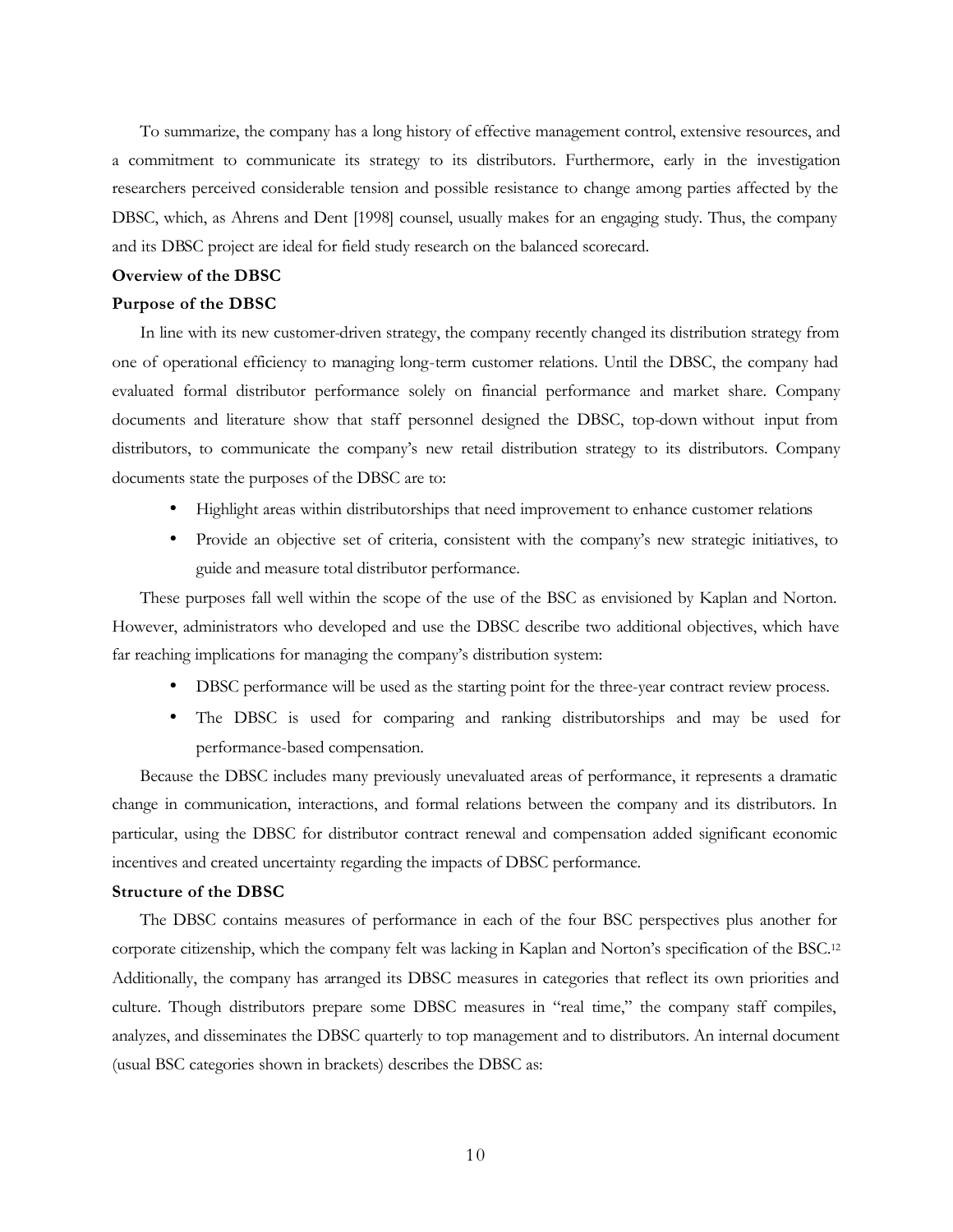"…comprised of measures that are categorized into groups which are aligned with [the company's strategic] objectives: Competitive Advantage [customer value and internal processes], Profitability and Growth [internal processes and financial success], Corporate Citizenship, and Investments in Human Capital [learning and growth]. A fifth category has been added to include other measures important to distributor performance [internal processes]. Each of the categories includes specific measures with specific criteria for acceptability. The results for the measures within each category will be weighted to determine an overall score for each category and an overall score for the distributorship."

A summary of the measures and the weights currently used in the DBSC are in table 1. For comparability with the literature, we have arranged these measures into the usual BSC categories, but we also note where the company has placed them in its own categories.

# **TABLE 1**  DBSC Measures and Approximate Weights

Both distributors and DBSC administrators understood immediately that the DBSC's relative weights reflect the company's view of the most important areas of performance.13 Distributors' knowledge of "why" came later, if at all, as will be seen. Additionally and with experience, the company revised the weights to reflect learning about measures' impacts, reliability, or possible manipulation, particularly of some of the softer measures, as Flamholtz [1979] predicts. One of the principal designers of the DBSC stated:

"Changes in weights are a function of two things: 1) how important we think the things are; 2) how credible the numbers we get are…. How do we measure outstanding people at the distributor? It's important, but how substantive a measure can we come up with for it? Hardness of the number definitely affects the weights. If we place a heavier weighting on something you don't have confidence in, is that better than now?" [11:71-83].

One of the key managers of the distribution channel also explained:

 "Now market share really is the driver and means more than the other things do. We did move more of the weighting there. It's more important to reflect the feeling of the management team. The distributors say, tell me how you're ranking me, and I'll do it even if I don't like it." [12: 143-149]

The company's first version of the DBSC placed a total of 20 percent weighting on *Investments in human capital* (learning and growth area), but after a year that weight had been reduced to only 4 percent, primarily because management felt the numbers were unreliable. Likewise, the first scorecard placed a 10 percent weighting on *Corporate citizenship* (internal processes and customer value areas), later reduced to 4 percent. The company redistributed the original weightings mostly to the traditional market share measure (an outcome of building customer relationships), which grew in importance from 12 percent to 28 percent, to reflect the paramount importance of building long-term customer relationships that result in market share. The company also has added weight to quickly diagnosing and solving customer problems (internal processes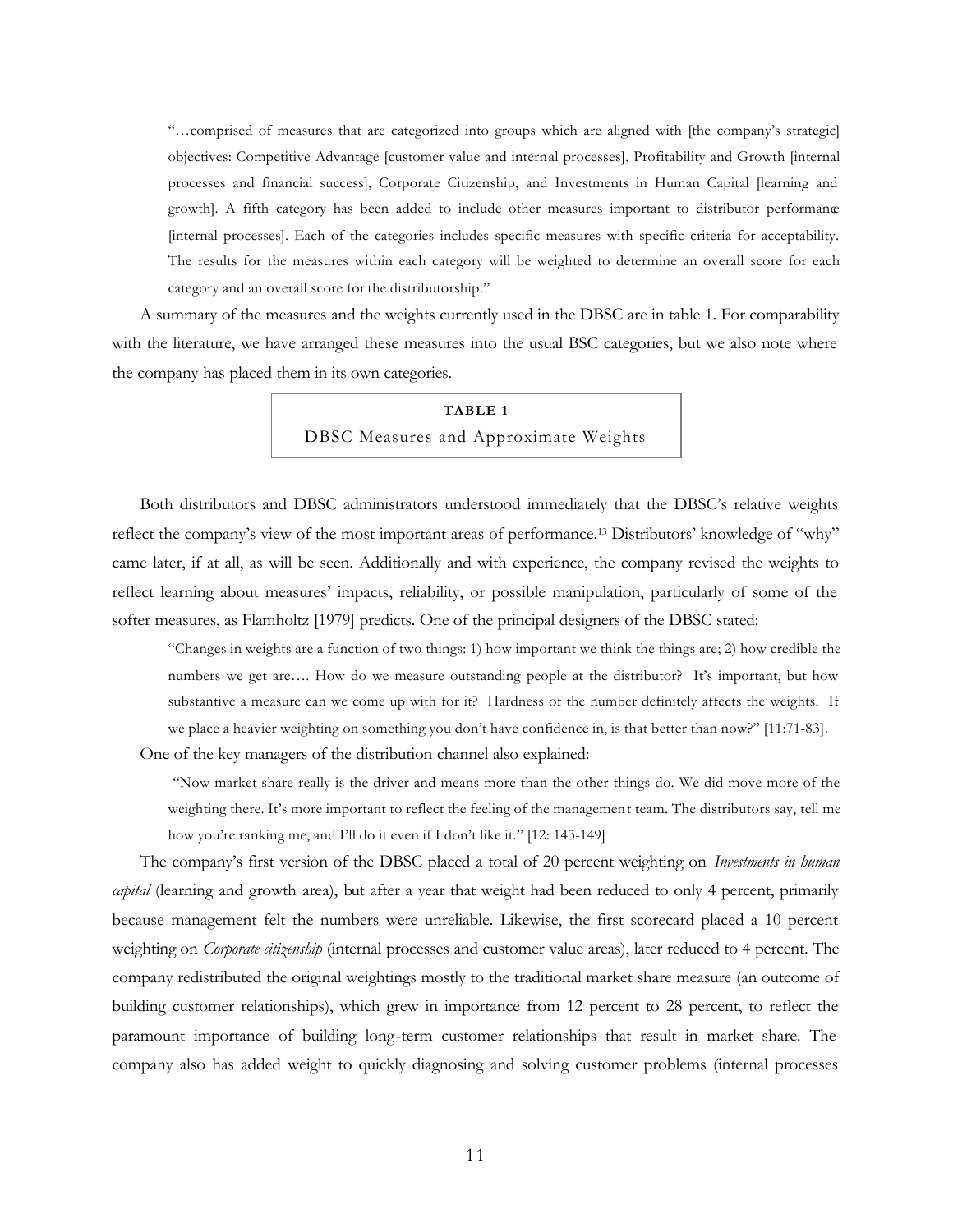area), which grew from 2 percent to 10 percent in importance, to reflect the company's belief about an essential element for building customer relationships. As discussed later, the weightings and changes in weighting affected distributors' perceptions about both the "balance" in the DBSC and the truly important measures of importance.

Management did not consider distributors to be partners in the process of developing the DBSC, which reflected the company's traditional, top-down approach to management. A more open, participative approach to the development and use of the DBSC (one attribute of effective communication) could have had an impact on distributors' acceptance of the DBSC's and their subsequent performance. Furthermore, the company did not explicitly design the DBSC to be a "strategy map," in Kaplan and Norton's [2000] terminology,14 but let the measures and weights "speak for themselves" as key performance indicators. The top-down and ambiguous nature of the communication may have impeded the immediacy and effectiveness of the DBSC message. As will be demonstrated later, distributors had strong feelings on this, which can explain adverse impacts of the DBSC.

Figure 1 shows a quarterly DBSC, as reported to management for several representative distributors. This scorecard, which is based on numerical measures, is notable for several reasons. First, each distributor's quantified and internally benchmarked performance measure is labeled and colored "red" for "fails to meet criteria for acceptability", "yellow" for "meets criteria for acceptability", or "green" for "exceeds criteria for acceptability." <sup>15</sup> The total score in the last column is computed by multiplying each measure's numerical score by the appropriate weights. Second, each distributor obtains its own report and its relative, numerical ranking (e.g., 7th out of 31). Furthermore, names of distributors that achieve "green" ratings are posted on the company's intranet for all to see.<sup>16</sup>

> **FIGURE 1**  Representative Distributor BSC Ratings and Scores

## **RESEARCH METHOD**

This study investigates its research questions with qualitative, interview data obtained from individuals directly involved with the company's DBSC. Thus, the evidence is perceptual in nature and, while it ideally reflects the "reality" of the impact of the DBSC, it also may reflect individuals' and researchers' biases in ways that are not easily detectable. The study's research method attempted to mitigate the effects of these unknown biases. The research method is described below.<sup>17</sup>

#### **Sampling**

Because the DBSC represents a dramatic change in distribution strategy from operational efficiency to managing customer relationships by the company's distributors, we sought and obtained direct commentary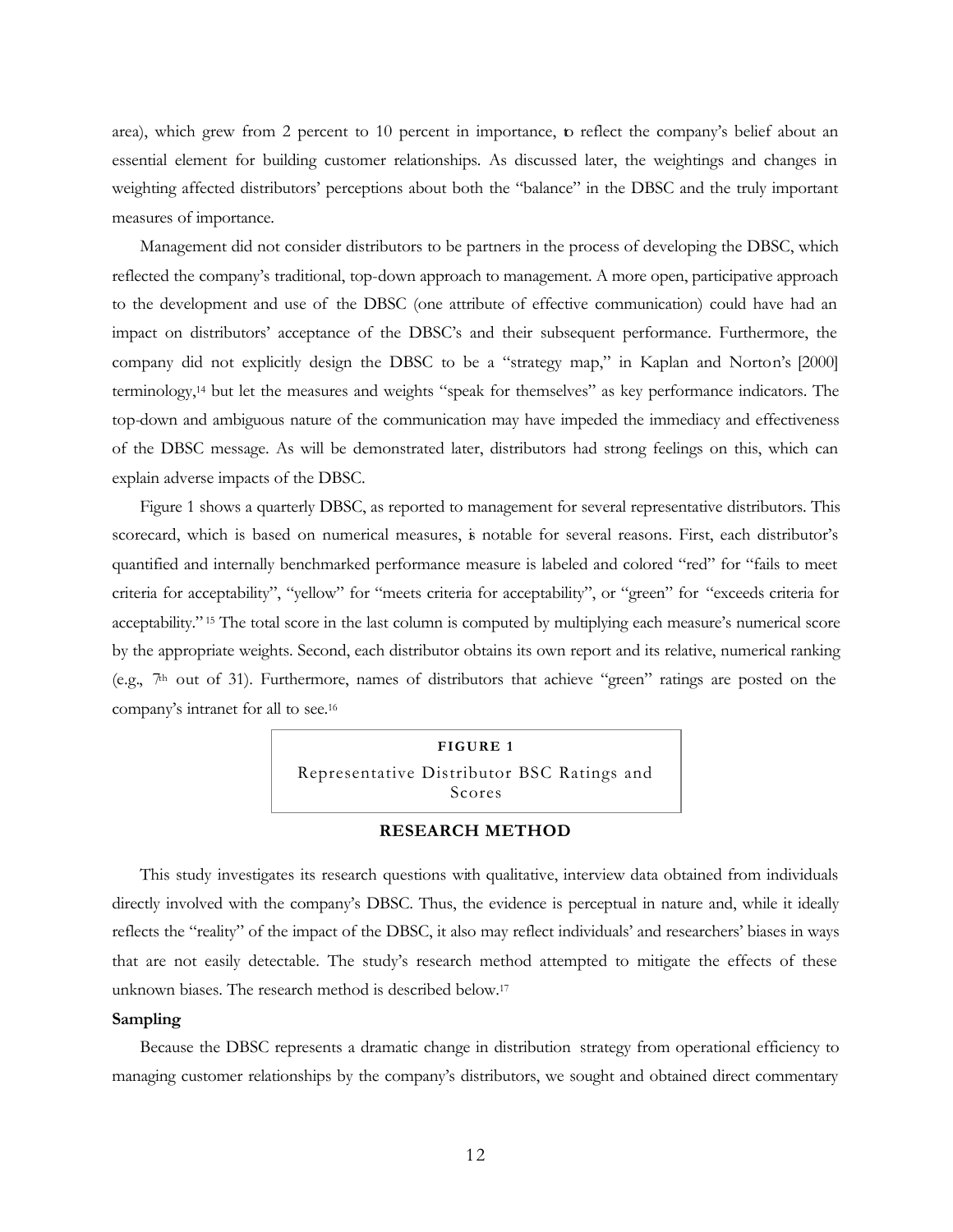from two DBSC designers, three managers who use it to evaluate distributors, and nine of the 31 distributors. Because the research is interested in all facets of the DBSC, the scope of the distributor sample is limited to those who consistently reported complete or nearly complete data. At the time of the study, these distributors had the full six quarters' experience with the DBSC. While added experience may continue to refine perceptions, the sampled distributors represent the most experienced distributors available at the time of the study. This selection may bias the analysis if more experienced distributors that also report more complete data have systematically different perceptions than other distributors. Another source of bias may be scorecard performance, which could influence perceptions of the DBSC; the sample included nine distributors who reflected overall red, yellow, and green ratings. Of the distributors reporting complete data, only one "green" distributor was available and three "red," so the sample was filled out with five "yellow" distributors. At the time of the interviews, overall there were 2 green, 19 yellow, and 10 red distributors. The sample also reflected geographic dispersion – three western, two midwestern, two southern, one northeastern US, and one Canadian distributor. After analyzing the interviews, we feel confident that we have obtained a full range of distributor responses. As the interviews proceeded, responses became repetitive. While additional "green" distributor interviews would have been desirable, we feel they would be unlikely to contribute additional insights.<sup>18</sup>

#### **Data Collection**

The researchers obtained archival data (background and policy documents and quarterly DBSC scores) from managers who administer the DBSC. All interview data were obtained via telephone in mid-1999 after sponsoring managers informed designers, other managers, and all 31 distributors that the researchers were conducting this study and may call them for input about the DBSC. Interviews lasted from 45 minutes to 75 minutes, depending entirely on how much an interviewee had to say. The study used a semi-structured interview format and assured respondents of anonymity.<sup>19</sup>

To avoid responses that could be artifacts of the interview process itself, the researchers deliberately did not ask leading questions regarding management control or communication attributes of the DBSC or questions directly related to the study's research questions. While the study's use of management control and organizational communication theories represents a deductive approach to research and does guide later analysis and model building, we were not confident that we had identified all relevant factors related to the effectiveness of the DBSC. At this stage, we preferred to gather data more freely and let the respondents' natural, undirected commentary support, deny, or extend the theories.20 An important benefit of this approach is that respondents may identify factors that affect the effectiveness of the DBSC other than those anticipated by the study's theory.

The researchers asked each distributor the following open questions:

1. In your own words, what is the distributor-balanced scorecard?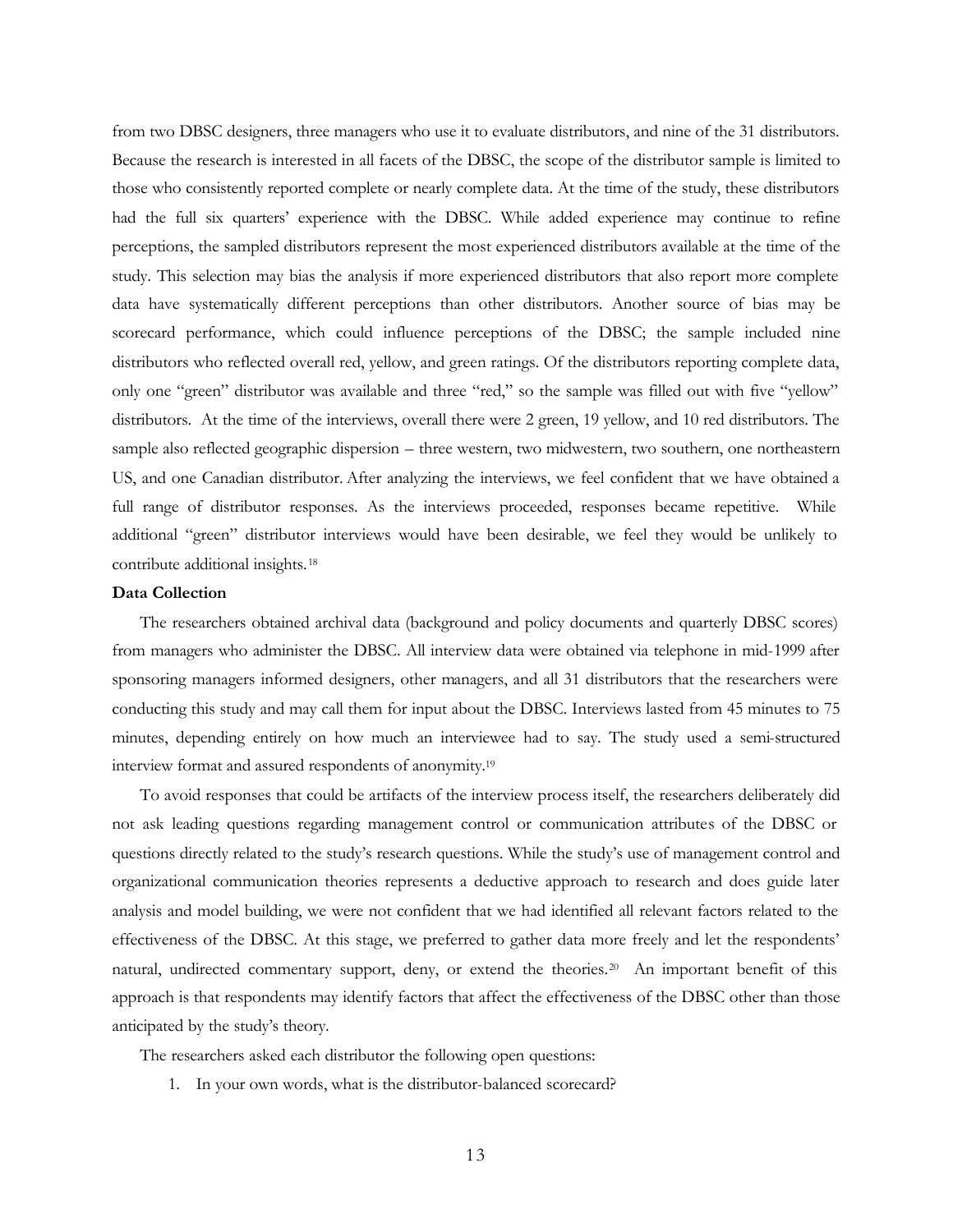- 2. What do you think the objective of the balanced scorecard is?
- 3. What are the nine measures that distributors report really measuring?
- 4. What are the measures that are filled out by the company really measuring?
- 5. How do the measures that distributors report relate to the company's measures? (Follow up: Do changes in distributor performance cause changes in the company's measures?)
- 6. Do the measures (distributors' and the company's) help you in any way? (Follow up: How?)
- 7. Are there any benefits from the balanced scorecard itself? (Follow up: Apart from the individual measures?)
- 8. Do you have any (other) recommendations for improving the balanced scorecard?

The researchers asked essentially the same questions of administrators of the DBSC, but their interviews tended to be more open and wide-ranging. To keep within the time available, the researchers usually did not ask the administrators questions about specific DBSC measures (questions 3 and 4). Thus, distributor and administrator interviews are not directly comparable on all questions. Because the administrator interviews are less focused on the DBSC measures, this study uses them for background information. Unless otherwise indicated, the analyses that follow refer to the distributor interviews only.

The interviews were conducted via conference calls conducted over a three-week period, with one researcher asking initial and follow-up questions and the second researcher taking notes and capturing the commentary on a laptop computer. After each interview, the two researchers conferred immediately to complete abbreviated comments that might be difficult to decipher later. Interview files were copied intact and archived in several locations.

#### **Coding Interview Data**

#### **Coding Procedures**

Two alternative coding procedures are (1) completely free coding unconstrained by prior theory or (2) strict use of codes based on theoretical constructs. Both approaches have their adherents. However, it is unusual for accounting researchers to enter the field free from preconceptions or prior theory. Miles and Huberman [1994] argue that, when theory guides inquiry, it is efficient and realistic to begin with a conceptual framework, and add "free" codes as the data suggest. The result is a hybrid approach that acknowledges theoretical guidance (or bias) and permits empirical flexibility (or theory revision). The research used the management control and organizational communication literatures surveyed earlier as a coding and analysis guide, but modified the framework as the researchers delved into the data. Thus, the study contains elements of both theory building and testing.

The computerized analysis method applies codes that reflect theoretical or empirical constructs to the qualitative data – a sophisticated way to annotate and generalize interview transcripts. The researchers predetermined codes for the interview data to reflect the interview questions – questions 1, 2, 4 to 8 and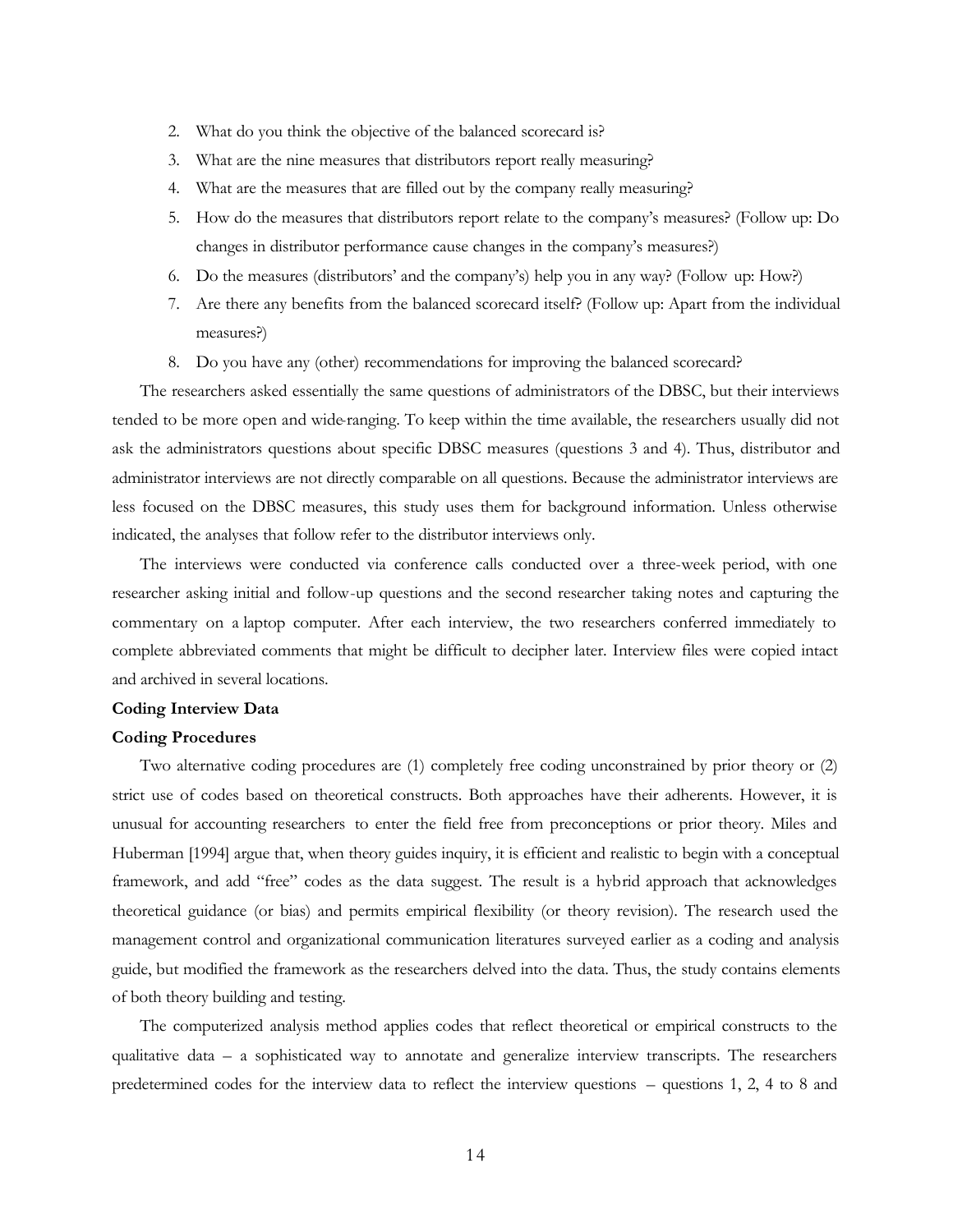twelve distributor-supplied measure questions for question 3.<sup>21</sup> The researchers also created codes that reflect expected management control factors (e.g., *Causality among measures*), attributes of organizational communication (e.g., *Supports company culture*), and impacts of the DBSC (e.g., *Measure causes change*). As discussed earlier, some codes reflect additional concepts, revealed in the coding process (e.g., *Weight* of each measure in determining overall DBSC scores). These codes were then applied to the interview data as illustrated in Figure 2.22 The study did not use the software specifically to search for or count specific words or phrases. Choice of vocabulary is arbitrary, and words or phrases may not carry meaning outside of their spoken context [Miles and Huberman, 1994]. Analysis, therefore, required reading, understanding, and coding blocks of text in the context of each interview. This is the most subjective stage of the analysis, but in addition to using both an interview protocol and a coding scheme the researchers took other steps to increase the objectivity of the coding. Appendix 2 details these steps of the analysis.

> **FIGURE 2**  Example of Coded Interview Text

The final list of codes, with frequencies by interview, is in table 2. Observe that for ease of later exposition, the study collects related individual codes into large-pattern codes or "supercodes." These supercodes reflect *ex ante* theoretical constructs (e.g., *Effective communication*, *Effective management control, Positive outcomes*) and are analogous to statistical factor models. The frequencies of the codes are an indication of relative importance of each of these concepts, but frequency does not reflect intensity of feelings, nor does it reflect relations among concepts. These attributes of the data may be discovered through additional analyses, which are described next. One or a few talkative respondents did not dominate the coded comments, though one distributor's interview was briefer than the rest.

> **TABLE 2**  Interview Codes and Frequencies by Interview

#### **Relations Among Codes**

#### **Theoretically Supported Model**

Figure 3 is a model of relations among employees' perceptions of the management control and organizational communication attributes of the DBSC that is based on the prior literature review and codes applied during analysis. The arrows (**?** ) between the boxes reflect expectations about causal relations. The research expected that both *Effective management control* and *Effective communication* in the design and use of the DBSC would cause *Strategy alignment*, *Effective motivation*, and, ultimately, *Positive outcomes*. In contrast, the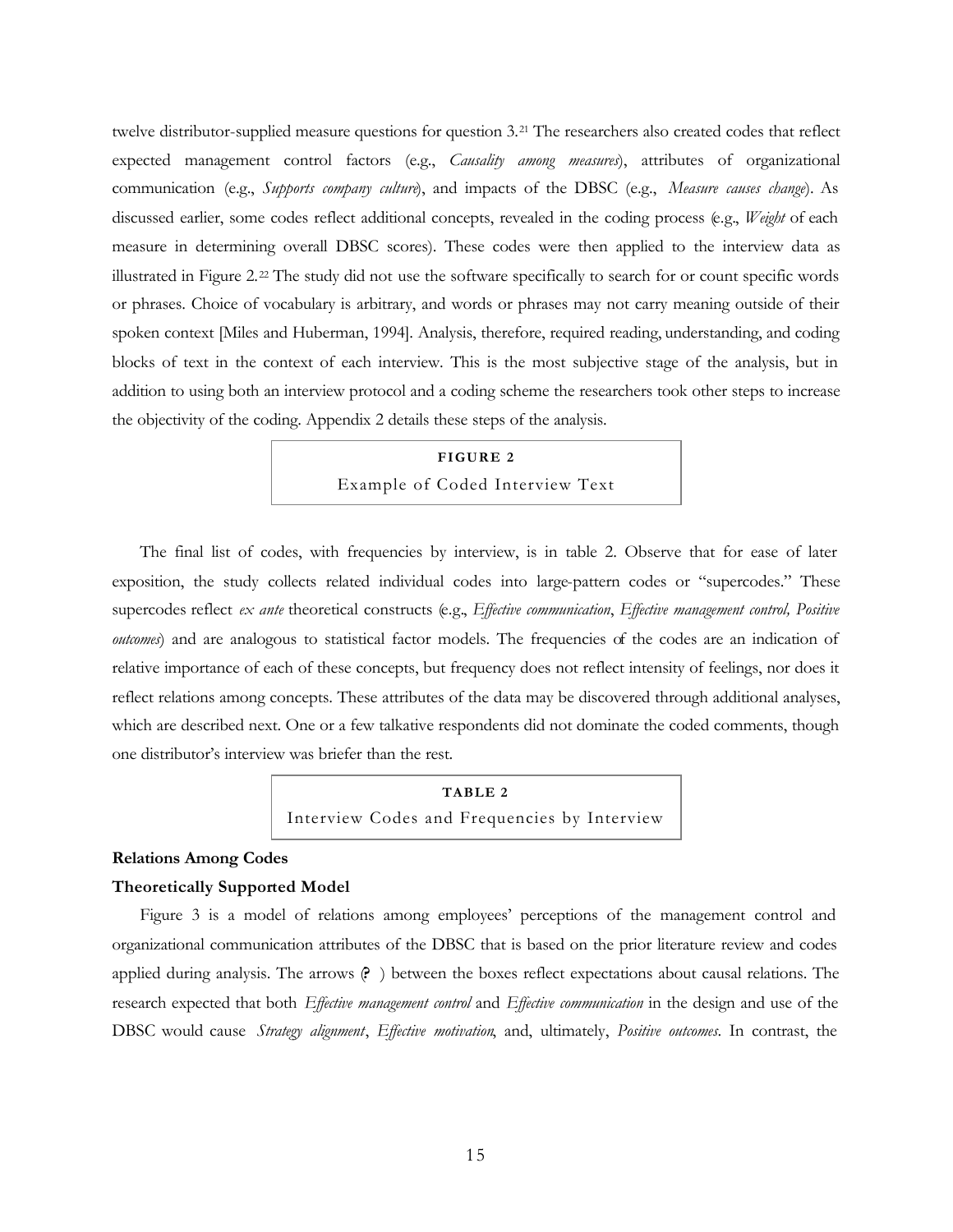research expected that "ineffective" factors could cause "negative" outcomes (in this case, only *Conflict/tension* was observed qualitatively and coded<sup>23</sup>).

### **FIGURE 3**

Theoretical Model of Management Control, Communication, and the BSC

#### **Observing Relations Among Codes**

The relational-query capabilities of qualitative software, such as Atlas.ti, permit extensive exploration of associations and possible causal hypotheses using coded interviewees' perceptions of the DBSC. Assessing the degree of relation among codes requires analysis of proximity and context of hypothesized relations (as in figure 3). This is analogous to building a correlation table using a set of statistical measures, where the frequency and nature of qualitative associations are building blocks of causality. The study assessed causality by testing for multiple qualitative attributes of causal relations. Appendix 2 details the steps used to operationalize this approach to analyzing and establishing evidence of causality within the study's research questions.

#### **RESULTS**

It is clear that distributors are aware of and understand the company's diagnostic objective for the overall DBSC. Representative comments that explain their awareness of the new measures and their links include:

"A lot of businesses tend to run with financial and market share measures, but those are pretty crude handles. We have to get underneath with measures like quality and cycle time, and softer things like employee development. That's where the leverage of the business is. The others are results of what you've done" [3:154- 158].24 "I think they are all linked. It's hard to be a good manager in one area and not another" [9:118-119].

The first objective of this study is to find if the DBSC is perceived to possess the attributes of effective organizational communication and management control devices. The second objective is to determine whether these attributes can be causally related to goal alignment, motivation, and reported process or decision changes.

As detailed in Appendix 2, where the research found *specific*, *consistent*, *frequent* patterns of association, the researchers looked for further evidence of causality, based on *coherence*, <sup>25</sup> which is closely related to face validity. This credible "story" of *coherent* causality is what distinguishes between findings of causality or mere association. Table 3 and figure 4 summarize the results of an exhaustive audit of the coherence of specific, consistent, and frequent associations. These exhibits contain only those associations found to meet sufficient causality criteria (complete data are in Appendix 2).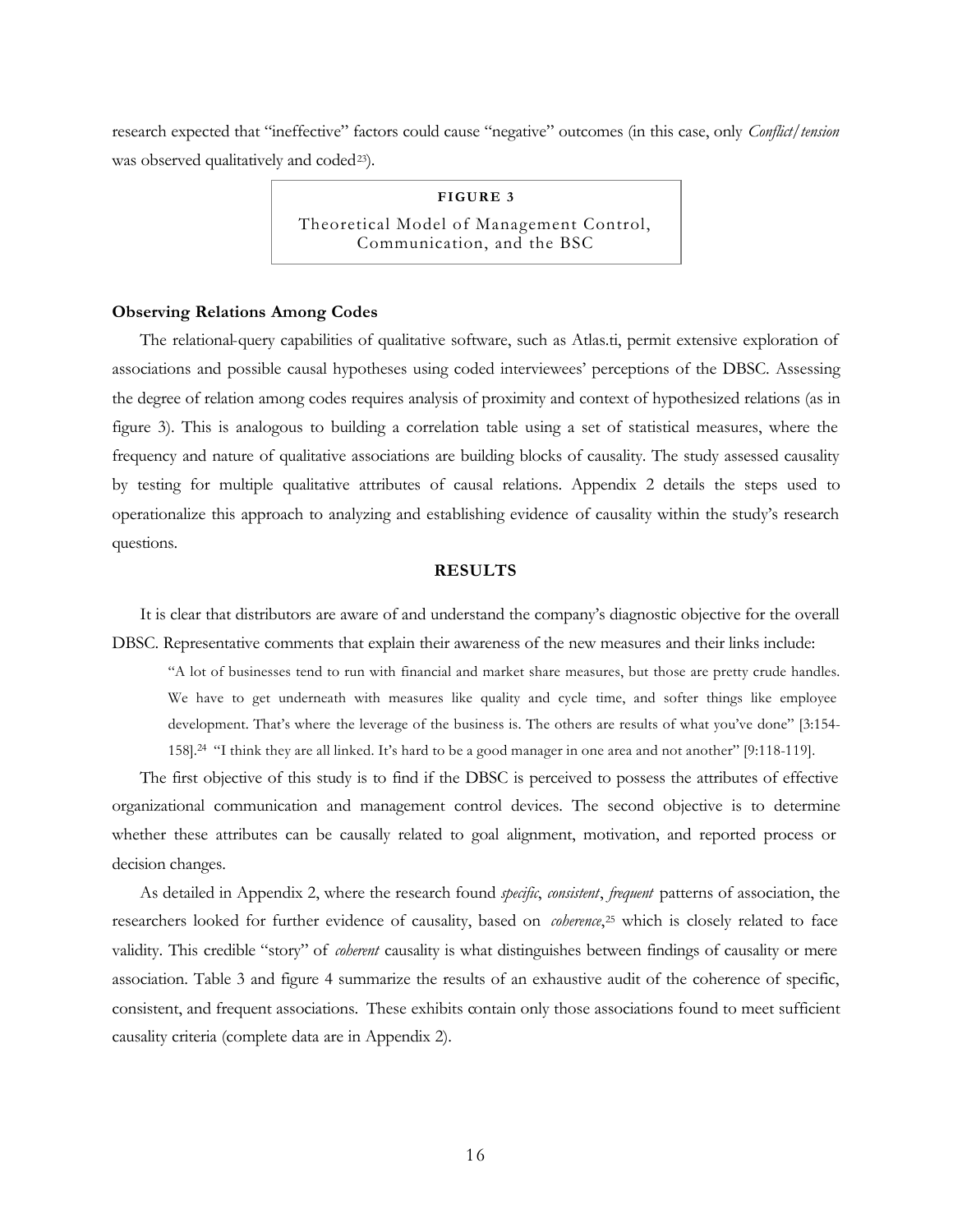#### **TABLE 3**

### Summary of Distributor-Response Supercode Associations

**FIGURE 4**  Empirical Model of Distributors' BSC Perceptions

#### **Overview of Data-Supported Model**

Empirically associated quotations in the interview data, which are reflected by links in figure 4, support the research questions in interesting ways.26 Further analysis of all the paired codes in table 3 and figure 4 reveals answers to the study's research questions and leads to recommendations for improving the effectiveness of the DBSC.

Trimming the *ex ante* relations in figure 3, reflected in figure 4, has implications for understanding how the BSC may cause management control and communication of strategy. On the "effective" side of figure 4, *Effective management control* appears to cause *Aligned with strategy* and *Effective motivation*, which in turn appears to cause *Positive outcomes* (e.g., perception of *Improvement*). These are consistent, strong associations between specific factors that tell a coherent story, which the research interprets as evidence of causality. There is, however, no consistent evidence of a direct link between *Effective management control* and *Positive outcomes*. In this model, *Effective management control* affects *Positive outcomes* through *Aligned with strategy* and *Effective motivation*. These data provide support for the "effective" form of the management control research question 2.

Surprisingly, there are no consistent links between perceptions of *Effective communication* and any other DBSC model factor, which provides no support for the "effective" form of the communication research question 1. In this case, the effective communication aspects of the BSC appear to be redundant to effective management control.

On the "ineffective" side of the model, *Ineffective management control, Ineffective communication,* and *Ineffective motivation* are associated or appear to be causally related. Furthermore, they appear to cause *Conflict/Tension*, which provides support for "ineffective" forms of both research questions 1 and 2. This indicates that poorly designed and implemented features of the BSC can do harm to the communication and control of strategy. Several causal links involving *Ineffective motivation* and other factors were unexpected and will be discussed later. The research now addresses each of the causal and associative links in the context of the two research questions, referring to links in figure 4.

### **Question 1: Is the BSC an (in)effective communication device, creating strategic (non)alignment, (in)effective motivation, and (negative)positive organizational outcomes?**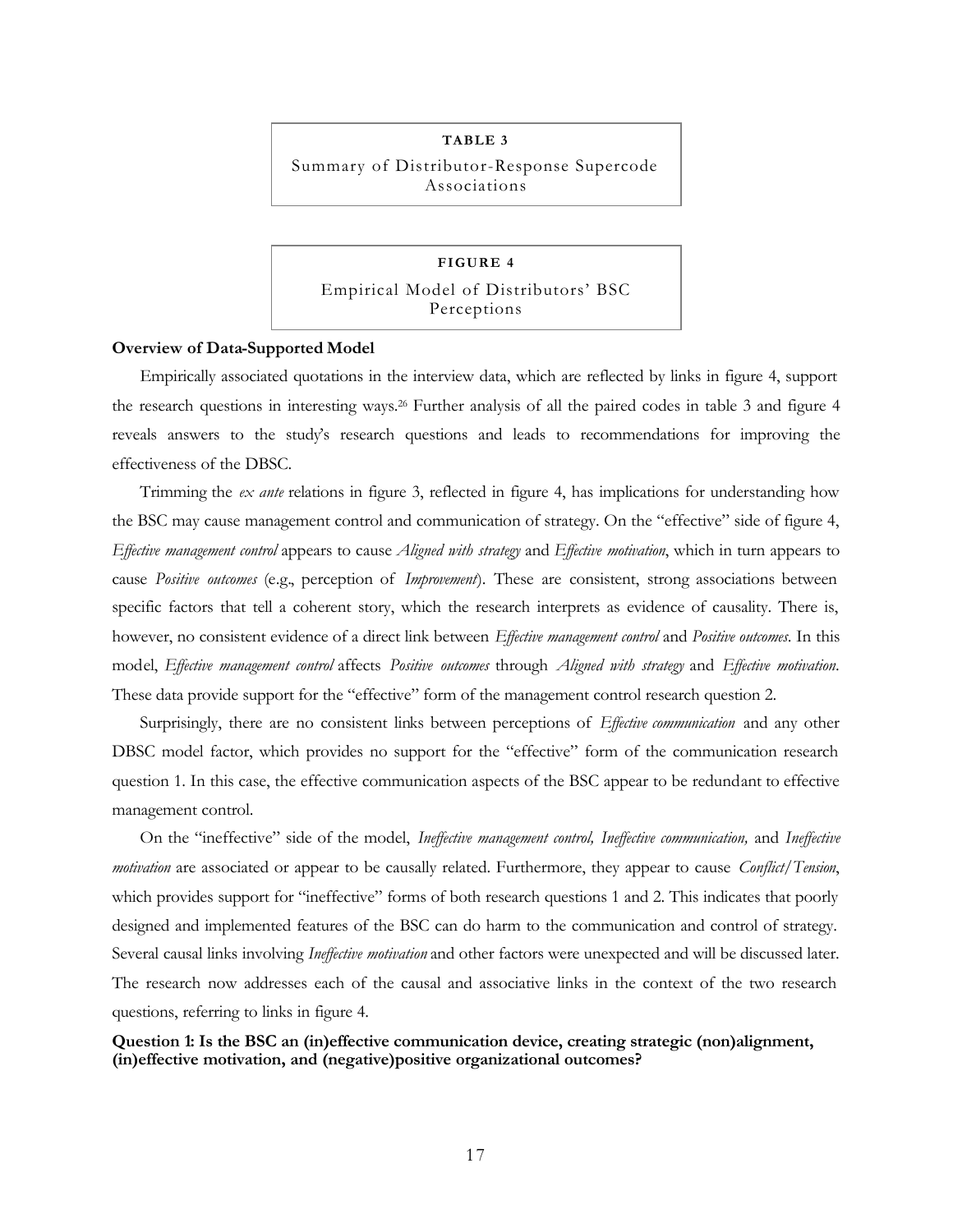#### **Effective Communication ? Strategy Alignment / Effective Motivation ? Positive Outcomes**

Unexpectedly, the study found no consistent evidence of specific relations between the attributes of *Effective communication* and other DBSC-model factors. Overall this study does not support the "effective" form of research question 1 that *Effective communication* is either associated with or causes *Strategic alignment*, *Effective motivation*, or *Positive outcomes*. 27

# **Ineffective Communication ? Strategy Non-alignment / Ineffective Motivation ? Conflict/Tension**

*Ineffective communication* appeared to be largely independent of other "ineffective" DBSC factors. However, though the study found little evidence of the impact of *Effective communication*, there was abundant evidence that the DBSC administrators' frequent use of *One-way reporting* is a direct cause of *Conflict/tension* (16 causal links).

Unfortunately, the *Conflict/tension* appeared to be unproductive (i.e., no consistent links to *Positive outcomes*). This may contribute to a climate of distrust and alienation that reduces the company's and its distributors' effectiveness. The company imposed DBSC measures and benchmarks without seeking input, and then used the DBSC as a diagnostic control and an evaluation measure. Distributors felt ignored and trivialized because of their non-involvement. However, they have little recourse because of the frequency of *One-way reporting*, which was a common complaint. For example:

"No response (to my complaints), so we stand by our measure [of safety]. I've gotten no response to my concerns, and I'm 'PO'd' at them on this subject. Any distributor who is green is a liar. No realistic way in hell that that can happen. The nature of the work we do, we just can't do this…. Do they have any idea what the distributor environment is? They don't care enough to reconcile issues, but the factor itself is important" [6: 116-123].

Partly as anticipated, the data provide support for the "ineffective" form of research question 1: *Ineffective communication*, specifically *One-way reporting*, has largely negative consequences for acceptance, perceptions, and reported uses of the DBSC.

### **Question 2: Is the BSC an (in)effective management control device, creating strategic (non)alignment, (in)effective motivation, and (negative)positive organizational outcomes?**

#### **Effective Management Control ? Strategy Alignment ? Positive Outcomes.**

As expected, BSC characteristics of *Effective management control* (*Effective measurement*, *Comprehensive performance,* and *Weight*) appear to be causally linked with *Strategy alignment* (9 causal links with *Key factors*, 5 with *BSC important for business,* and 9 with *Traditional market share*, respectively). Distributors perceive that having reliable data leads to the ability to take actions that affect the new customer-relationship strategy (e.g., 17 causal links with *Measure causes change*), which might not have been feasible before the DBSC. For example, in the use of customer satisfaction measures: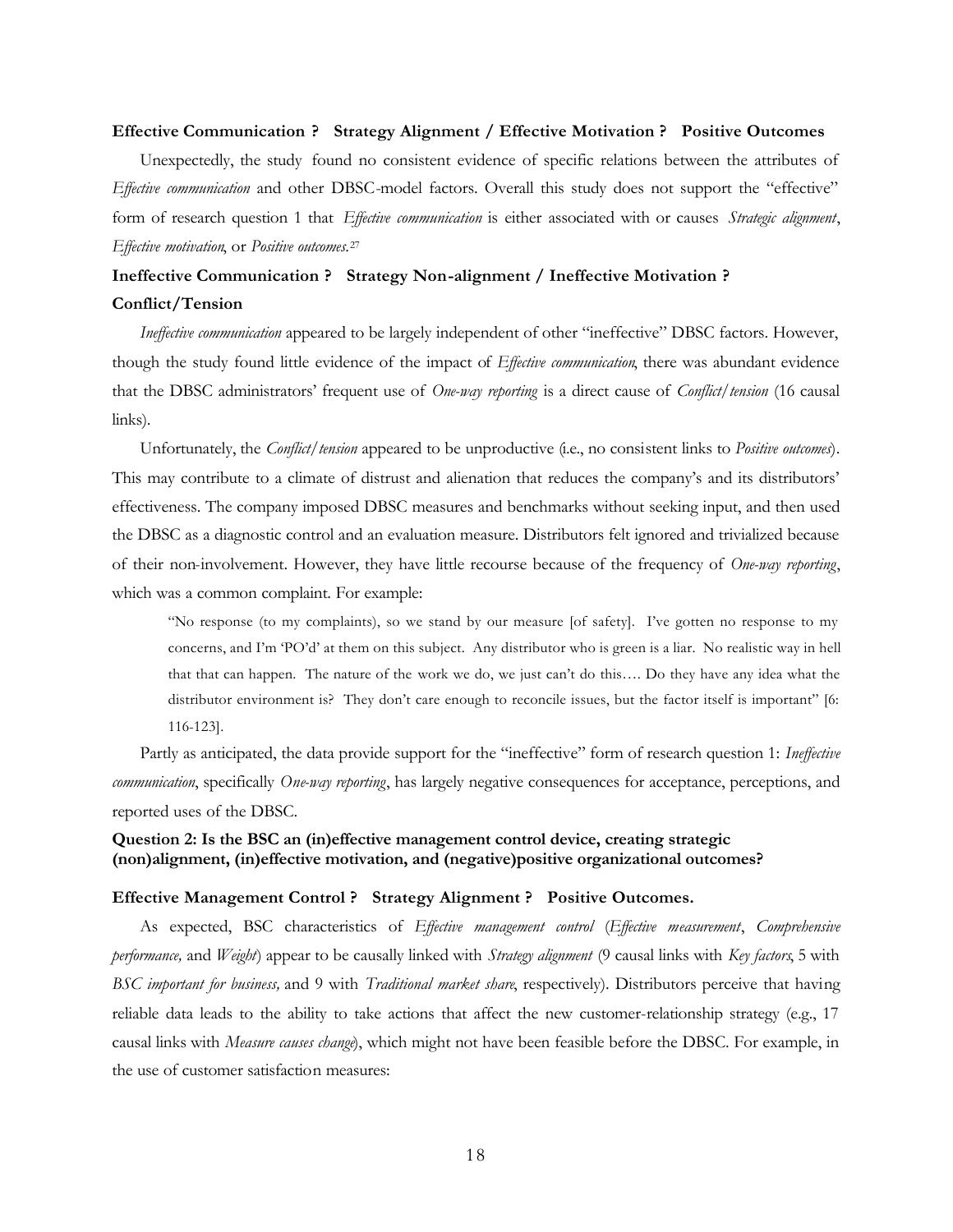"We [now] give the work to an outside service. They call a couple of customers every day. We get input on a list of questions. If the customer ends up not having a good experience, (now) we can get that info that day and call the customer ourselves" [8: 119-122].

Because the DBSC measures *Comprehensive performance*, including the key financial and non-financial measures, it is a reflection of overall success of managing critical factors (*BSC important for business*). Thus, managers have a better feel for how they are managing the overall business for both current and future results.

"The BSC is trying to give us a broader business set of measures of success than the more traditional financial and market share. It wraps a set of things together that make sense for managing the business" [3: 5-7].

One of the company's key strategic goals is to increase its traditional market share. The relatively heavy *Weight* placed on this DBSC measure forces distributors (sometimes reluctantly) to align their goals with improving the traditional market segment. They value their relationship with the company, and the DBSC tells them what they must do to be a successful distributor, though they interpret this to mean they should pursue improvements in traditional market share to the exclusion of other growth opportunities.

"If they care only about one-third of their business, then that's good. It's worth 28 points on the BSC. I'm red and yellow there so there's no hope to be green from all the other measures…. They are measuring only (traditional) market penetration…. Balanced scorecard is certainly a misnomer" [2: 122-126].

By including *Key factors*, the DBSC causes distributors to diagnose problems and change their processes and actions (*Measure causes change*) in significant ways. This leads to numerous recommendations to *Modify measures or BSC* (11 causal links) – an example of potential interactive use of the DBSC [e.g., Simons, 2000, ch. 10]. Measuring the percentage of customers' problems diagnosed within one hour, for example, also caused most distributors to refocus their parts and service resources to building customer relationships, consistent with the new strategy, rather than fully utilizing capacity – an example of diagnostic use of the DBSC [Simons, 2000].<sup>28</sup>

"This (measure) differentiates our businesses from our competition. It requires a complete change of 'culture' within the shop. Now we have to manage the service event instead of just scheduling work" [1:102-104].

In the past, distributors had favored large, complex service jobs that were relatively easy to schedule and that could be counted on to occupy technicians and service space for blocks of time. Customers who had simple service requirements were placed in the service queue in order of arrival, with no preferential treatment, with the result that many began to take their simple jobs elsewhere and with the risk that they would be lost as permanent customers. Distributors observed that:

"(One-hour diagnosis) requires a change in measurement and is creating a new mindset within the service organization…We can't schedule it; we have to provide the capacity and the process [1: 233-239]. [One-hour diagnosis] tends to make us triage like a hospital and do the quick jobs first [2: 58-59]. I wasn't an advocate at the start, but now I am. It tells us how quickly we figure out what's wrong so we can make an intelligent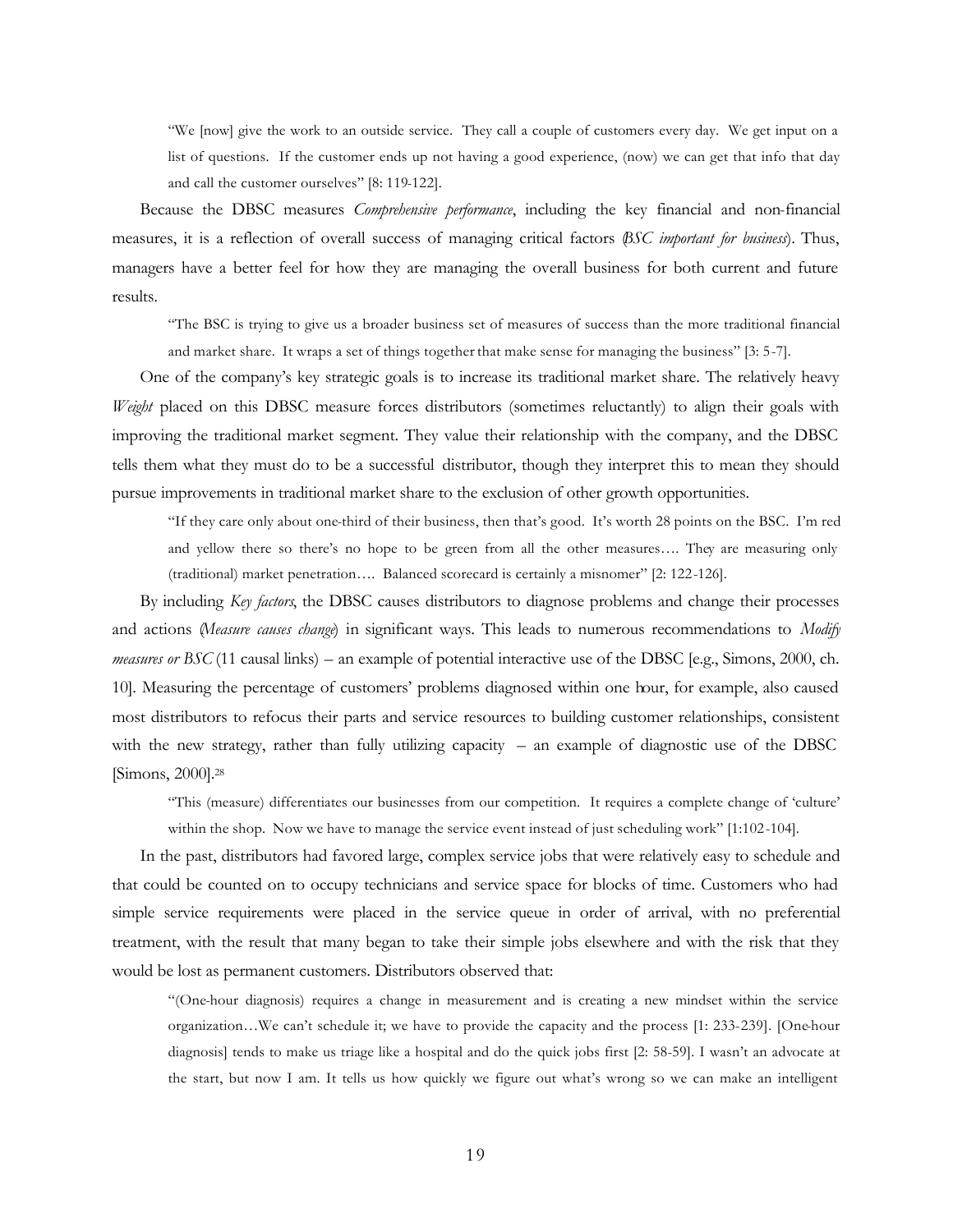statement to the customer, and so they can say 'go ahead' or not. We have been able to flow more jobs through our shop by getting the quick, easy stuff through the shop. It lets us turn jobs quicker and avoids embarrassing situations…It's helping us, though it's not easy to change the mentality, but it's good" [6: 56-63].

Although there is no evidence of a direct link from *Effective management control* to *Positive outcomes*, the data otherwise provide extensive support for the "effective" form of research question 2. *Effective management control* using the DBSC appears to indirectly cause *Positive outcomes* through *Strategic alignment*.

#### **Effective Management Control ? Effective Motivation ? Positive Outcomes**

The DBSC's motivational impacts were obvious overall and with respect to specific factors. Incentives included both improved distributor business performance and successful contract renewals. The management control design of the DBSC reflects the *Causality* of the DBSC description of the business, which causes *Meaningful rewards* (8 causal links). Distributors believe that improving non-financial DBSC measures will result in improved customer relationships and significant financial rewards.

"(Service utilization is) the most important number in the whole business [5: 102]. I gave the formula to our guys that, if we bill our technicians out (on average) one more hour a day, we would put over \$X million to our (annual) bottom line. That's the kind of magnitude were talking about" [4: 79-82].<sup>29</sup>

The DBSC is successful as a motivational tool when it reflects relations between *Strategic alignment* and distributor performance. For example, setting *Appropriate benchmark* targets for motivation goes hand-in-hand with management control of *Key factors* (14 association links). Distributors do not object to tough, but attainable goals.

"Good measurement. Don't have a problem with that hurdle. Huge issue and can't stress it enough. We have about (xxx) labor hours. I can have one (accident) per year to be green. That's a tight hurdle. It's probably a little tight right now" [4: 88-91].

Furthermore, setting attainable but tough DBSC goals (*Appropriate benchmarks*) motivates distributors to change their decisions and processes (*Measure causes change*).

"80% of work is in 4-hour range in our service shop. Great number because the mentality in our shops had been that we want that big overhaul, the long, lengthy jobs. But then, service efficiency suffers. We didn't turn many jobs and lost a lot of hours because there is a good chance of losing hours [on a large job]…Give the company credit for the four-hour target. They thought about it; it's probably the industry norm. Fo cusing on this number has changed some of the culture or at least the thought process in the shop. We changed to the little jobs and we can get the big jobs later. So our management has awakened to the fact that they can manage their shops better using the one-hour diagnostic time and four-hour jobs to make their shops more efficient" [4:47-59].

*Relative performance* evaluation allows each distributor to know his relative standing and what others are doing, and thereby motivates distributors and gives them a tool for *Improvement* (7 causal links).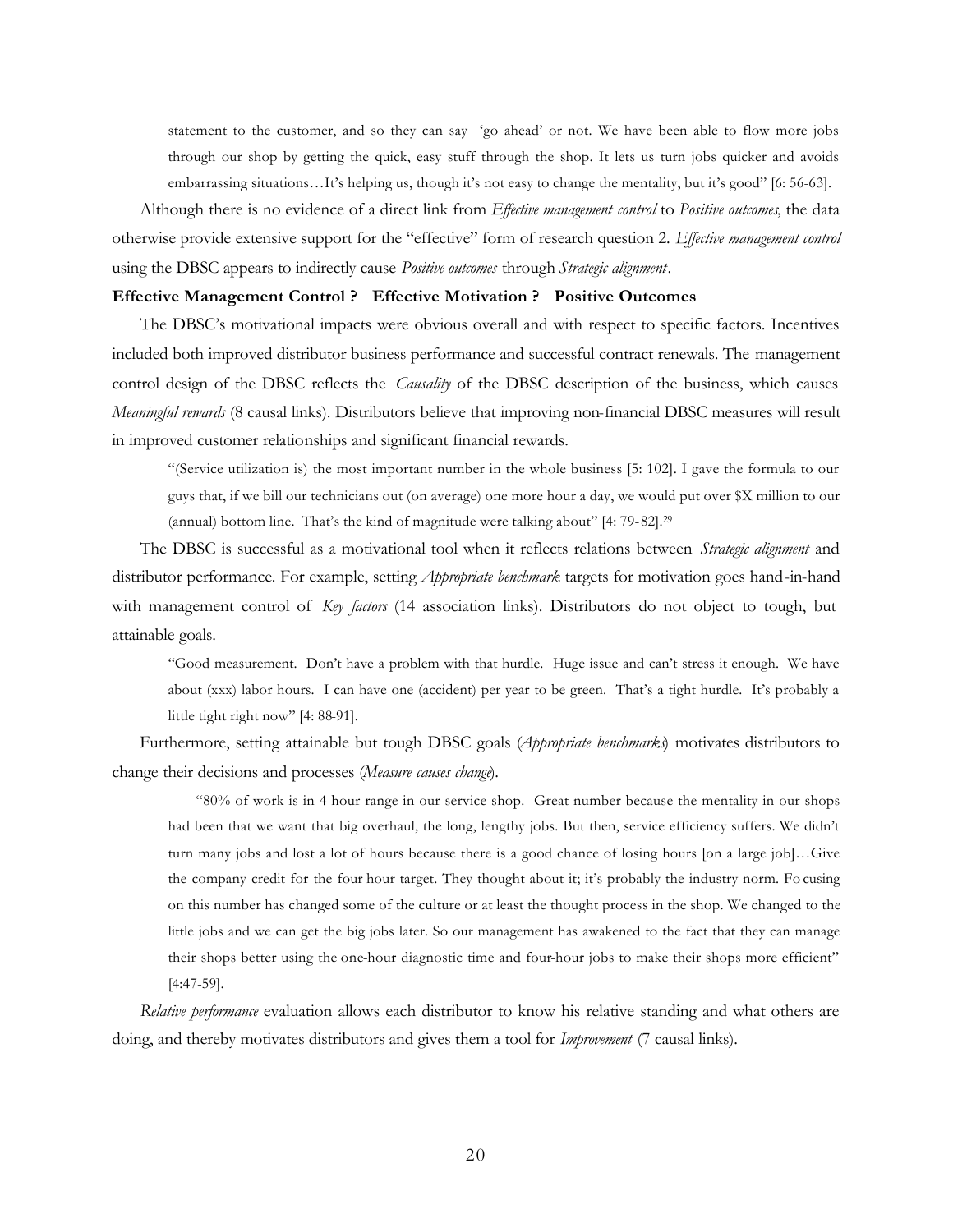"(Gathering) the information and sharing it back to us, saying other distributors are X. I can look at it and see how I am doing. Why am I different? I can use it as a lever to try to improve" [7: 123-125].

The data provide consistent evidence of causation and support the contention that perceptions of this BSC's effective management control characteristics lead to effective motivation, strategic alignment, and then positive outcomes, in support of the second research question.

#### **Ineffective Management Control ? Ineffective Motivation ? Conflict/Tension**

This study found no consistent or frequent links between any of the elements of *Strategy non-alignment* and other DBSC-model factors. However, *Key factors* that are poorly represented in the DBSC are associated with numerous examples of other shortcomings. Notably, *Inaccurate/subjective measures* of *Key factors* (24 associations) contribute to perceptions of *Inappropriate benchmarks* (8 causal links), which appear to cause widespread *Conflict/tension* (9 causal links). This nexus of factors appears to be responsible for much of the *Conflict/tension* caused by the use of the DBSC (17 out of 33 causal links), which reflected a lack of local autonomy and participation in determining measures and targets. For example:

"(The measure is) a bunch of 'hooey' as far as keeping score, but for us running our business it's an important measure. What we do internally is what's important, not if we get a 'star' on our shoe. This is one area if the company wants to improve, we need to be a lot more consistent and define that criterion much more closely. We routinely measured ourselves before the company did this. We gauge ourselves monthly on this one. We ignore the BSC measure for our purposes, and use our own." [1: 128-135]

"(Safety is a) hot button. The BSC uses a totally ludicrous measure, but the concept is great. I have written four memos on this subject. I ran two plants before this. I have 100 technicians, and if those 100 have more than one accident in a year, I'm in the red. Ridiculous!" [6: 109-111]<sup>30</sup>

The data provide consistent evidence of causal paths connecting *Ineffective management control*, *Ineffective motivation*, and *Conflict/tension*, which support the "ineffective" form of research question 2.

#### **Other Findings**

# **Strategy Alignment – Ineffective Management control or Ineffective Communication or Ineffective Motivation – Positive Outcomes**

The study found several unexpected causal relations and associations. Upon reflection, however, it is not surprising that complaints about *Inappropriate benchmarks* are causes of recommendations to *Modify measures or BSC*. Clearly, distributors, who have economic stakes in both their business' success and contract renewal, want relevant measures and attainable goals for DBSC *Key factors*. For example,

"Is the x% (benchmark percentage of technician hours used for training) appropriate? Hard to say. Probably now, that would be a low number given (that)…the company will completely obsolete its own product line soon. The need for training is much greater today than it has been in the past. Some companies will use training dollars (rather than percentage of training hours). They are at like 5% (of revenues), which is much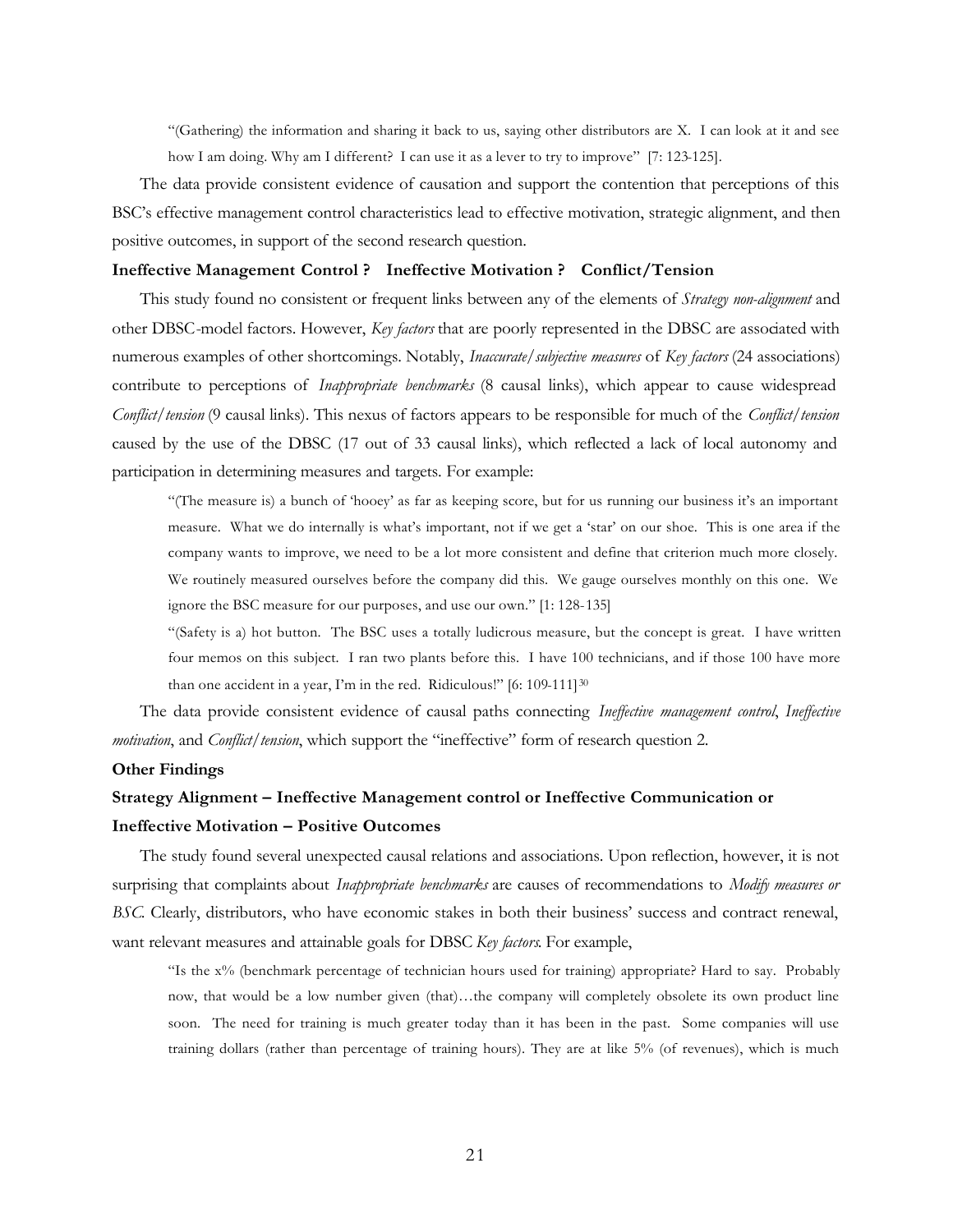higher than us. This raises a question in our minds. Do we do enough? We are concerned if we are reinvesting enough in our employees." [1: 183-190]

Additionally, the most numerous, consistent evidence (62 associations shown in dotted lines on the right side of figure 4) shows that *Key factors* are associated with *Inaccurate/subjective measures*, *Not understandable messages*, *Inappropriate benchmarks*, and *Costly to measure*. Distributors are frustrated when they perceive ineffective implementation of DBSC factors that they believe are key to their business success and contract renewal. Typical comments, for example involving the DBSC measure of training for salaried employees, include:

"(Training of salaried employees is) as critical (as for technicians) but harder to measure. We have to use some guessing, because they are not paid hourly. Also, what's training? Clearly going to a class during the workday, but what about going after work? What percent of the total salaried hours is that?" [5: 155-160]

"For salaried people, it's harder. We have to look at expense reports, and it's a horrendous process. When you bring this data collection problem to the company, they say we can't do that either. They don't even do it, and they aren't sure of the credibility of their number. From feedback from other distributors, they are just taking a stab at it. We actually compile the numbers, but others are getting green scores for just a guess. We're yellow or red, and it's a real number. The cost of the time isn't worth it. But, it's the right idea and the right thing to do." [1: 175-183]

Distributors' frustrations were obvious when they realized that the DBSC was attempting to measure and communicate important success factors, but that it was doing so ineffectively.

"We don't grow much, so we need to find ways to expand. That's all they pushed here (in contract renewal). At another distributor, all they pushed on was customer satisfaction. Some areas if we (both) know we're doing a bad job and were red, they don't seem to care…. Great tool but I'm not sure we are using it the way it should be used" [8: 175-181]. "This is something we all should pay more attention to. We haven't done as well as we should have, but the goal means nothing to me because I'm so far away from it" [5: 122-125].

While the study did not anticipate these (and other similar) associations, their discovery provides ample additional evidence of opportunities to improve the control and communication of strategy with the DBSC. The study found relatively few instances of associations between *Conflict/Tension* and *Positive Outcomes*, which may reflect both the relative newness of the DBSC and the top-down, one-way dialogue prevalent in the company.

#### **Summary of Results**

The BSC is an innovative strategy communication and management control development. However, as with all innovations, establishing its validity takes time, objective evidence, and careful analysis. There is always the danger that promotional "hype" will promise more than a technique can deliver, which could lead to disappointment, skepticism, and failure to recognize significant benefits, even if they are not as grand as advertised. Kaplan and Norton [1996, 2000] bill the BSC as a complete, reliable strategic guide. It perhaps will prove to be just that. However, there is limited objective evidence presented in support of this proposition.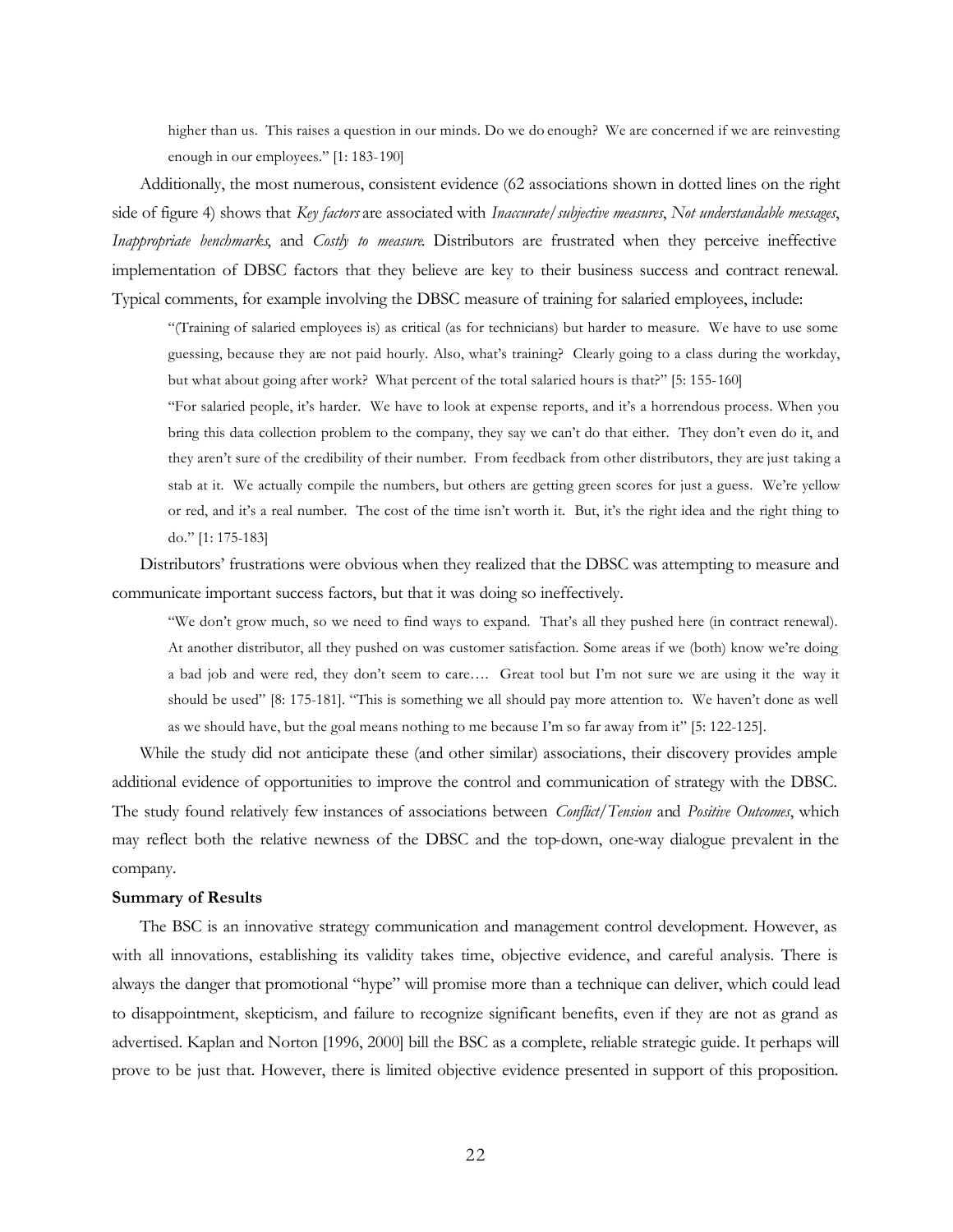For example, Ittner et al*.* [2000] do not find compelling evidence that a large bank's BSC promoted increased strategic awareness. More empirical evidence will be useful, because most of the BSC literature is either normative prescription or uncritical reports of BSC "successes." We believe this study provides a significant contribution to the literature, of interest to both academics and managers.

The present study uses a method of analysis that moves management accounting field research in the direction of more generalizability and internal validity than is apparent in most descriptive field research in the area. While this qualitative approach can never achieve the external validity of statistical analysis of archival data, perhaps it can aid researchers (and their critics) who seek to increase the objectivity and reliability of field-study analysis.

Our findings are that, in at least one corporate setting, the BSC does present significant opportunities to develop, communicate, and implement strategy – just as Kaplan and Norton aver. We find evidence that managers respond positively to BSC measures by reorganizing their resources and activities, in some cases dramatically, to improve their performance on those measures. More significantly, they believe that improving their BSC performance is improving their business efficiency and profitability. Managers react favorably to the BSC and heed its messages when:

- BSC elements are measured effectively, aligned with strategy, and reliable guides for changes, modifications, and improvements
- The BSC is a comprehensive measure of performance that reflects the needs of effective management
- The BSC factors are seen to be causally linked to each other and tied to meaningful rewards
- BSC benchmarks are appropriate for evaluation and useful for guiding changes
- Relative BSC performance is a guide for improvement

However, problems of designing and implementing the BSC may be no different from those associated with any major change in performance-measurement systems. The following factors were found to negatively affect perceptions of the BSC and cause significant conflict and tension between the company and its distributors.

- Measures are inaccurate or subjective
- Communication about the BSC is one-way (i.e., top-down and not participative)
- Benchmarks are inappropriate but used for evaluation

Though some of these adverse findings are associated with recommendations for improvement, most are found to be causes of unproductive conflict and tension or a general atmosphere of ineffectiveness. For example, the study found many examples of key factors that were ineffectively implemented in the company's BSC. Left uncorrected, these negatives could result in deteriorated relations, increasing "imbalance" in the BSC as focus shifts to more objective, short-term financial measures [Ittner et al., 2000], and forfeiting the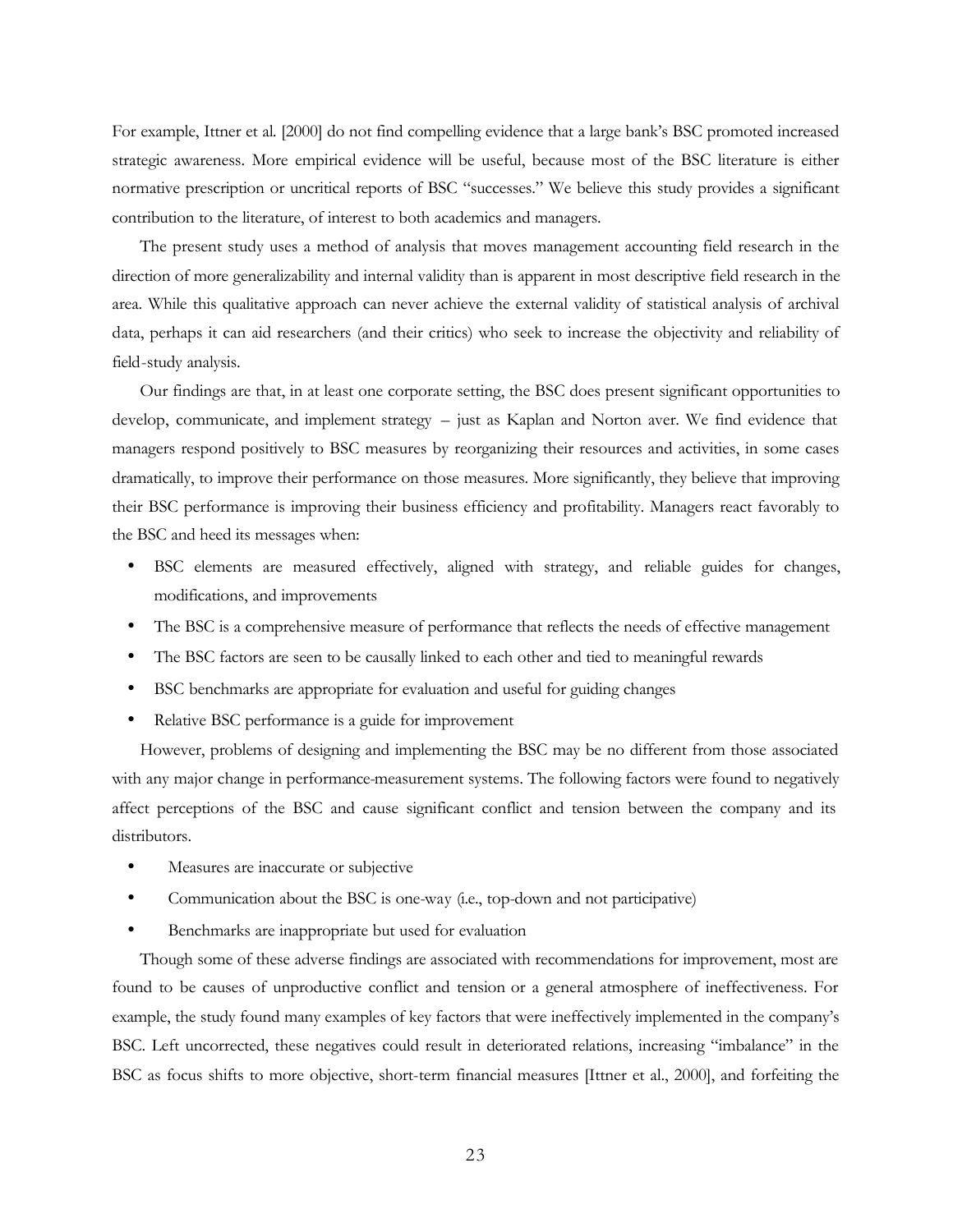communication and management control benefits of the BSC. For example, we can speculate that we did not observe sufficient relations between *Positive outcomes* and *Conflict/Tension* because there is little dialogue (or dialectical process) between the company and its distributors – we found only 6 associations. In this case it appears that conflict simmers and rarely results in a positive outcome.

On the brighter side, the previous bullet points represent value-added and non-value-added BSC activities. To successfully design, implement and use the BSC, organizations should enhance the former, positive factors and eliminate or correct the latter, negative factors. It may be worth noting that the total number of consistent links on the "ineffective" side of the model in figure 4 far outweighs those on the "effective" side (154 to 59). Thus, the predominance of negative perceptions reflects many opportunities to improve both communication and control of strategy. It seems likely that this ineffectiveness could be resolved and the negative outcomes of unnecessary conflict and tension could be avoided at relatively low cost (though it may require significant changes in attitudes). Possible solutions could be as simple as improved dialogue between the company and its distributors regarding important but ineffectively measured or poorly understood DBSC factors [e.g., Lindquist, 1995].

#### **Limitations and Future Research**

Even though many of this company's managers and distributors apparently use the DBSC as a valid representation of their business, we recognize that their reported perceptions may not be valid representations of their actions. To our knowledge, however, there has been no rigorous, statistical test of the claim that the BSC is, in fact, a causal model, which is the focus of our ongoing research.

Preliminary analysis of the statistical properties of the host company's DBSC confirms many expected causal relations and in particular shows the importance of modeling time lags between changes in investments in internal processes, customer value, and financial performance. Consistent with distributors' beliefs, we have found that "upstream" changes may not result in tangible financial improvements for over a year.

"You will see very little change from quarter to quarter. Last quarter only one measure changed" [9: 121-124]. "I expect a three to five-year lag to see a significant impact of market penetration investments. I'm spending a gazillion dollars on it, but returns will be in about five years. We'll see some short-term returns soon, but the big returns are five years down the road" [2: 148-151]. "My gut feeling is that it took two to three years to reorganize and retrain, and four or five years later it started to pay off. I expect a quicker response now from improving the fill rate and one-hour diagnosis" [6: 205-207]. I would think about half a year to a year for the parts fill rate. Do well, and your reputation becomes known and you'll see some effect in the financials. It's a matter of customer awareness that we're doing something different here that will bring repeat business" [3:130- 133].

"People are very sensitive. They let us know if we are not living up to expectations. Some of our customers are looking elsewhere to get parts because of stocking problems. Customers will react in a six-month window" [1: 217-223]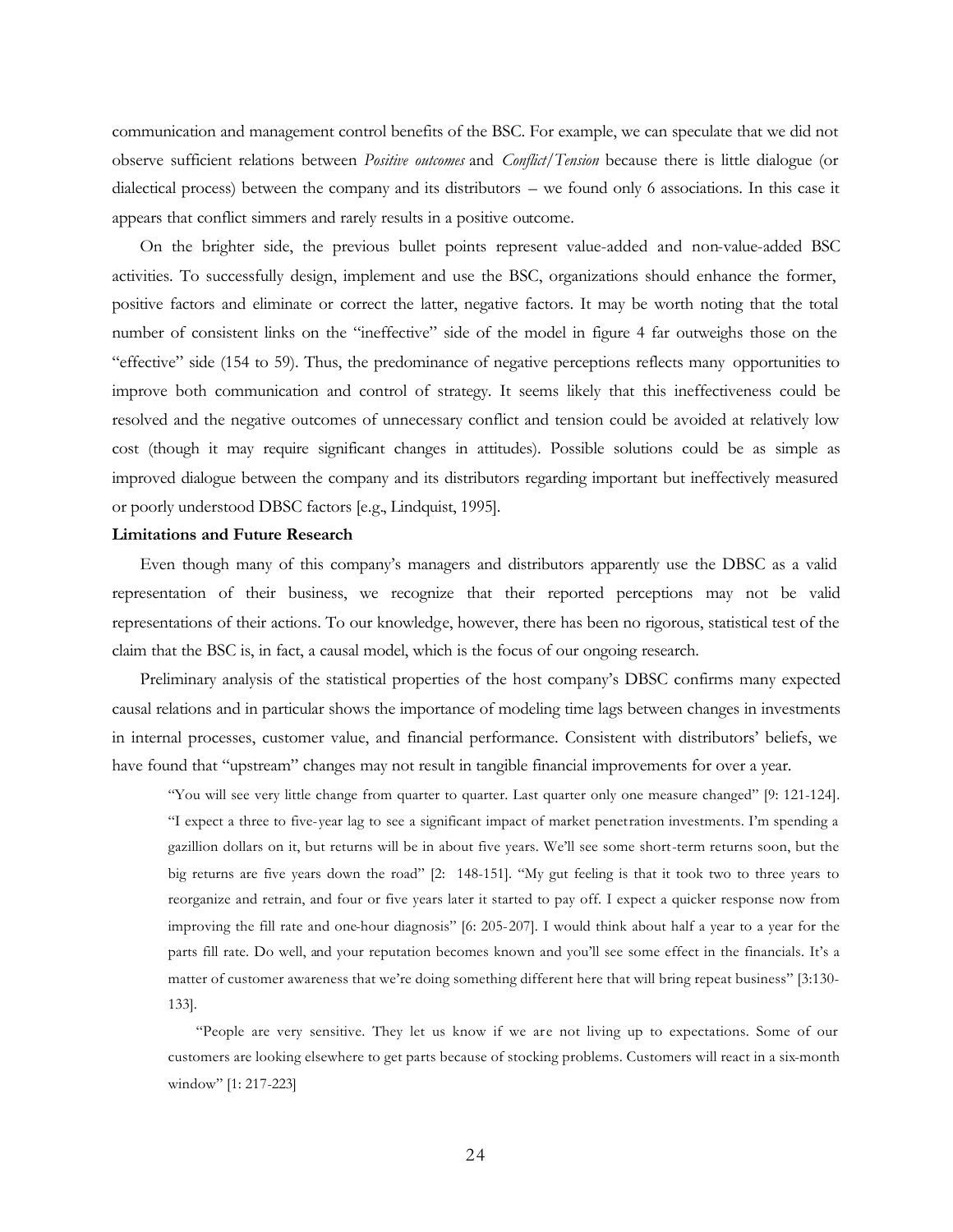Practical difficulties that are encountered in any statistical test of a BSC include:

- Changes in BSC measures and links as systems evolve to meet changing conditions
- Changes in organizations, markets, and personnel that may affect BSC structure and links
- Long lead times before effects are seen in lagging measures of performance
- No effects or negative results that may be attributed to "bad design" or "bad implementation" rather than to the concept of the BSC as a causal model
- Desirable effects or positive results that may be caused by other, related (but omitted) factors, but are attributed to the BSC

Making progress on controlling these factors offers opportunities for significant contributions to our understanding of strategy communication, performance measurement, and evaluation characteristics of the BSC.

#### **Epilogue**

Since the data collection for this project in mid-1999, the DBSC has undergone significant changes. The company has added new measures and deleted some of the original ones; adjusted weightings; and reconfigured categories. The company did not change benchmark targets of the retained measures. The most notable changes came into effect at the end of 1999 when DBSC managers trimmed it from 30 to 20 measures. One major adjustment was continuing de-emphasis of the Learning and Growth category – it is now eliminated from the DBSC, but the measures continue to be compiled on an annual basis. This important area of performance was a casualty of unreliable measurement – but perhaps presents an opportunity for improving the DBSC. Another change is enhancement of measures of new market share, largely at the request of distributors facing significant growth opportunities in the new markets. In this case, the company acceded to the wishes of distributors although the new market share measures were perceived to be much less reliable than the traditional market share.

Company managers regard the DBSC project as an evolving process. Since the time the interviews were conducted, the percent of distributors rated "green" has risen from 2 (6%) to 16 (52%), while the percent of distributors rated "red" has fallen from 10 (32%) to only 1 (3%). The average overall BSC score has risen from 67 points to 74 points (out of 100). Also and importantly, distributors on average have realized modest but observable improvements in financial performance over the twelve quarters for which we have data. For example and as shown below, the DBSC financial measure, distributor PBIT/Sales, has improved by 6.4 percent (average over all distributors) comparing the first four quarters of the scorecard process to the last four quarters.

Eighteen of the 31 distributors experienced increases in PBIT/sales (average of 49.2 percent); 14 of them experienced declines (average of -19.1 percent). The largest decline in PBIT/sales was -53.3 percent, and the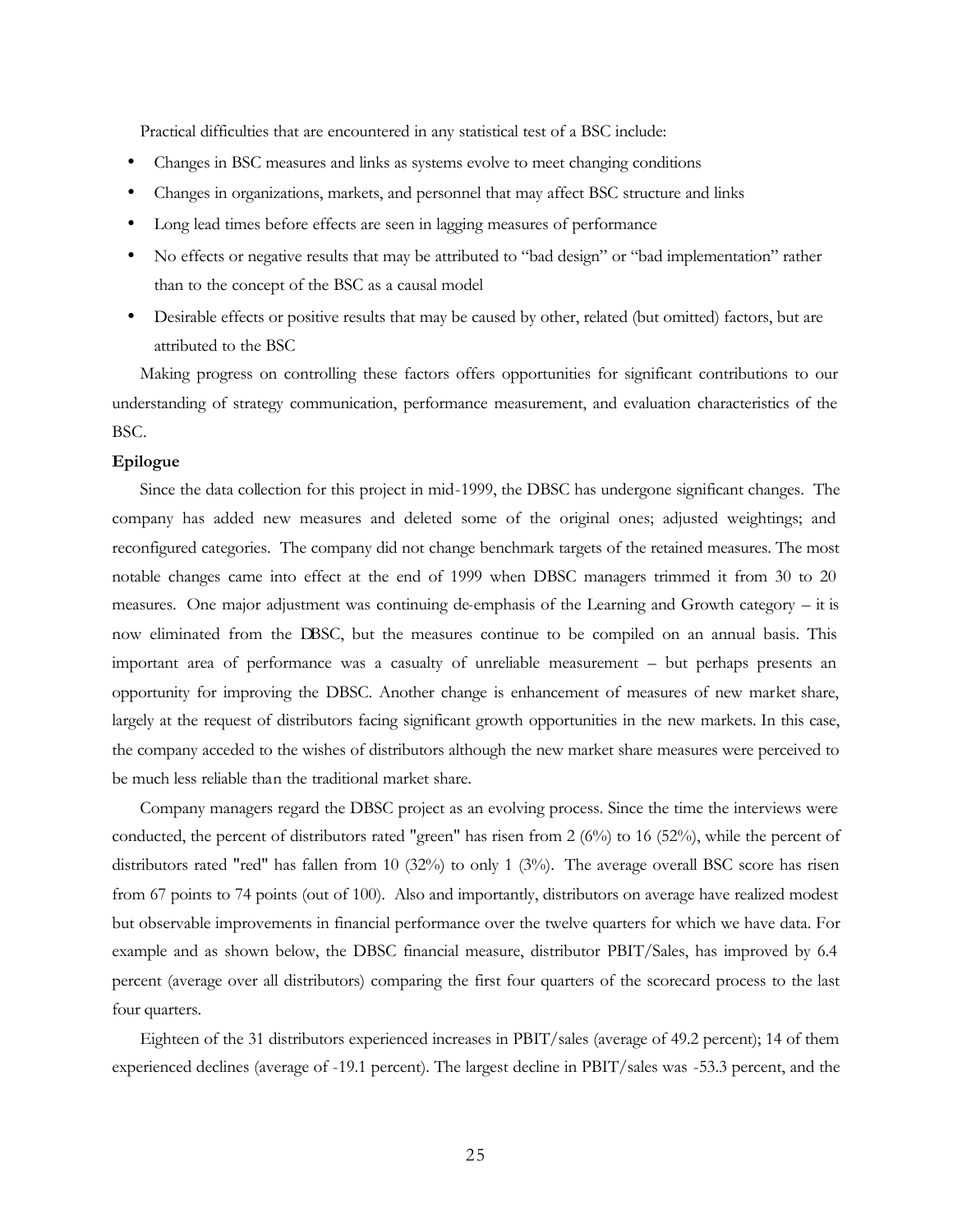|                                                     | PBIT/sales      | PBIT/sales    |         |
|-----------------------------------------------------|-----------------|---------------|---------|
|                                                     | increased $(+)$ | decreased (-) | Total   |
| Distributors whose DBSC score increased $(+)$       | 12              |               | 17      |
| Distributors whose DBSC score decreased (-)         | $^{(1)}$        | 8             | 14      |
| Total                                               | 18              | 13            | 31      |
| Average percentage change in PBIT/Sales: First four |                 |               |         |
| quarters to last four quarters                      | $49.2\%$        | $(19.1\%)$    | $6.4\%$ |

largest increase was +216.2 percent. From the first four to the last four quarters covered by this study, distributors' DBSC and PBIT/sales performance was distributed as follows.

The actual distribution is marginally significantly different from a uniform distribution ( $p = 0.054$ ), with 20 of the 31 distributors on the ++/-- diagonal, as one might expect. Both the company and its distributors expect "upstream" improvements to take several years to flow through financial results, so the data available for this study might not be sufficient to fully capture the effect of the DBSC. The changes in the DBSC and increases in scorecard and financial performance have encouraged the company to continue managing with the DBSC. Perhaps greater attention to the root causes of unproductive conflict surrounding the DBSC will result in higher distributor acceptance, use, and performance.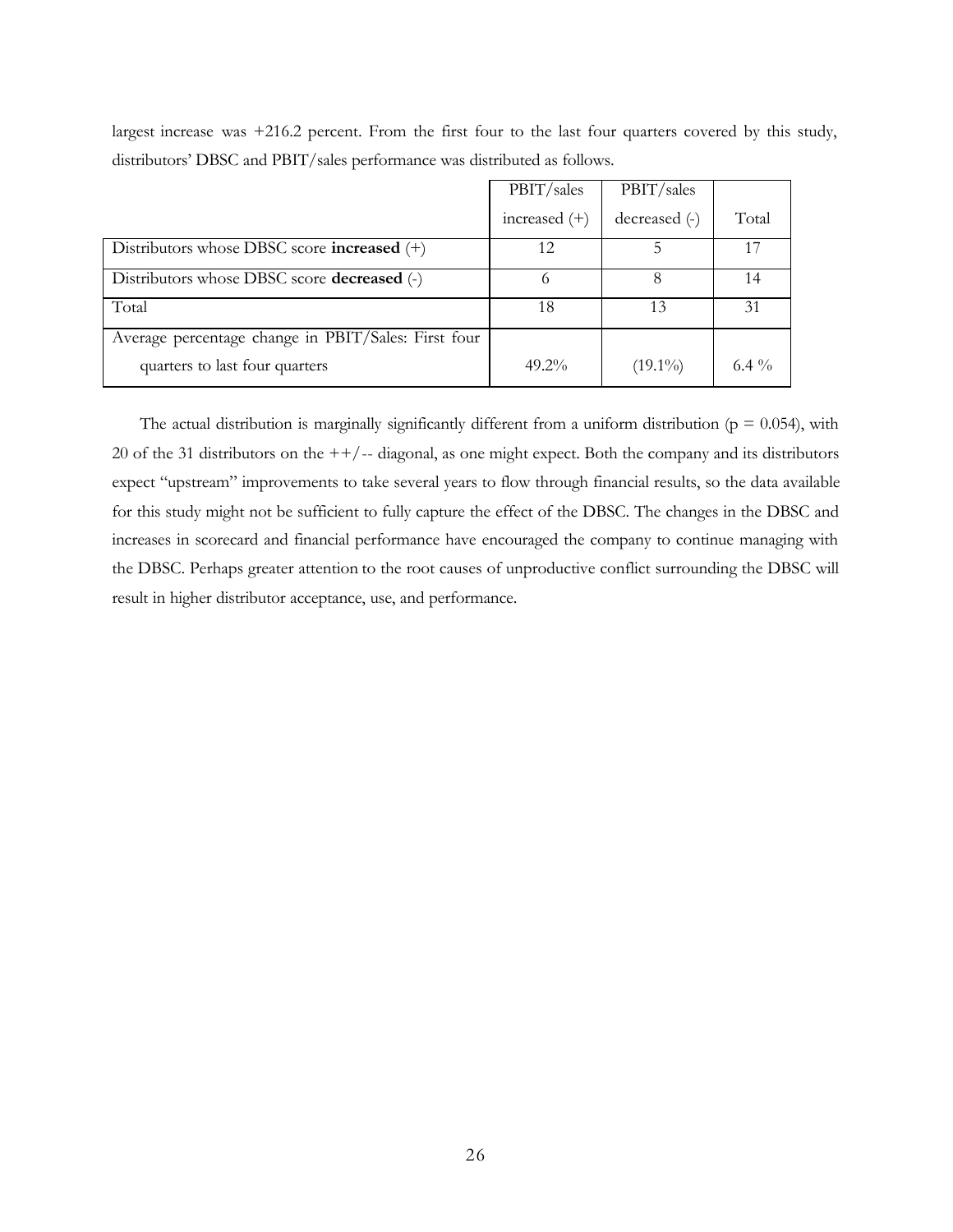#### **REFERENCES**

- Abernethy, M. and P. Brownell. 1997. Management control systems in research and development organizations: The role of accounting, behavior and personnel controls. *Accounting, Organizations and Society* 22: 233-248.
- Ahrens, T. and J. F. Dent. 1998. Accounting and organizations: Realizing the richness of field research. *Journal of Management Accounting Research* 10: 1 – 39.
- Amir, E. and B. Lev. 1996. Value-relevance of non-financial information: The wireless communications industry. *Journal of Accounting and Economics*. 22(1-3): 3-30.
- Amit, R. and P. Shoemaker. 1990. Strategic assets and organizational rent. *Strategic Management Journal* 14: 33- 46.
- Antle, R. and J. S. Demski. 1988 The controllability principle in responsibility accounting. *The Accounting Review* 63(4): 700-718.
- Atkinson, A. A., R. Balakrishnan, P. Booth, J.M. Cote, T. Groot, T. Malmi, H. Roberts, E. Uliana, and A. Wu. 1997. New directions in management accounting research. *Journal of Management Accounting Research* 9: 70-108.
- Atkinson A. A. and W. Shaffir. 1998. Standards for field research in management accounting. *Journal of Management Accounting Research* 10: 41 – 68.
- Banker, R. D. and S. Datar. 1989. Sensitivity, precision and linear aggregation of signals for performance evaluation. *Journal of Accounting Research* 27: 21-39.
- Banker, R. D. H. Chang, and S. K. Majumdar. 1993. Analyzing the underlying dimensions of firm profitability. *Managerial and Decision Economics* 14(1): 25-36.
- Banker, R. D., G. Potter, and R. G. Schroeder. 1995 An empirical analysis of manufacturing overhead cost drivers," *Journal of Accounting and Economics* 19(1): 115-137.
- Banker, R. D., S. Lee, and G. Potter. 1996. A field study of the impact of a performance-based incentive plan," *Journal of Accounting and Economics* 21(2): 195-226.
- Banker, R. D., G. Potter, and D. Srinivasan. 2000. An empirical investigation of an incentive plan that includes non-financial performance measures. *The Accounting Review* 75: 65-92.
- Barclay, M. J., D. K. Gode, and S. P. Kothari, 2000. The advantages of using earnings for compensation: Matching delivered performance, University of Rochester working paper.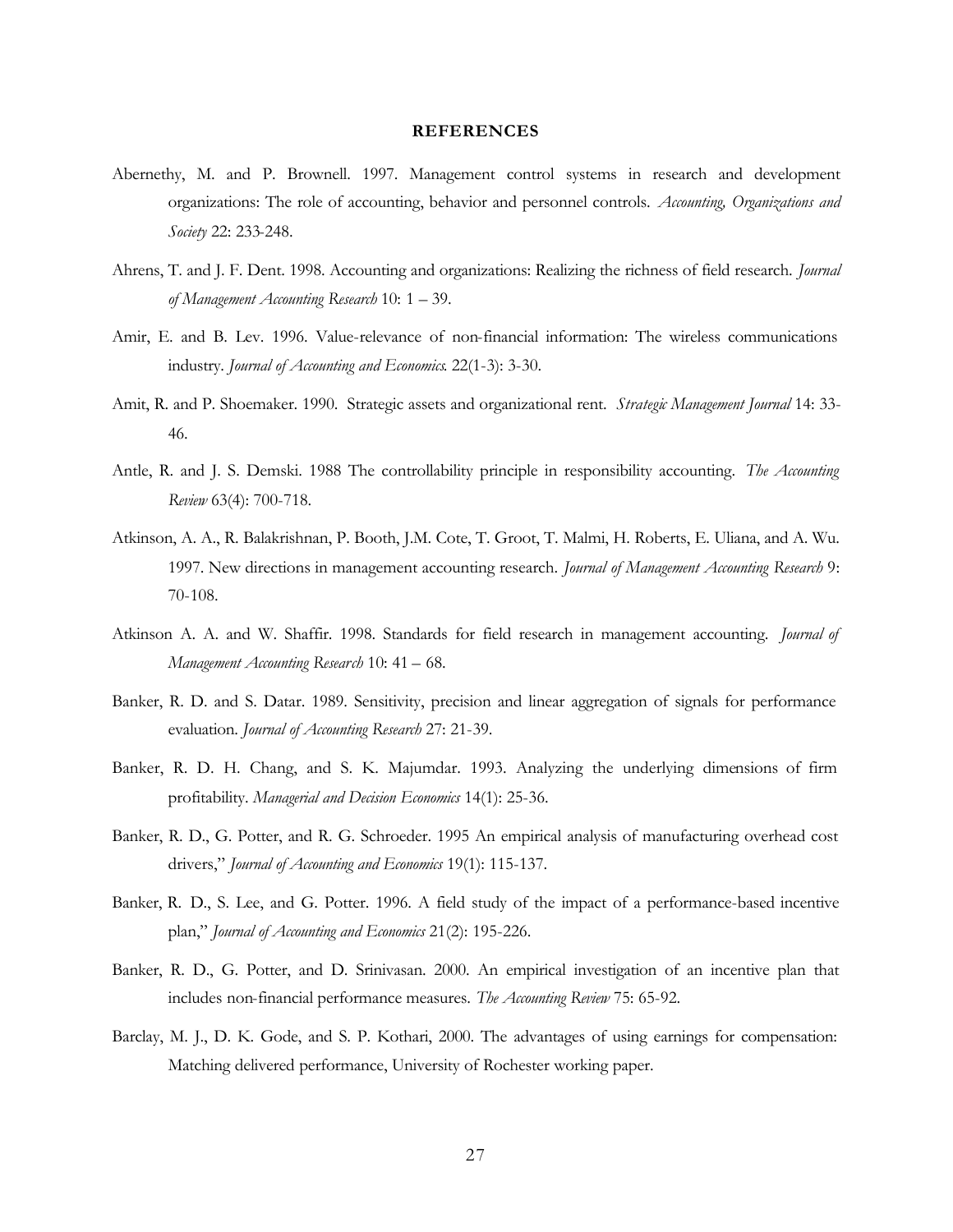- Barker, R. T. and M. R. Camarata. 1998. The role of communication in creating and maintaining a learning organization: Preconditions, indicators and disciplines. *Journal of Business Communication* 35(4): 443- 467.
- Barth, M. E. and M. F. McNichols. 1994. Estimation and market valuation of environmental liabilities relating to superfund sites*," Journal of Accounting Research* 32(Supplement): 177-219.
- Baxter, J. A. and W. F. Chua. 1998. Doing field research: Practice and meta-theory in counterpoint. *Journal of Management Accounting Research* 10: 69 – 87.
- Becker, B. and M. Huselid. 1998. High performance work systems and firm performance: A synthesis of research and managerial implications. *Research in Personnel and Human Resources Management* 16: 53-101.
- Behn, B. K. and R. A. Riley. 1999. Using non-financial information to predict financial performance: The case of the US airline industry. *Journal of Accounting, Auditing & Finance* 14(1): 29-56.
- Berliner, C. and J.A. Brimson, eds. 1988. *Cost Management for Today's Advanced Manufacturing: The CAM-I Conceptual Design.* Boston, MA: Harvard Business School Press.
- Brewer, P. C. 1998. National culture and activity-based costing systems: A note. *Management Accounting Research* 9(2): 241-260.
- Coffey, A., B. Holbrook, and P. Atkinson. 1996. Qualitative data analysis: Technologies and representations. *Sociological Research Online* <www.socresonline.org.uk/socresonline/1/1/4.html>
- Daft, R. L. and A. Y. Lewin. 1993. Where are the theories for the "new" organizational forms? An editorial essay. *Organization Science* 4: *i*-*vi*.
- Dearden, J. 1969. The case against ROI control. *Harvard Business Review*. May-June: 124-135.
- De Hass, M. and A. Kleingeld. 1999. Multilevel design of performance measurement systems: Enhancing strategic dialogue throughout the organization. *Management Accounting Research* 10: 233-261.
- Dillman, D. 1978. *Mail and Telephone Surveys: The Total Design Method*. New York: John Wiley & Sons.
- Dixon, J. R., A. J. Nanni, and T. E. Vollman. 1990. *The New Performance Challenge: Measuring Manufacturing for World Class Competition*. Homewood, IL: Dow Jones-Irwin.
- Einhorn, H. J. and Hogarth, R. M. 1986. Judging probable cause. *Psychological Bulletin, 99*: 3-19.
- Epstein, M. J. and J. Manzoni. 1997. The balanced scorecard and tableau de bord: Translating strategy into action," *Management Accounting* 79: 28-36.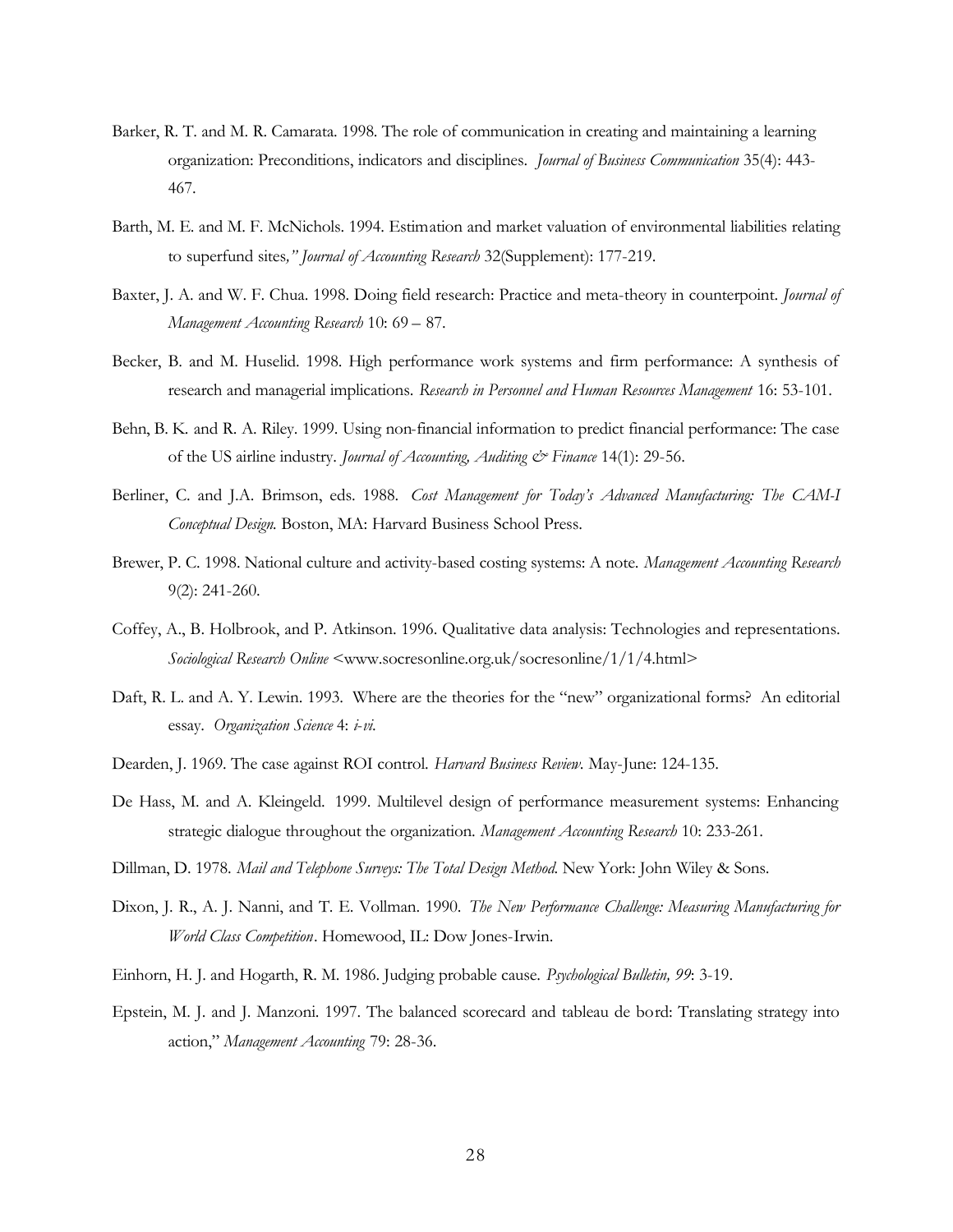- Feltham, G. and J. Xie. 1994. Performance measure congruity and diversity in multi-task principal/agent relations. *The Accounting Review* 69: 429-53.
- Flamholtz, E.G.. 1979. The process of measurement in managerial accounting: A psycho-technical systems perspective. *Accounting, Organizations & Society* 5: 31-42.
- Foster, G. and M. Gupta. 1990. Manufacturing overhead cost driver analysis. *Journal of Accounting and Economics* 12(1-3): 309-37.
- Foster, G. and M. Gupta. 1999. The customer profitability implication of customer satisfaction. Stanford University and Washington University working paper.
- Ghosh, D. and R.F. Lusch. 2000. Outcome effect, controllability and performance evaluation of managers: Some field evidence from multi-outlet businesses. *Accounting, Organizations and Society* 25: 411-425.
- Goodman, M. B. 1998. *Corporate Communications for Executives*. Albany, NY: SUNY Press.
- Gordon, L. and V. Naranyan. 1984. Management accounting systems, perceived environmental uncertainty and organization structure: An empirical investigation. *Accounting, Organizations and Society* : 33-47.
- Govindarajan, V. 1984. Appropriateness of accounting data in performance evaluation: An empirical examination of environmental uncertainty as an intervening variable. *Accounting, Organizations and Society* : 125-135.
- Govindarajan, V. and A. Gupta. 1985. Linking control systems to business unit strategy: Impact on performance. *Accounting, Organizations and Society* 10: 51-66.
- Grant, R. 1991. The resource-based theory of competitive advantage. *California Management Review* 33: 114- 135.
- Holmstrom, B. 1979. Moral hazard and observability. *Bell Journal of Economics* 10: 74-91.
- Hughes, K. E. 2000. The value relevance of non-financial measures of air pollution in the electric utility industry. *The Accounting Review* 75(2): 209-228.
- Huselid, M. 1995. The impact of human resource management practices on turnover, productivity, and corporate financial performance. *Academy of Management Journal* 38: 635-672.
- Huselid, M., S. Jackson, and R. Schuler. 1997. Technical and strategic human resource management effectiveness as determinants of firm performance. *Academy of Management Journal* 40: 171-188.
- Ittner, C.D. and D.F. Larcker. 1997. Quality strategy, strategic control systems, and organizational performance. *Accounting Organizations and Society* 22(3/4): 293-314.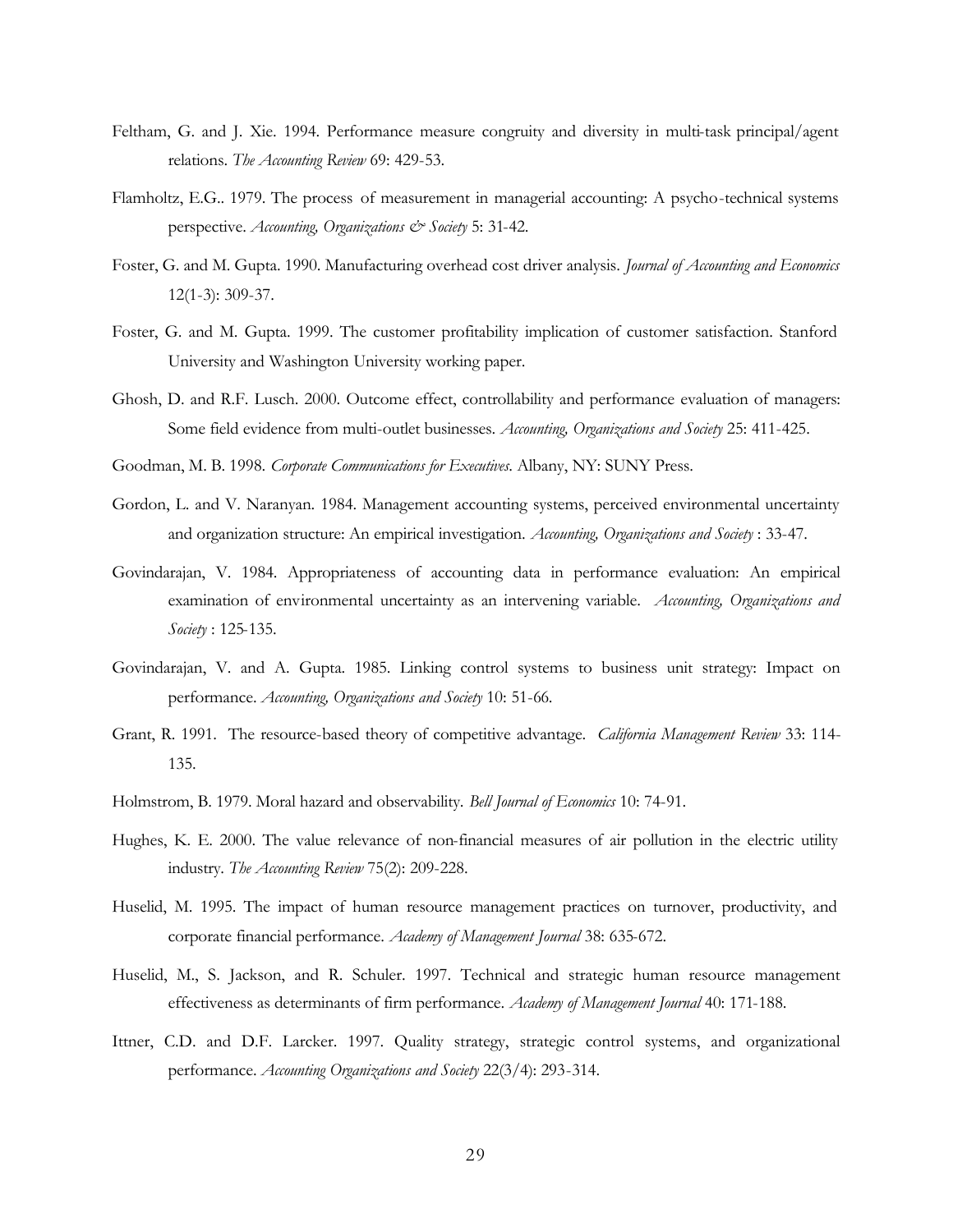- -----------. 1998a. Are non-financial measures leading indicators of financial performance? An analysis of customer satisfaction. *Journal of Accounting Research* 26(supplement): 1-34.
- -----------. 1998b. Innovations in performance measurement: Trends and research implications. *Journal of Management Accounting Research* 10: 205-238.
- Ittner, C. D., D. F. Larcker, and M. W. Meyer. 2000. The use of subjectivity in multi-criteria bonus plans. The Wharton School working paper.
- Johnson, H. T. 1992. *Relevance Regained: From Top-Down Control to Bottom-Up Empowerment*. New York, NY: The Free Press.
- Johnson, H. T. and R. S. Kaplan. 1987. *Relevance Lost: The Rise and Fall of Management Accounting*. Boston, MA: Harvard Business School Press.
- Kaplan, R. S. and D. P. Norton. 1992. The balanced scorecard Measures that drive performance. *Harvard Business Review* January – February: 71-79.
- -----------. 1993. Putting the balanced scorecard to work. *Harvard Business Review* September October: 143- 142.
- -----------. 1996a. Using the balanced scorecard as a strategic management system. *Harvard Business Review* January – February: 75-85.
- -----------. 1996b. *The Balanced Scorecard*. Boston, MA: Harvard Business School Press.
- -----------. 1996c. Linking the balanced scorecard to strategy. *California Management Review*, Fall: 53-79.
- -----------. 2000. *The Strategy-Focused Organization*. Boston, MA: Harvard Business School Press.
- Keegan, D. P., R. G. Eiler, and C. R. Jones. 1989. Are your performance measures obsolete? *Management Accounting* :45-50.
- Kotter, J. P. 1995. Why transformation efforts fail. *Harvard Business Review*, Mar-Apr: 61.
- Lee, R. and N. Fielding. 1996. Qualitative data analysis: Representations of a Technology: A comment on Coffey, Holbrook and Atkinson. *Sociological Research Online* . WWW page at URL www.socresonline.org.uk/socresonline/1/4/lf.html
- Lillis, A. M. 1999. A framework for the analysis of interview data from multiple field research sites *Accounting & Finance* 39: 79-105.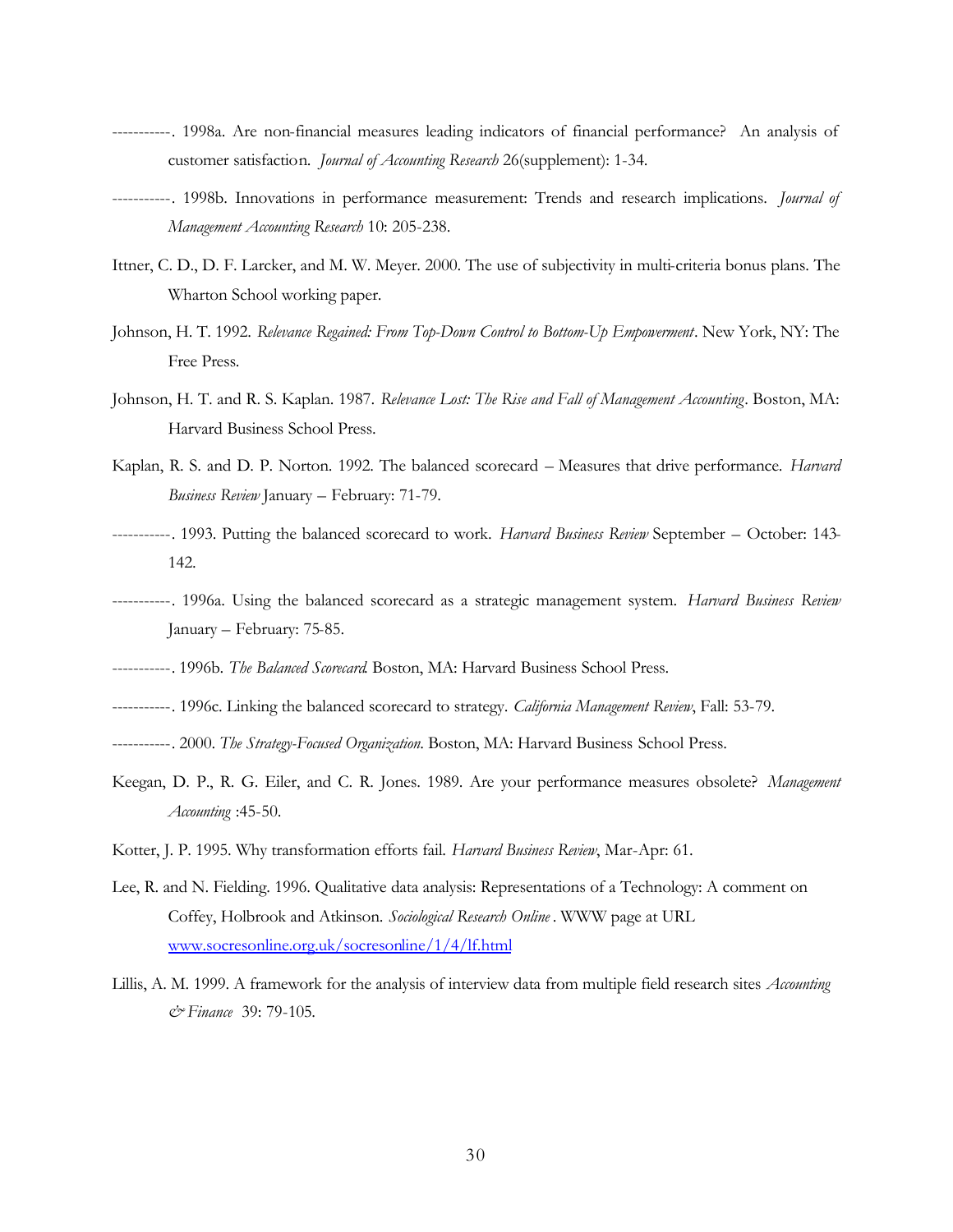- Lindquist, T. 1995. Fairness as an Antecedent to Participative Budgeting: Examining the Effects of Distributive Justice, Procedural Justice and Referent Cognitions on Satisfaction and Performance. *Management Accounting Research*, 7: 122-147.
- Lipe, M. G. and S. Salterio. 2000. The balanced scorecard: Judgmental effects of information organization and diversity. *The Accounting Review*.
- Locke, E. A. and G. P. Latham. 1990. *A Theory of Goal Setting and Task Performance*. Englewood Cliffs, NJ: Prentice Hall.
- Luft, J. and M. D. Shields. 1999. Accounting classification of expenditures on intangibles: Cognitive causes of managerial myopia. Working paper, Michigan State University.
- Lynch, R. L. and K. F. Cross. 1995. *Measure Up! Yardsticks for Continuous Improvement*. Cambridge, MA: Blackwell Business.
- Malina, M.A. 2001. Management control and the balanced scorecard: An empirical test of causal relations. University of Melbourne working paper.
- McKenzie, F. C. and M. D. Schilling. 1998. Avoiding performance measurement traps: Ensuring effective incentive designs and implementation. *Compensation and Benefits Review* 30(4): 57-65.
- Merchant, K. A. 1989. *Rewarding Results: Motivating Profit Center Managers*. Boston, MA: Harvard Business School Press.
- Miles, M. B. and A. M. Huberman. 1994. *Qualitative Data Analysis*. Thousand Oaks, CA: SAGE Publications.
- Nanni, A. J., J. G. Miller, and T. E. Vollmann.1988. What shall we account for? *Management Accounting* v69n7, (Jan): 42-48.
- Norreklit, H. 2000. The balance on the balanced scorecard A critical analysis of some of its assumptions. *Management Accounting Research* 11: 65-88.
- Perera, S., G. Harrison, and M. Poole. 1997. Customer-focused manufacturing strategy and the use of operations-based non-financial performance measures: A research note," *Accounting Organizations and Society* 22(6): 557-572.
- Rappaport, A. 1999. New thinking on how to link executive pay to performance. *Harvard Business Review.* Mar-Apr: 91-101.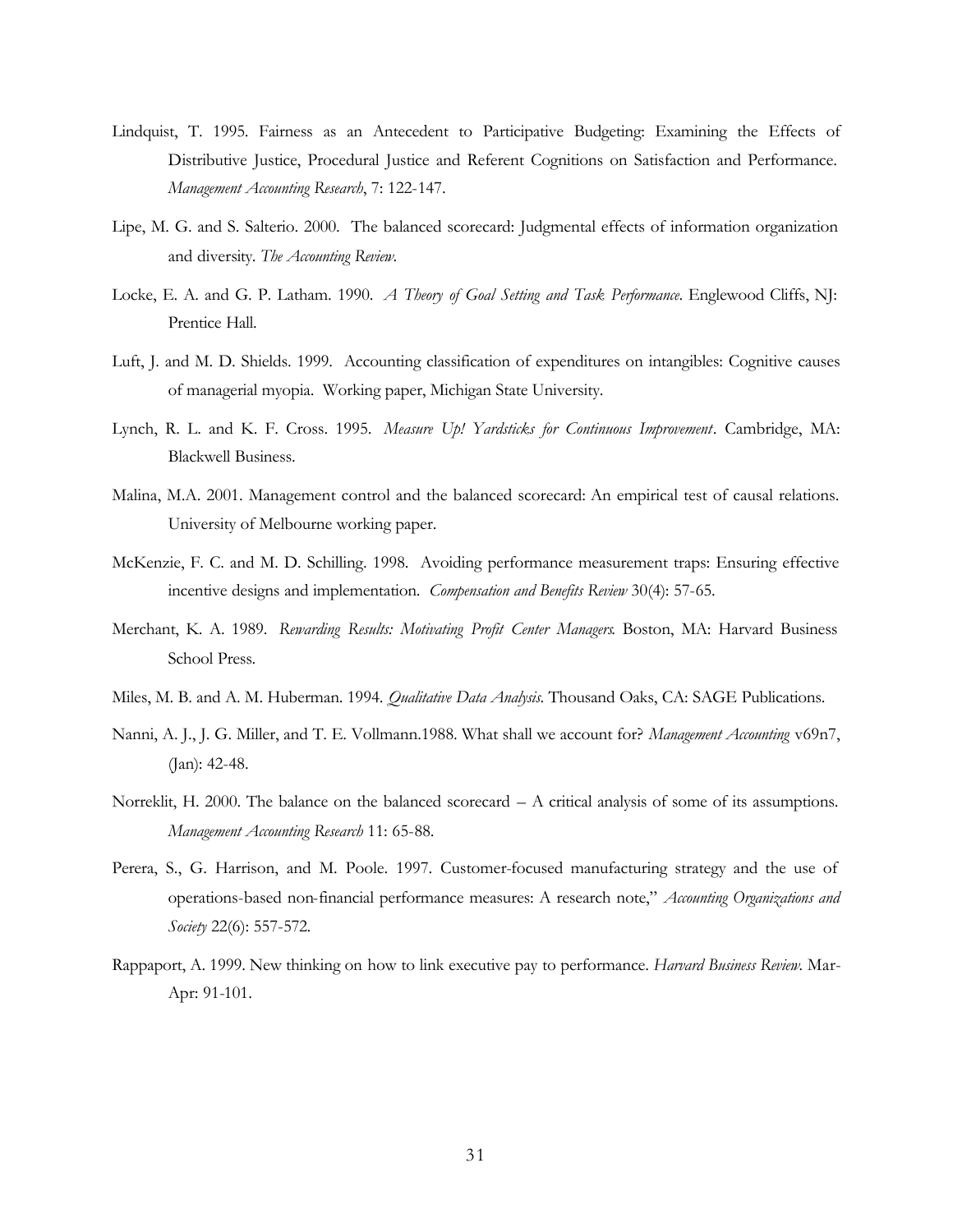- Schulze, W. 1992. The two schools of thought in resource-based theory: Definitions and implications for research. Paper presented at the annual meeting of the Academy of Management, Las Vegas, Nevada.
- Silk, S. 1998. Automating the balanced scorecard. *Management Accounting* 79(11): 38-42.
- Simons, R. 2000. *Performance Measurement & Control Systems for Implementing Strategy*. Upper Saddle River, NJ: Prentice Hall.
- Trochim, W.M. 2000. *The Research Methods Knowledge Base*, 2nd Edition. Internet WWW page, at URL: <http://trochim.human.cornell.edu/kb/index.htm>.
- Tucker, M. L., G. D. Meyer, and J. W. Westerman. 1996. Organizational communication: Development of internal strategic competitive advantage. *Journal of Business Communication* 33(1): 51-69.
- Ulrich, D. and D. Lake. 1990. *Organizational Capability: Competing from the Inside Out*. New York, NY: Wiley.
- Watson, D. J. and J. V. Baumler. 1975. Transfer pricing: A behavioral context. *The Accounting Review* 50: 466- 74.
- West, G. P. and G. D. Meyer. 1997. Communicated knowledge as a learning foundation. *The International Journal of Organizational Analysis*, 5(1): 25-58.
- Yin, R. K. 1994. *Case Study Research: Design and Methods*, 2<sup>nd</sup> ed. Applied Social Research Methods Series, Volume 5. Thousand Oaks, CA: Sage Publications.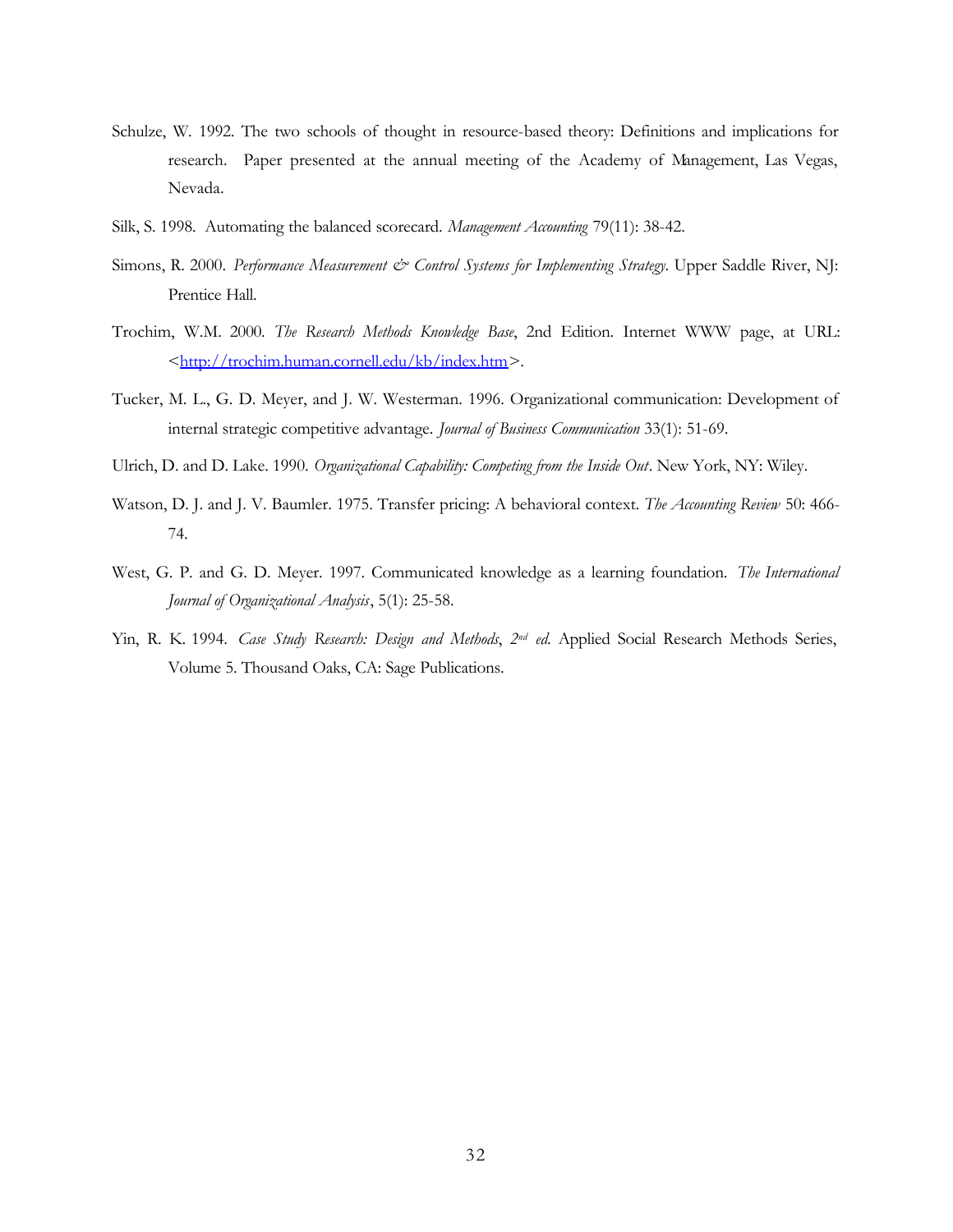### **TABLE 1**

DBSC Measures and Approximate Weights

| <b>Traditional BSC Categories</b> | Distributor BSC Measures (Company category)                  | Weights |        |
|-----------------------------------|--------------------------------------------------------------|---------|--------|
| Learning and growth               | Employee skill inventory and personal development plans (HC) | $1\%$   |        |
|                                   |                                                              | $1\%$   |        |
|                                   |                                                              | $2\%$   | $4\%$  |
| Efficient internal processes      |                                                              | $3\%$   |        |
|                                   | Customer service, problems diagnosed in 1 hour (CA)          | $5\%$   |        |
|                                   | Customer service, problems solved in 6 hours (CA)            | $5\%$   |        |
|                                   |                                                              | $3\%$   |        |
|                                   |                                                              | $1\%$   |        |
|                                   |                                                              | $4\%$   |        |
|                                   |                                                              | $2\%$   |        |
|                                   |                                                              | $2\%$   |        |
|                                   |                                                              | $2\%$   |        |
|                                   |                                                              | 8%      |        |
|                                   |                                                              | $3\%$   |        |
|                                   |                                                              | $3\%$   | $41\%$ |
| Customer value                    |                                                              | $4\%$   |        |
|                                   |                                                              | 28%     |        |
|                                   | New market share $-2$ (no measure yet available) $(CA)$      | $6\%$   |        |
|                                   | Environmental assessment and remediation (CC)                | $2\%$   | 40%    |
| Financial success                 |                                                              | $4\%$   |        |
|                                   |                                                              | $2\%$   |        |
|                                   |                                                              | $9\%$   | 15%    |
|                                   |                                                              |         | 100%   |

Company BSC categories:

HC = Investments in human capital

CA = Competitive advantage

PG = Profitability and growth

CC = Corporate citizenship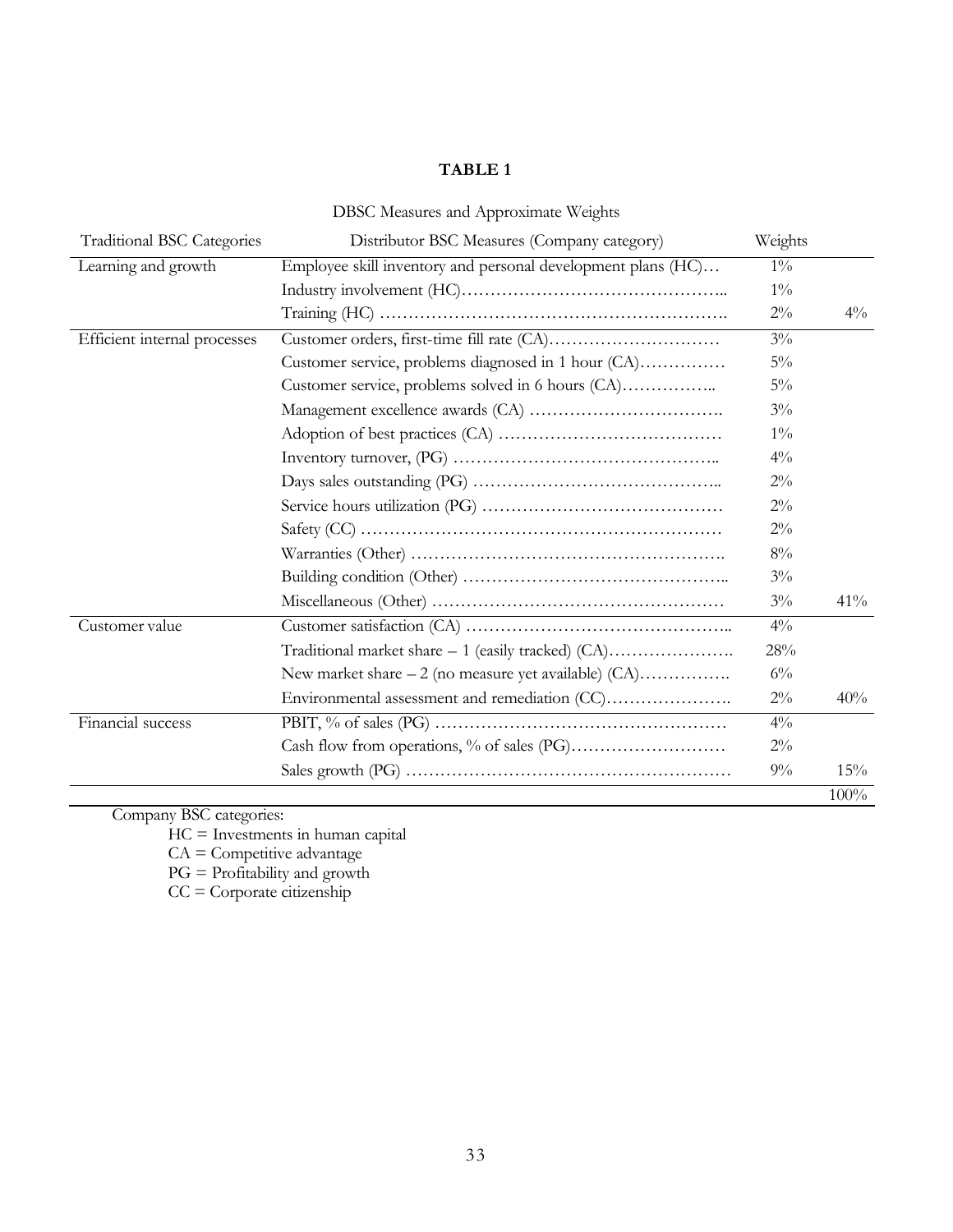# **FIGURE 1**

# Representative DBSC Ratings and Scores

|             | Competitive Advantage | Customer satisfaction | $\overline{\phantom{0}}$<br>Traditional market share | $\sim$<br>New market share | Customer orders, first-time fill rate* | Customer service, problems diagnosed in 1 hour | Customer service, 4-hour problems solved in 6 hours* | Management excellence awards | Adoption of best practices* | Total Competitive Advantage Rating | Profitability and Growth | PBIT, % of sales | of sales<br>$\%$<br>Cash flow from operations, | Inventory turnover | Days sales outstanding | Service hours utilization* | growth<br>Sales | and Growth Rating<br><b>Total Profitability</b> | Corporate Citizenship | and remediation<br>Environmental assessment | Safety*      | Total Corporate Citizenship Rating | Investments in Human Capital | Employee skill inventory and personal development plans* | Industry involvement* | Training* | Total Human Capital Rating | Other | Warranties | Building condition | Miscellaneous | Total Other | Total - Overall Rating | Total - Overall Score |
|-------------|-----------------------|-----------------------|------------------------------------------------------|----------------------------|----------------------------------------|------------------------------------------------|------------------------------------------------------|------------------------------|-----------------------------|------------------------------------|--------------------------|------------------|------------------------------------------------|--------------------|------------------------|----------------------------|-----------------|-------------------------------------------------|-----------------------|---------------------------------------------|--------------|------------------------------------|------------------------------|----------------------------------------------------------|-----------------------|-----------|----------------------------|-------|------------|--------------------|---------------|-------------|------------------------|-----------------------|
| Weights, %  |                       | 4                     | $\overline{28}$                                      | 6                          | 3                                      | 5                                              | 5                                                    | 3                            |                             | 55                                 |                          | 4                | 2                                              | 4                  | 2                      | 2                          | 9               | 23                                              |                       | $\overline{2}$                              | 2            | 4                                  |                              |                                                          |                       | 2         | 4                          |       | 8          | 3                  | 3             | 14          | 100                    | 100                   |
| Distributor |                       |                       |                                                      |                            |                                        |                                                |                                                      |                              |                             |                                    |                          |                  |                                                |                    |                        |                            |                 |                                                 |                       |                                             |              |                                    |                              |                                                          |                       |           |                            |       |            |                    |               |             |                        |                       |
|             |                       | Y                     | $\mathbf v$                                          |                            | ۷                                      | v                                              | ٧                                                    | R                            | R                           | Υ                                  |                          | G                | R                                              | Υ                  | G                      | Y                          | G               | G.                                              |                       | Y                                           | Y            | Y                                  |                              | $\mathsf{R}$                                             | Y                     | Y         | Y                          |       | Y          | Y                  | R             | Y           | R                      | 64                    |
| $\mathbf 2$ |                       | Y                     | G.                                                   |                            | G                                      |                                                |                                                      | G                            | G                           | G                                  |                          | G                |                                                |                    |                        |                            | G.              | G.                                              |                       | G.                                          | ۷            | G                                  |                              | G                                                        | G                     | G         | G                          |       | G          | G                  | G             | G           | G                      | 84                    |
| 3           |                       | R                     | Y                                                    |                            | v                                      |                                                |                                                      | G                            | R                           | Y                                  |                          |                  |                                                |                    |                        |                            |                 | Y                                               |                       | Y                                           | Ÿ            | ۷                                  |                              | R                                                        | Y                     | Y         | Y                          |       | G          | Y                  | G             |             | Y                      | 67                    |
| 4           |                       | R                     | Y                                                    |                            | Y                                      |                                                | R                                                    | G                            | G                           | Y                                  |                          | ٧                |                                                |                    | R                      | R                          | G               |                                                 |                       | G.                                          | $\mathsf{R}$ | Y                                  |                              | $\mathsf{R}$                                             | G                     | Y         | Y                          |       | R          | Y                  | R             | R           | $\mathsf{R}$           | 61                    |
| 5           |                       | R                     | G.                                                   |                            | v                                      |                                                |                                                      | G                            | R                           | Υ                                  |                          | G                | G                                              | R                  | R                      | Y                          | G.              |                                                 |                       | G                                           | $\mathsf{R}$ | Y                                  |                              | G                                                        | G                     | Y         | G                          |       | G          | Y                  | G             | G           | G                      | 75                    |
| 6           |                       | Y                     | v                                                    |                            | v                                      | v                                              |                                                      | G                            | G                           |                                    |                          | G                | G                                              |                    |                        |                            | G               | G.                                              |                       | R                                           | ${\sf R}$    | R                                  |                              | Y                                                        | G                     | Y         | Y                          |       | Y          | Y                  | Y             | Y           | Y                      | 70                    |

\* Supplied by distributors to the company (22% weighting). Other items prepared by the company from financial and statistical reports (78% weighting).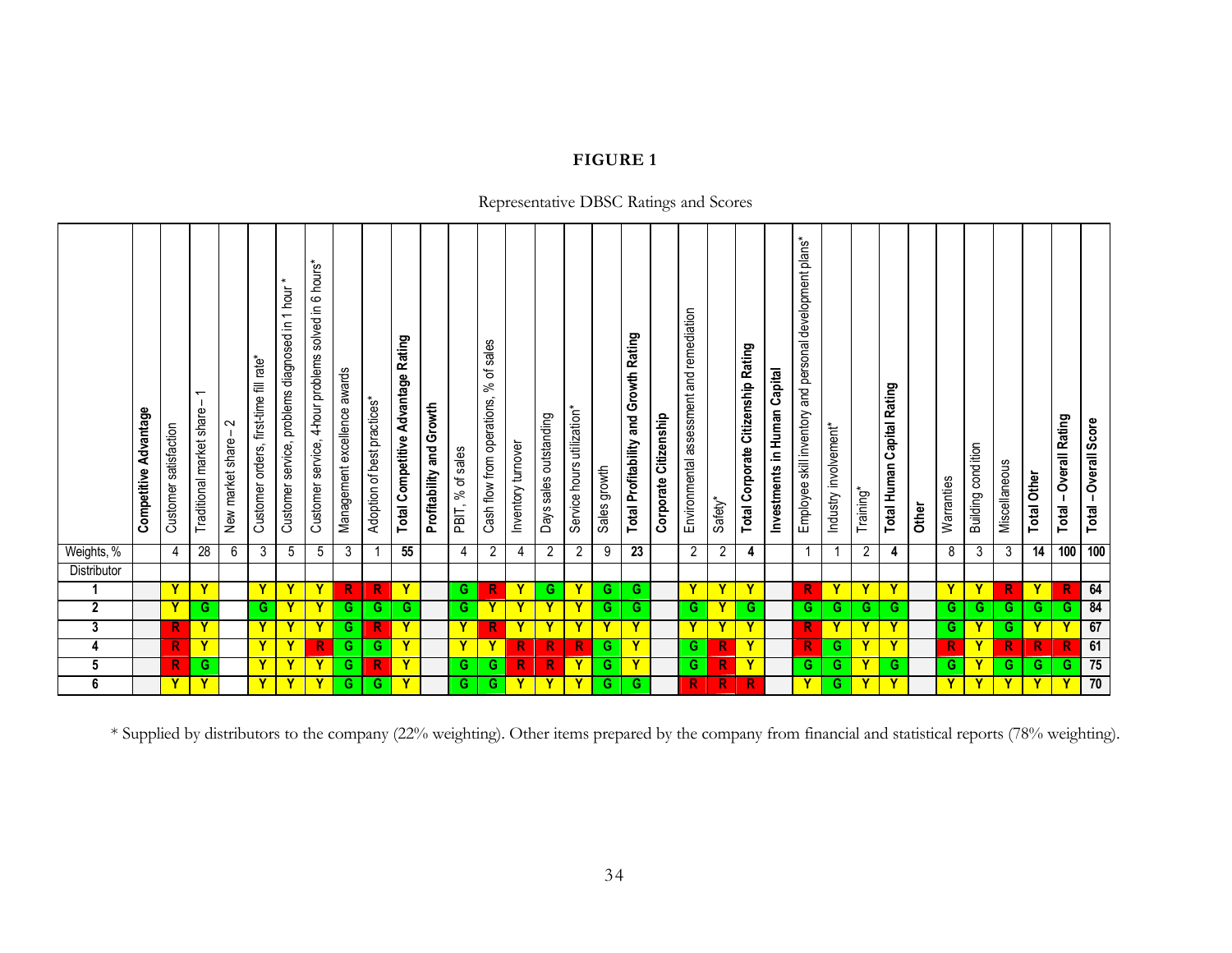### **FIGURE 2**

Example of Coded Interview Text



Note: In this example, the highlighted quotation in the left-hand window corresponds to the code *meaningful reward/penalty*, which is outlined in a dotted box in the right-hand window. Clicking on each of the codes on the right would highlight corresponding quotations on the left. Note also that the code causality among measures encloses the code meaningful reward/penalty. The bracket to the left of each code shows its location.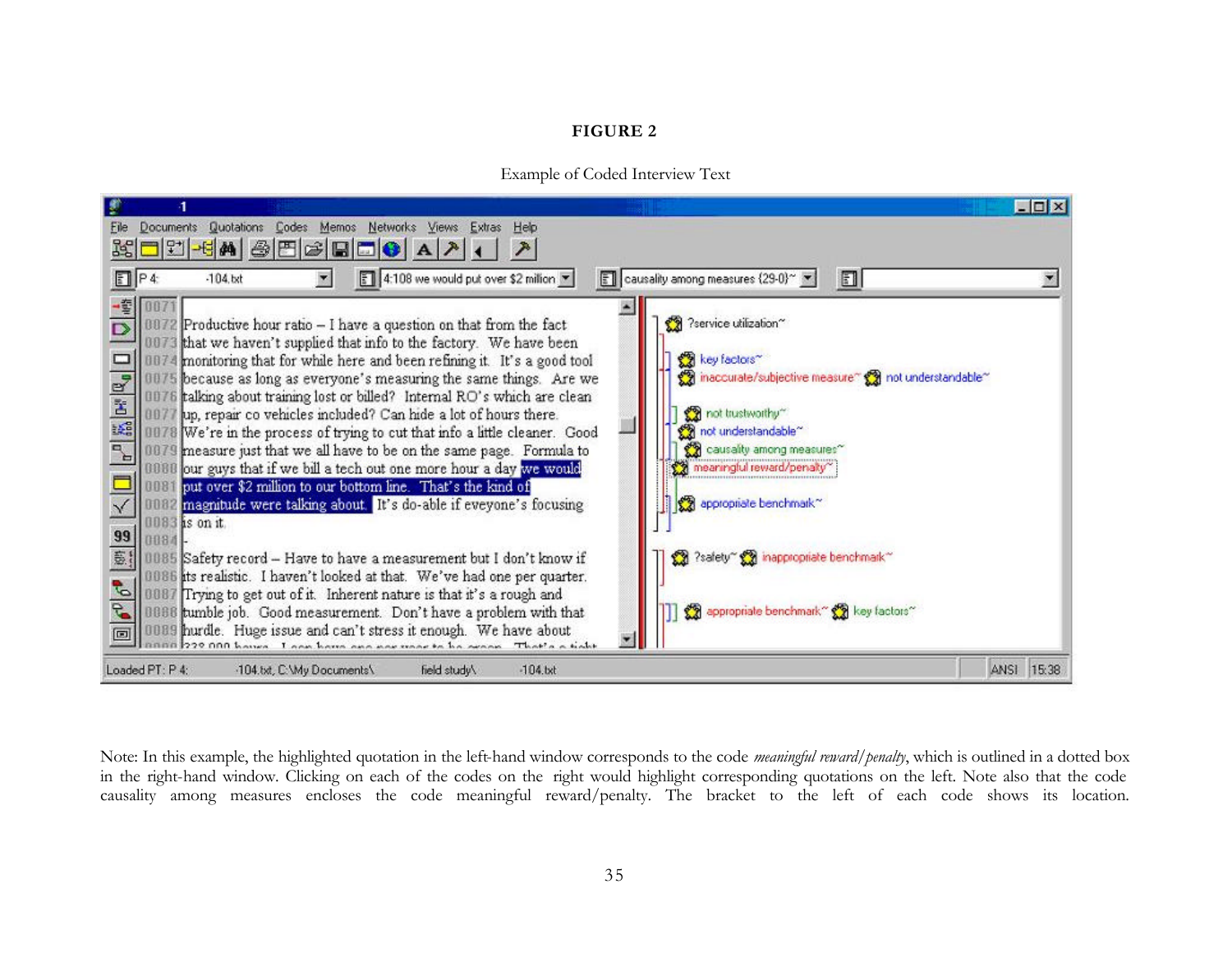### **TABLE 2**

|                                         |                         |                         |                         |                         |                         | Distributors            |                         |                         |                         |                  |
|-----------------------------------------|-------------------------|-------------------------|-------------------------|-------------------------|-------------------------|-------------------------|-------------------------|-------------------------|-------------------------|------------------|
| Interview                               | $\mathbf{1}$            | $\overline{2}$          | $\overline{\mathbf{3}}$ | $\overline{4}$          | 5                       | 6                       | $\overline{7}$          | 8                       | 9                       |                  |
| Overall BSC rating at time of interview | $\overline{\mathbf{Y}}$ | $\overline{\mathbf{Y}}$ | $\overline{\mathbf{R}}$ | $\overline{\mathbf{Y}}$ | $\overline{\mathbf{Y}}$ | $\overline{\mathsf{G}}$ | $\overline{\mathbf{Y}}$ | $\overline{\mathbf{R}}$ | $\overline{\mathbf{R}}$ |                  |
| Overall BSC score at time of interview  | $\overline{72}$         | 67                      | $\overline{62}$         | 74                      | 67                      | 84                      | 70                      | $\overline{61}$         | $\overline{60}$         | Totals           |
| sc-Interview protocol*                  | $\overline{17}$         | 18                      | $\overline{17}$         | $\overline{17}$         | $\overline{17}$         | $\overline{17}$         | 17                      | $\overline{16}$         | $\overline{17}$         | $\overline{152}$ |
| Phenefits of BSC                        | $\mathbf{1}$            | $\mathbf{1}$            | $\mathbf{1}$            | $\mathbf{1}$            | $\mathbf{1}$            | $\mathbf{1}$            | $\mathbf{1}$            | $\mathbf{1}$            | 1                       | $\overline{9}$   |
| Pbest practices                         | $\mathbf{1}$            | $\mathbf{1}$            | $\mathbf{1}$            | $\mathbf{1}$            | 1                       | $\mathbf{1}$            | $\mathbf{1}$            | $\mathbf{1}$            | 1                       | $\overline{9}$   |
| ?company's measures                     | $\mathbf{1}$            | $\mathbf{1}$            | $\mathbf{1}$            | $\mathbf{1}$            | $\mathbf{1}$            | $\mathbf{1}$            | $\mathbf{1}$            | $\mathbf{1}$            | $\mathbf{1}$            | $\overline{9}$   |
| ?definition of BSC                      | $\overline{1}$          | $\overline{1}$          | $\mathbf{1}$            | $\overline{1}$          | $\overline{1}$          | $\mathbf{1}$            | $\overline{1}$          | $\overline{1}$          | $\overline{1}$          | $\overline{9}$   |
| ?diagnose-1-hour                        | $\overline{1}$          | $\overline{1}$          | $\overline{1}$          | $\overline{1}$          | $\overline{1}$          | $\overline{1}$          | $\overline{1}$          | $\overline{1}$          | $\overline{1}$          | $\overline{9}$   |
| Pfirst-pass fill rate                   | $\mathbf{1}$            | $\mathbf{1}$            | $\mathbf{1}$            | $\mathbf{1}$            | $\mathbf{1}$            | $\mathbf{1}$            | $\mathbf{1}$            | $\mathbf{1}$            | $\mathbf{1}$            | $\overline{9}$   |
| Pindustry involvement                   | $\mathbf{1}$            | $\overline{2}$          | $\mathbf{1}$            | $\mathbf{1}$            | $\mathbf{1}$            | $\overline{0}$          | $\mathbf{1}$            | $\mathbf{1}$            | $\mathbf{1}$            | $\overline{9}$   |
| Pobjective/purpose of BSC               | $\mathbf{1}$            | $\mathbf 1$             | $\mathbf{1}$            | $\mathbf{1}$            | $\mathbf{1}$            | $\mathbf{1}$            | $\mathbf{1}$            | $\mathbf{1}$            | $\mathbf{1}$            | 9                |
| Pother recommendations                  | $\mathbf{1}$            | $\mathbf{1}$            | $\mathbf{1}$            | $\mathbf{1}$            | $\mathbf{1}$            | $\mathbf{1}$            | $\mathbf{1}$            | $\mathbf{1}$            | $\mathbf{1}$            | $\overline{9}$   |
| Personnel reviews                       | $\mathbf{1}$            | $\mathbf{1}$            | $\mathbf{1}$            | $\mathbf{1}$            | $\mathbf{1}$            | $\overline{2}$          | $\mathbf{1}$            | $\theta$                | 1                       | $\overline{9}$   |
| Prelations among measures               | $\mathbf{1}$            | $\mathbf{1}$            | $\mathbf{1}$            | $\mathbf{1}$            | $\mathbf{1}$            | 1                       | $\mathbf{1}$            | $\mathbf{1}$            | $\mathbf{1}$            | $\overline{9}$   |
| Psafety                                 | $\overline{1}$          | $\overline{1}$          | $\overline{1}$          | $\overline{1}$          | $\mathbf{1}$            | $\mathbf{1}$            | $\overline{1}$          | $\mathbf{1}$            | $\mathbf{1}$            | $\overline{9}$   |
| Pservice utilization                    | $\overline{1}$          | $\mathbf{1}$            | $\overline{1}$          | $\mathbf{1}$            | $\mathbf{1}$            | $\overline{1}$          | $\mathbf{1}$            | $\mathbf{1}$            | $\mathbf{1}$            | $\overline{9}$   |
| ?solve-4-hour                           | $\mathbf{1}$            | $\mathbf{1}$            | $\overline{1}$          | $\mathbf{1}$            | $\mathbf{1}$            | $\mathbf{1}$            | $\mathbf{1}$            | $\mathbf{1}$            | $\mathbf{1}$            | $\overline{9}$   |
| ?training-salary                        | $\mathbf{1}$            | $\mathbf{1}$            | $\overline{1}$          | $\mathbf{1}$            | $\mathbf{1}$            | $\overline{1}$          | $\mathbf{1}$            | $\overline{1}$          | $\mathbf{1}$            | $\overline{9}$   |
| Ptraining-technician                    | $\mathbf{1}$            | $\mathbf{1}$            | $\mathbf{1}$            | $\mathbf{1}$            | $\mathbf{1}$            | $\mathbf{1}$            | $\mathbf{1}$            | $\mathbf{1}$            | $\mathbf{1}$            | $\overline{9}$   |
| Puseful measure                         | $\mathbf{1}$            | $\mathbf{1}$            | $\mathbf{1}$            | $\mathbf{1}$            | $\mathbf{1}$            | $\overline{1}$          | $\mathbf{1}$            | $\mathbf{1}$            | 1                       | $\overline{9}$   |
| sc-Strategy alignment *                 | $\overline{23}$         | $\overline{20}$         | $\overline{20}$         | $\overline{12}$         | $\overline{22}$         | $\overline{20}$         | $\overline{11}$         | $\overline{12}$         | $\overline{12}$         | 152              |
| Key factors                             | $\overline{12}$         | 11                      | $\overline{13}$         | $\overline{10}$         | $\overline{13}$         | $\overline{16}$         | $\overline{8}$          | $\overline{10}$         | 6                       | 99               |
| BSC important for business              | 3                       | 3                       | $\overline{4}$          | $\overline{2}$          | $\overline{4}$          | 3                       | $\overline{2}$          | $\overline{2}$          | $\overline{2}$          | $\overline{25}$  |
| Imbalanced market share                 | $\overline{3}$          | $\overline{4}$          | $\mathbf{1}$            | $\overline{0}$          | $\overline{3}$          | $\overline{0}$          | $\overline{1}$          | $\overline{0}$          | $\overline{4}$          | $\overline{16}$  |
| Support company strategy                | $\overline{5}$          | $\overline{2}$          | $\overline{2}$          | $\overline{0}$          | $\overline{2}$          | $\mathbf{1}$            | $\overline{0}$          | $\overline{0}$          | $\overline{0}$          | $\overline{12}$  |
| <b>Strategy non-alignment</b>           | $\overline{2}$          | $\overline{2}$          | $\overline{1}$          | $\overline{2}$          | $\overline{\mathbf{0}}$ | $\overline{\mathbf{0}}$ | $\overline{\mathbf{0}}$ | $\overline{1}$          | $\overline{5}$          | $\overline{13}$  |
| sc-Effective communication*             | $\overline{2}$          | $\overline{1}$          | $\overline{6}$          | 6                       | $\overline{4}$          | $\overline{6}$          | $\overline{\mathbf{3}}$ | $\overline{\mathbf{3}}$ | $\overline{2}$          | $\overline{33}$  |
| Routine                                 | $\mathbf{1}$            | $\overline{0}$          | 3                       | $\overline{4}$          | $\overline{2}$          | 1                       | $\overline{2}$          | $\theta$                | $\mathbf{1}$            | 14               |
| Support company culture                 | $\mathbf{1}$            | $\overline{0}$          | $\overline{0}$          | $\overline{0}$          | $\mathbf{1}$            | $\mathbf{1}$            | $\overline{0}$          | $\overline{2}$          | $\overline{0}$          | $\overline{5}$   |
| Trustworthy                             | $\overline{0}$          | $\overline{0}$          | $\overline{0}$          | $\overline{0}$          | $\overline{0}$          | $\overline{0}$          | $\overline{0}$          | $\overline{0}$          | $\overline{0}$          | $\overline{0}$   |
| Two-way dialogue                        | $\overline{0}$          | $\overline{0}$          | $\overline{3}$          | $\overline{2}$          | $\overline{1}$          | $\overline{3}$          | $\overline{1}$          | $\overline{1}$          | $\mathbf{1}$            | 12               |
| Understandable                          | $\overline{0}$          | $\mathbf{1}$            | $\overline{0}$          | $\overline{0}$          | $\overline{0}$          | $\overline{1}$          | $\overline{0}$          | $\overline{0}$          | $\overline{0}$          | $\overline{2}$   |
| sc-Ineffective communication*           | $\overline{\bf 8}$      | $\overline{10}$         | $\overline{10}$         | $\overline{6}$          | $\overline{10}$         | $\overline{13}$         | $\overline{13}$         | $\overline{12}$         | $\overline{10}$         | $\overline{92}$  |
| Not routine                             | $\overline{0}$          | $\overline{0}$          | $\mathbf{1}$            | $\mathbf{1}$            | $\overline{0}$          | $\mathbf{1}$            | $\overline{0}$          | $\overline{0}$          | $\mathbf{1}$            | $\overline{4}$   |
| Not support company culture             | $\overline{0}$          | $\overline{0}$          | $\overline{0}$          | $\overline{0}$          | $\overline{0}$          | $\overline{0}$          | $\overline{0}$          | $\overline{0}$          | $\overline{0}$          | $\overline{0}$   |
| Not trustworthy                         | $\overline{0}$          | $\overline{3}$          | $\mathbf{1}$            | $\mathbf{1}$            | $\overline{4}$          | $\mathbf{1}$            | $\overline{0}$          | $\mathbf{1}$            | 1                       | 12               |
| Not understandable                      | $\overline{4}$          | $\overline{4}$          | $\overline{6}$          | $\overline{3}$          | $\overline{4}$          | $\mathbf{1}$            | $\overline{0}$          | $\mathbf{1}$            | $\overline{5}$          | 28               |
| One-way reporting                       | $\overline{4}$          | $\overline{3}$          | $\overline{2}$          | $\mathbf{1}$            | $\overline{2}$          | $\overline{10}$         | $\overline{13}$         | $\overline{10}$         | $\overline{3}$          | $\overline{48}$  |

Interview Codes and Frequencies by Interview

\* The "sc" prefix refers to a "supercode," which collects indented codes listed below the supercode.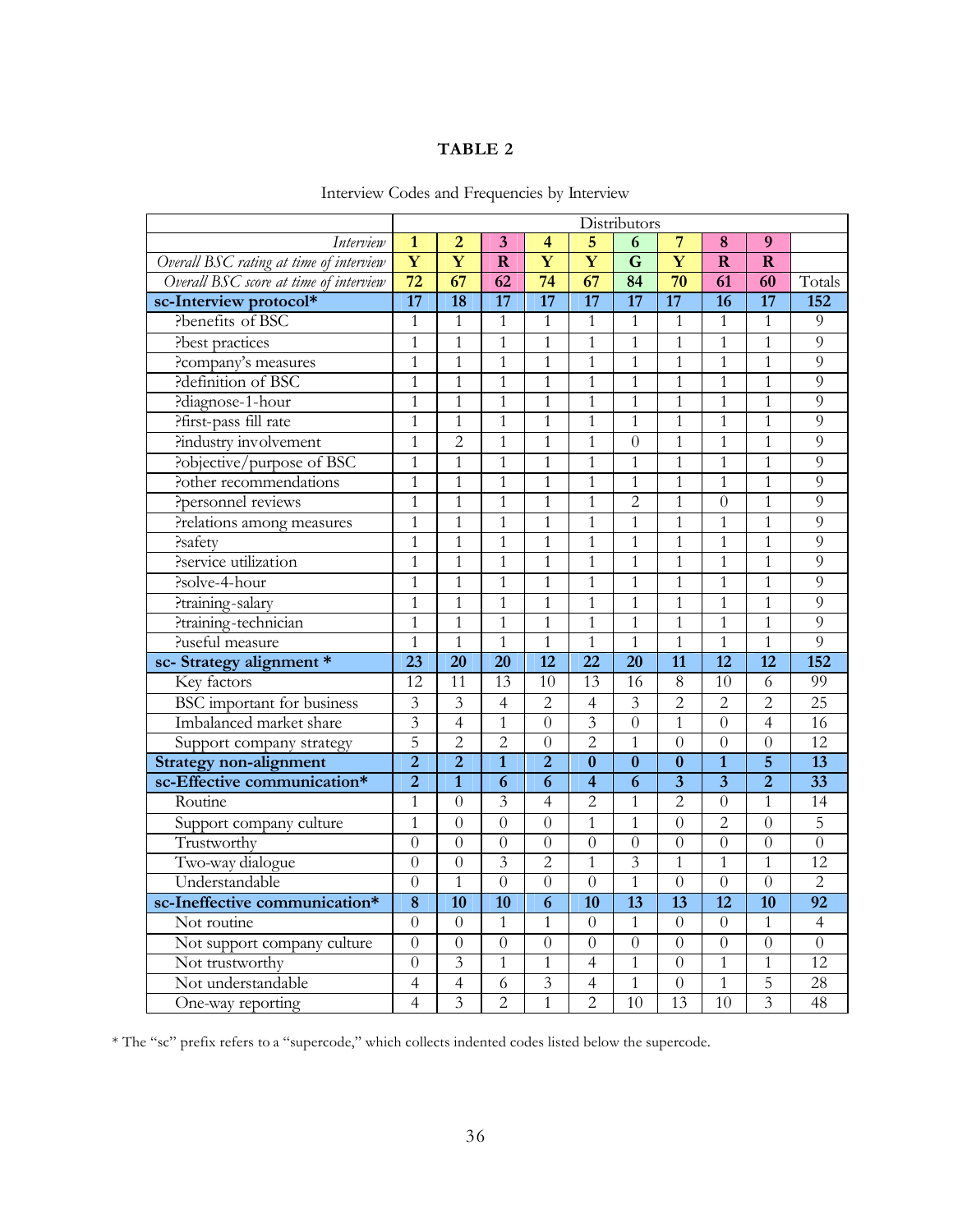|  | Table 2 (continued) |
|--|---------------------|
|--|---------------------|

|                                 |                         | Distributors                                                                                      |                         |                         |                         |                 |                         |                 |                         |                 |  |  |
|---------------------------------|-------------------------|---------------------------------------------------------------------------------------------------|-------------------------|-------------------------|-------------------------|-----------------|-------------------------|-----------------|-------------------------|-----------------|--|--|
| Interview                       | $\mathbf{1}$            | $\overline{\mathbf{3}}$<br>$\overline{7}$<br>$\overline{2}$<br>$\overline{4}$<br>5<br>6<br>8<br>9 |                         |                         |                         |                 |                         |                 |                         |                 |  |  |
| Most recent overall BSC rating  | $\overline{\mathbf{Y}}$ | $\overline{\mathbf{Y}}$                                                                           | $\mathbf R$             | $\overline{\mathbf{Y}}$ | $\overline{\mathbf{Y}}$ | $\overline{G}$  | $\overline{\mathbf{Y}}$ | $\mathbf R$     | $\overline{\mathbf{R}}$ |                 |  |  |
| Most recent overall BSC score   | 72                      | $\overline{67}$                                                                                   | 62                      | 74                      | $\overline{67}$         | 84              | 70                      | $\overline{61}$ | 60                      | Totals          |  |  |
| sc-Effective management         | $\overline{12}$         | $\overline{13}$                                                                                   | $\overline{12}$         | $\overline{9}$          | $\overline{18}$         | $\overline{9}$  | $\overline{7}$          | $\overline{4}$  | $\overline{6}$          | $\overline{90}$ |  |  |
| control*                        |                         |                                                                                                   |                         |                         |                         |                 |                         |                 |                         |                 |  |  |
| Causality among measures        | 3                       | $\mathbf{1}$                                                                                      | 5                       | $\overline{4}$          | 6                       | $\overline{4}$  | 3                       | $\mathbf{1}$    | $\overline{2}$          | 29              |  |  |
| Comprehensive performance       | $\overline{4}$          | $\mathbf{1}$                                                                                      | $\overline{2}$          | $\mathbf{1}$            | 3                       | $\mathbf{1}$    | $\mathbf{1}$            | $\mathbf{1}$    | $\mathbf{1}$            | $\overline{15}$ |  |  |
| <b>Effective</b> measurement    | $\overline{4}$          | $\overline{4}$                                                                                    | $\overline{\mathbf{3}}$ | $\overline{3}$          | $\overline{4}$          | $\overline{2}$  | $\overline{2}$          | $\overline{2}$  | $\overline{0}$          | 24              |  |  |
| Time lag                        | $\mathbf{1}$            | $\overline{1}$                                                                                    | $\mathbf{1}$            | $\overline{1}$          | $\overline{0}$          | $\mathbf{1}$    | $\overline{0}$          | $\overline{0}$  | $\overline{1}$          | $\overline{6}$  |  |  |
| Weight                          | $\theta$                | 6                                                                                                 | $\overline{2}$          | $\overline{0}$          | 5                       | $\mathbf{1}$    | $\mathbf{1}$            | $\overline{0}$  | $\overline{c}$          | 17              |  |  |
| sc-Ineffective mgt control*     | $\overline{11}$         | $\overline{7}$                                                                                    | $\overline{7}$          | $\overline{4}$          | $\overline{7}$          | $\overline{4}$  | $\overline{3}$          | $\overline{2}$  | $\overline{6}$          | $\overline{51}$ |  |  |
| Inaccurate/subjective measure   | $\overline{9}$          | 6                                                                                                 | 5                       | 3                       | 7                       | $\overline{4}$  | $\overline{3}$          | $\overline{2}$  | 5                       | 44              |  |  |
| Limited scope of measure        | $\overline{2}$          | $\mathbf{1}$                                                                                      | $\overline{2}$          | $\mathbf{1}$            | $\overline{0}$          | $\overline{0}$  | $\overline{0}$          | $\overline{0}$  | $\mathbf{1}$            | 7               |  |  |
| sc-Effective motivation *       | $\overline{4}$          | $\overline{11}$                                                                                   | $\overline{15}$         | $\overline{10}$         | $\overline{8}$          | $\overline{11}$ | $\overline{13}$         | $\overline{9}$  | $\overline{5}$          | 86              |  |  |
| Absolute performance            | $\overline{0}$          | $\overline{0}$                                                                                    | $\Omega$                | $\overline{0}$          | $\mathbf{1}$            | $\mathbf{1}$    | $\mathbf{1}$            | $\mathbf{1}$    | $\overline{0}$          | $\overline{4}$  |  |  |
| Appropriate benchmark           | $\overline{0}$          | $\overline{2}$                                                                                    | $\overline{4}$          | 5                       | $\overline{2}$          | $\overline{2}$  | 5                       | $\overline{2}$  | $\overline{2}$          | $\overline{24}$ |  |  |
| Meaningful reward/penalty       | $\theta$                | $\overline{3}$                                                                                    | $\mathbf{1}$            | $\mathbf{1}$            | $\overline{3}$          | $\overline{4}$  | $\mathbf{1}$            | $\overline{2}$  | $\mathbf{1}$            | $\overline{16}$ |  |  |
| Motivate distributors           | $\mathbf{1}$            | $\overline{1}$                                                                                    | 8                       | $\overline{0}$          | $\overline{0}$          | $\mathbf{1}$    | $\overline{0}$          | $\overline{2}$  | $\overline{0}$          | 13              |  |  |
| Objective performance           | $\overline{0}$          | $\overline{2}$                                                                                    | $\overline{0}$          | $\overline{1}$          | $\overline{0}$          | $\overline{2}$  | $\overline{0}$          | $\overline{2}$  | $\overline{1}$          | $\overline{8}$  |  |  |
| Relative performance            | $\overline{3}$          | $\overline{3}$                                                                                    | $\overline{2}$          | $\overline{3}$          | $\overline{2}$          | $\mathbf{1}$    | 6                       | $\overline{0}$  | $\mathbf{1}$            | $\overline{21}$ |  |  |
| sc-Ineffective motivation*      | $\overline{4}$          | $\overline{11}$                                                                                   | 15                      | $\overline{10}$         | $\overline{8}$          | $\overline{11}$ | $\overline{13}$         | $\overline{9}$  | 5                       | 86              |  |  |
| Costly to measure               | $\overline{c}$          | $\overline{3}$                                                                                    | $\overline{2}$          | $\overline{0}$          | $\overline{0}$          | $\overline{c}$  | 5                       | $\overline{3}$  | $\mathbf{1}$            | 18              |  |  |
| Inappropriate benchmark         | 6                       | $\mathbf{1}$                                                                                      | $\overline{0}$          | $\overline{2}$          | 6                       | $\overline{4}$  | $\overline{4}$          | 6               | $\overline{4}$          | $\overline{33}$ |  |  |
| Ltd controllability by distrib. | $\overline{3}$          | $\mathbf{1}$                                                                                      | $\overline{0}$          | $\overline{4}$          | $\overline{0}$          | 5               | $\mathbf{1}$            | $\overline{2}$  | $\overline{3}$          | $\overline{19}$ |  |  |
| Subjective performance          | $\theta$                | $\theta$                                                                                          | 1                       | $\overline{0}$          | $\mathbf{1}$            | $\theta$        | $\overline{0}$          | $\overline{4}$  | $\mathbf{1}$            | 7               |  |  |
| sc-Positive outcomes*           | $\overline{12}$         | $\overline{5}$                                                                                    | $\overline{14}$         | $\overline{11}$         | $\overline{4}$          | $\overline{10}$ | $\overline{10}$         | $\overline{10}$ | $\overline{11}$         | 87              |  |  |
| Improvement                     | 3                       | $\overline{2}$                                                                                    | $\overline{3}$          | $\overline{2}$          | $\overline{0}$          | $\mathbf{1}$    | 3                       | $\overline{0}$  | $\mathbf{1}$            | 15              |  |  |
| Measure causes change           | 5                       | $\overline{2}$                                                                                    | 6                       | 6                       | $\mathbf{1}$            | $\overline{4}$  | $\overline{1}$          | 6               | $\overline{3}$          | $\overline{34}$ |  |  |
| Modify measure or BSC           | $\overline{4}$          | $\mathbf{1}$                                                                                      | 5                       | $\overline{\mathbf{3}}$ | $\overline{3}$          | 5               | 6                       | $\overline{4}$  | 7                       | 38              |  |  |
| Conflict/tension                | 6                       | $\overline{2}$                                                                                    | $\overline{2}$          | $\overline{1}$          | $\overline{2}$          | $\overline{6}$  | $\overline{\mathbf{3}}$ | $\overline{4}$  | $\overline{2}$          | 28              |  |  |

\* The "sc-" prefix refers to a "supercode," which collects indented codes listed below the supercode.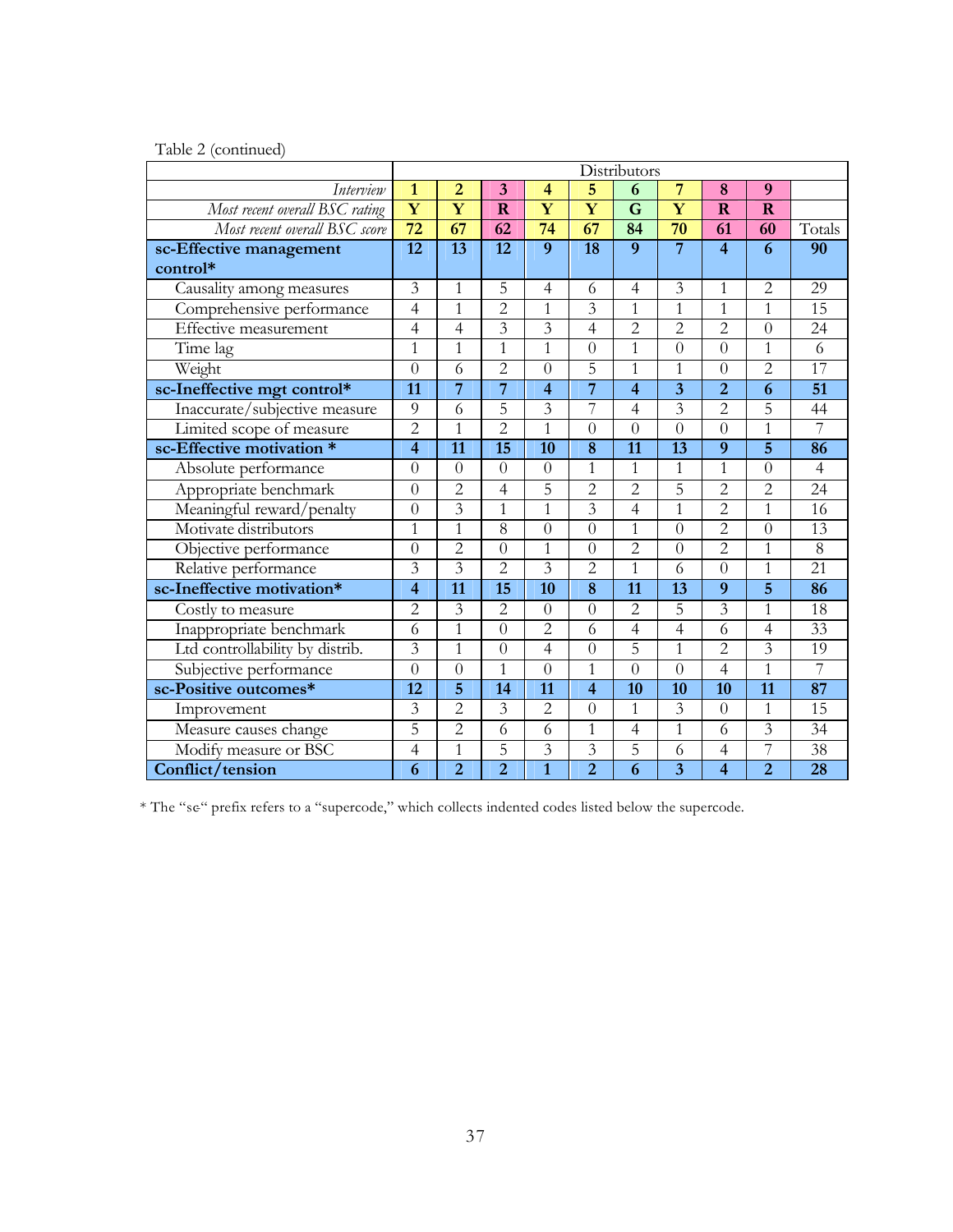# **TABLE 3**

|                                                | First Supercode Second Supercode Causal Relations |    | Associations |
|------------------------------------------------|---------------------------------------------------|----|--------------|
|                                                | Effective Mgt Control Strategy Alignment          | 23 |              |
|                                                | Effective Mgt Control Effective Motivation        | 8  |              |
|                                                | Strategy Alignment Positive Outcomes              | 28 |              |
|                                                | Strategy Alignment Ineffective Mgt Control        |    | 24           |
|                                                |                                                   |    | 14           |
|                                                | Strategy Alignment Ineffective Communication      |    | 11           |
|                                                |                                                   |    | 27           |
|                                                | Effective Motivation Positive Outcomes            | 14 |              |
|                                                | Ineffective Mgt Control Conflict/Tension          | 8  |              |
| Ineffective Mgt Control Ineffective Motivation |                                                   | 8  |              |
|                                                | Ineffective Mgt Control Ineffective Communication |    | 16           |
|                                                | Ineffective Communication Conflict/Tension        | 16 |              |
| Ineffective Motivation Positive Outcomes       |                                                   |    |              |
| Ineffective Motivation Conflict/Tension        |                                                   | 9  |              |

# Summary of Verified Supercode Causal Relations and Associations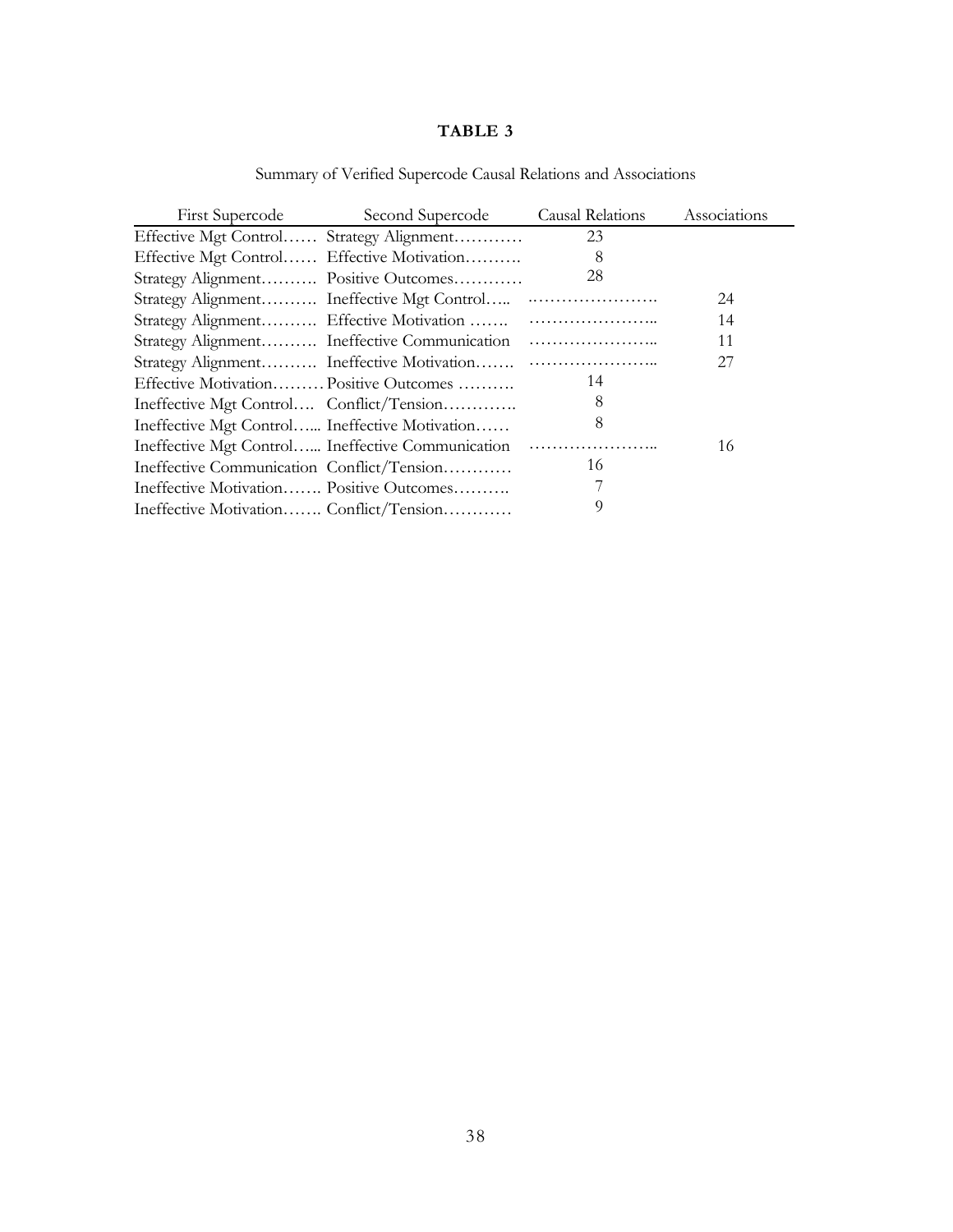#### **Figure 3**

Theoretical Model of Communication, Management Control, and the BSC

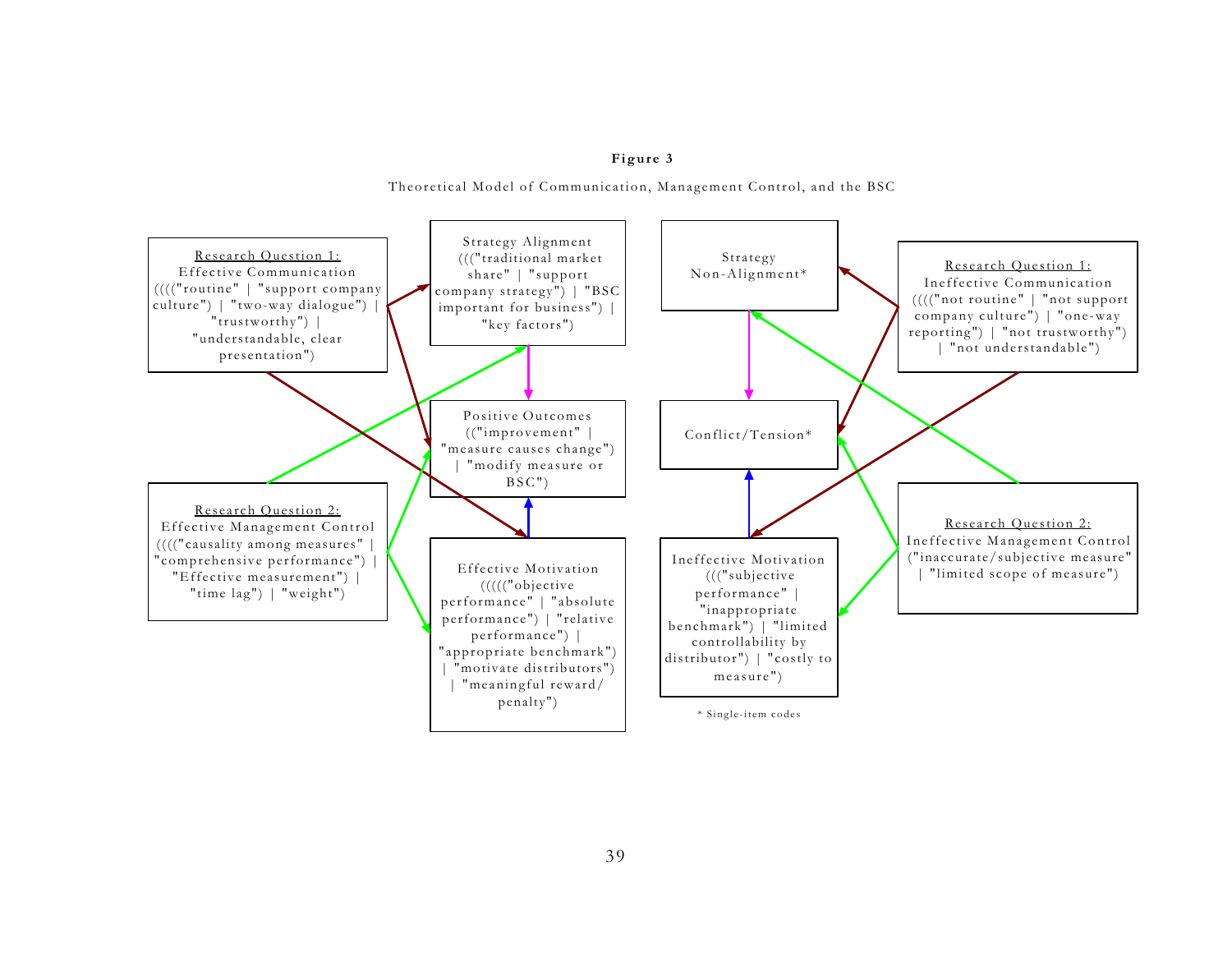## **Figure 4**

Data-Supported Model of Distributors' BSC Perceptions

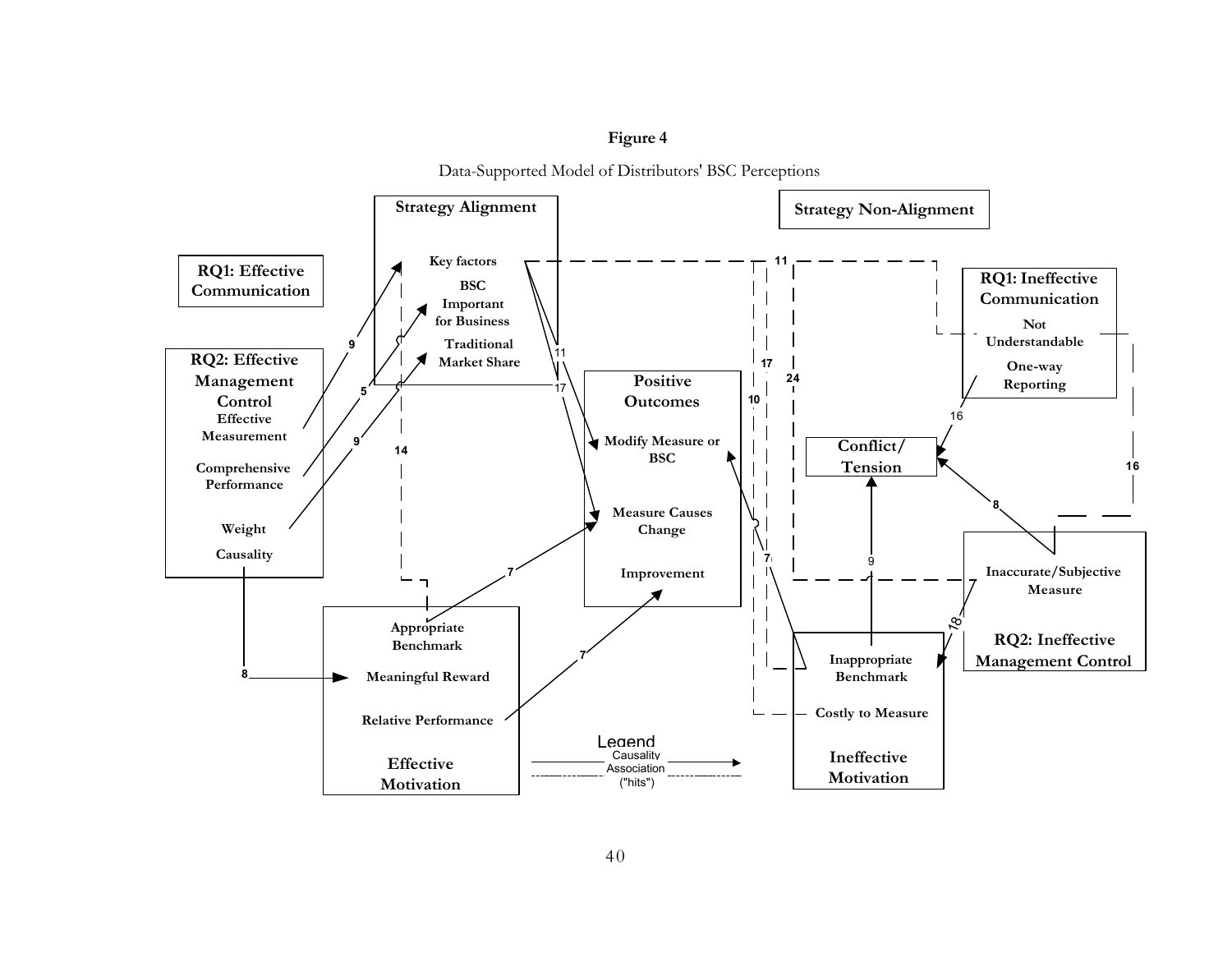# **APPENDIX 1: CODES AND DEFINITIONS**

| Phenefits of BSC           | Question refers to beneficial effects of BSC                                                                    |
|----------------------------|-----------------------------------------------------------------------------------------------------------------|
| Pbest practices            | Question refers to submitting a best practice for others to consider adopting                                   |
| ?company's measures        | Question refers to BSC elements measured by company, not the distributor                                        |
| ?definition of BSC         | Question about perception of what the BSC is supposed to be                                                     |
| ?diagnose-1-hour           | Question about part of program to accurately diagnose service problem                                           |
|                            | within one hour                                                                                                 |
| ?first-pass fill rate      | Question about measure of ability to fill customer request for parts from<br>available inventory - 100% is tops |
| Pindustry involvement      | Question about whether distributors are "networking" with customers on a<br>professional basis                  |
| Pobjective/purpose of BSC  | Question about the objective of the BSC, what the BSC is supposed to<br>achieve                                 |
| Pother recommendations     | Question about miscellaneous recommendations for BSC improvement                                                |
| Personnel reviews          | Question about proportion of employees who have annual performance                                              |
|                            | plans and reviews                                                                                               |
| Prelations among measures  | Question whether BSC measures are related                                                                       |
| Psafety                    | Question about safety, one of the BSC measures, relates number of time-                                         |
|                            | loss incidents                                                                                                  |
| Pservice utilization       | Question about utilization of service capacity - hours of productive time                                       |
| ?solve-4-hour              | Question about proportion of standard 4-hour repair jobs completed within                                       |
|                            | 6 hours                                                                                                         |
| ?training-salary           | Question about training and skill achievement of salaried, non-technicians                                      |
| Ptraining-technicians      | Question about training and skill achievement of technicians                                                    |
| Puseful measure            | Question about whether BSC and/or measures are useful for managing the<br>business                              |
| Absolute performance       | BSC or individual measure for comparison of performance against a                                               |
|                            | standard of performance, not necessarily relative to other distributors                                         |
| Appropriate benchmark      | Benchmark is appropriate to achieve red, yellow, or green ratings;                                              |
|                            | challenging but attainable                                                                                      |
| BSC important for business | The BSC as a whole is important for managing the business; reference to                                         |
|                            | more than a single measure                                                                                      |
| Causality among measures   | BSC design reflects cause and effect relations among measures                                                   |
| Comprehensive performance  | The BSC is meant to or does provide an overall (financial and non-financial)                                    |
|                            | measure of performance                                                                                          |
| Conflict/tension           | Evidence of conflict or tension caused by the BSC, its elements, or its use                                     |
| Costly to measure          | Measure is costly/difficult/time consuming to measure or maintain                                               |
| Cross-product subsidy      | Evidence that costing results in mis-allocations of cost                                                        |
| Effective measurement      | Measure is hard, verifiable, valid - measures what it says it is measuring                                      |
| Imbalanced market share    | Emphasis on traditional market share, not new markets                                                           |
| Improvement                | BSC can be/is tool to improve business; evidence or strong belief of                                            |
|                            | improvement of performance                                                                                      |
| Inaccurate/subjective      | Measure does not reflect underlying key activity, not consistently reported                                     |
| measure                    | over time and across distributors, soft measure, system not capturing                                           |
|                            | measure correctly                                                                                               |
| Inappropriate benchmark    | Not an appropriate benchmark for achieving red, yellow, or green ratings;                                       |
|                            | not attainable or too easy                                                                                      |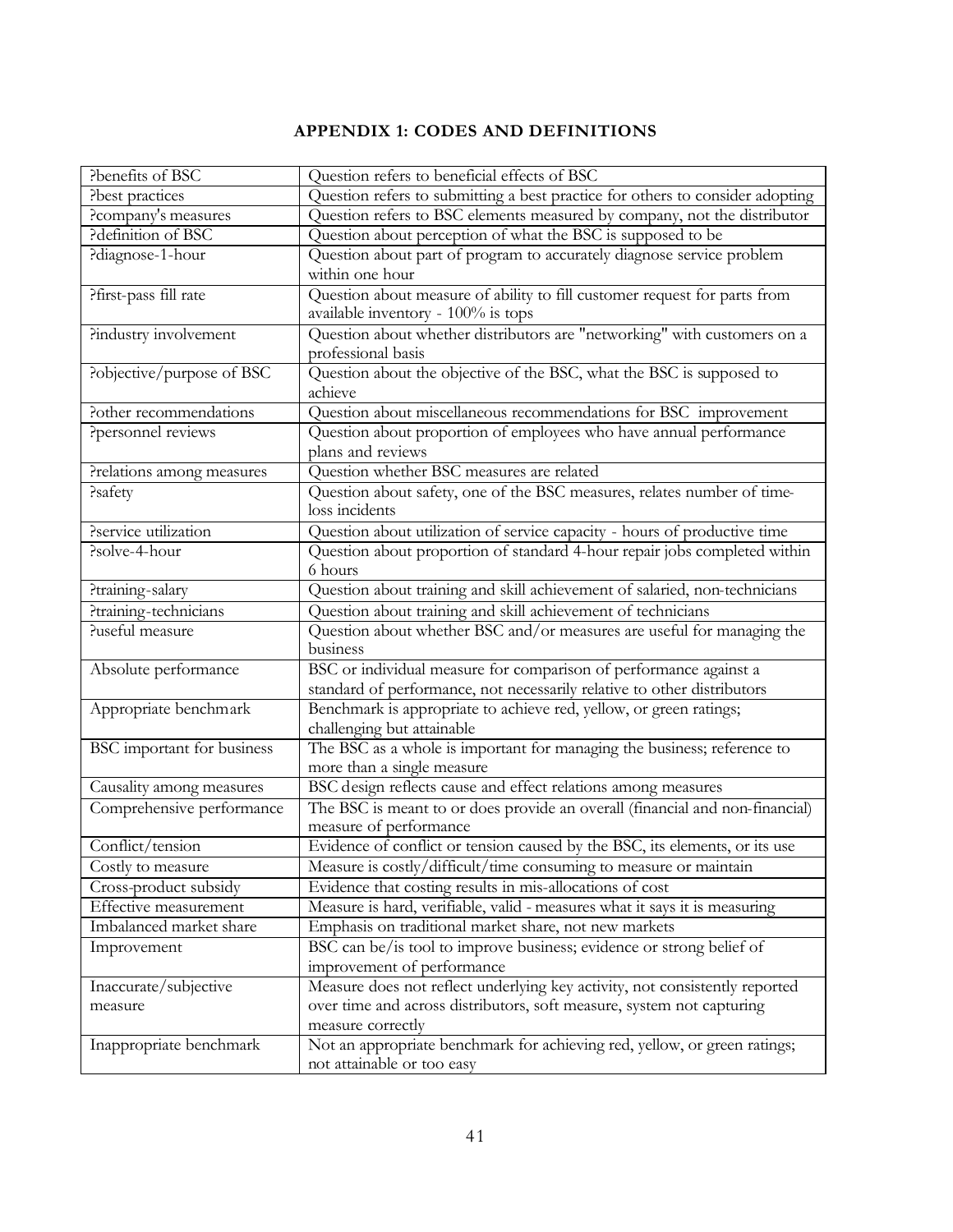| Inappropriate factor                      | Measure is not important for measuring performance of the business, from<br>either distributor or company perspective |
|-------------------------------------------|-----------------------------------------------------------------------------------------------------------------------|
| Key factors                               | Individual measure is important for managing the measure from either                                                  |
|                                           |                                                                                                                       |
|                                           | distributor or company perspective; good, important, helpful to measure                                               |
| Limited controllability by<br>distributor | Measure is largely outside the control of the distributor                                                             |
|                                           |                                                                                                                       |
| Limited scope of measure                  | Measure does not reflect full extent of important distributor activity; focus<br>too narrow                           |
| Meaningful reward/penalty                 | Materially affects distributor profits, compensation, or the 3-year review for                                        |
|                                           | renewal of distributor license                                                                                        |
| Measure causes change                     | Use of measure causes change in distributor action or mindset                                                         |
| Modify measure or BSC                     | Argument that the company should revise the BSC measure to be more                                                    |
|                                           | accurate or appropriate; specific recommendation                                                                      |
| Motivate distributors                     | BSC motivates distributors to improve measures and/or performance                                                     |
| Not aligned with strategy                 | Measure is not important for measuring performance of the business, from                                              |
|                                           | either distributor or company perspective                                                                             |
| Not routine                               | An ad hoc measure, difficult to predict when needed or available                                                      |
| Not support company culture               | Measure works against the company's culture, values, or beliefs                                                       |
| Not trustworthy                           | Measure cannot be trusted because of manipulation, bias, or outright                                                  |
|                                           | cheating that cannot be detected                                                                                      |
| Not understandable                        | Distributors do not understand what the measure is or what it is trying to                                            |
|                                           | represent; measure poorly defined                                                                                     |
| Objective performance                     | BSC rating or score is or is supposed to be an objective measure of                                                   |
|                                           | performance                                                                                                           |
| One-way reporting                         | Communication is top-down, dictated policy or prescription; mandatory                                                 |
|                                           | reporting, no feedback, no dialogue among distributors, no input to                                                   |
|                                           | company                                                                                                               |
| Relative performance                      | Measure or BSC is used to evaluate distributors relative to each other, apart                                         |
|                                           | from against a standard of performance                                                                                |
| Routine                                   | Measure is regularly available or used; easy to predict when needed or                                                |
|                                           | available                                                                                                             |
| Subjective performance                    | Actual performance evaluations are wholly or in part subjective                                                       |
| Support company culture                   | Measure reinforces company culture, values, beliefs                                                                   |
| Support company strategy                  | Measure identifies or reinforces company strategic plans or initiatives                                               |
| Time lag                                  | Evidence that downstream effects are lagged from upstream activities or                                               |
|                                           | investments; amount of time before a change in one measure is reflected in                                            |
|                                           | another downstream measure                                                                                            |
| Trustworthy                               | Measure is trustworthy, reliable and free from manipulation, bias or                                                  |
|                                           | undetectable cheating                                                                                                 |
| Two-way dialogue                          | Communication is open dialogue - sharing of views and ideas among                                                     |
|                                           | company and distributors, includes feedback                                                                           |
| Understandable                            | BSC presents measures and performance in clear, understandable format                                                 |
| Weight                                    | Weight reflects importance to company unless the measure cannot be made<br>objectively                                |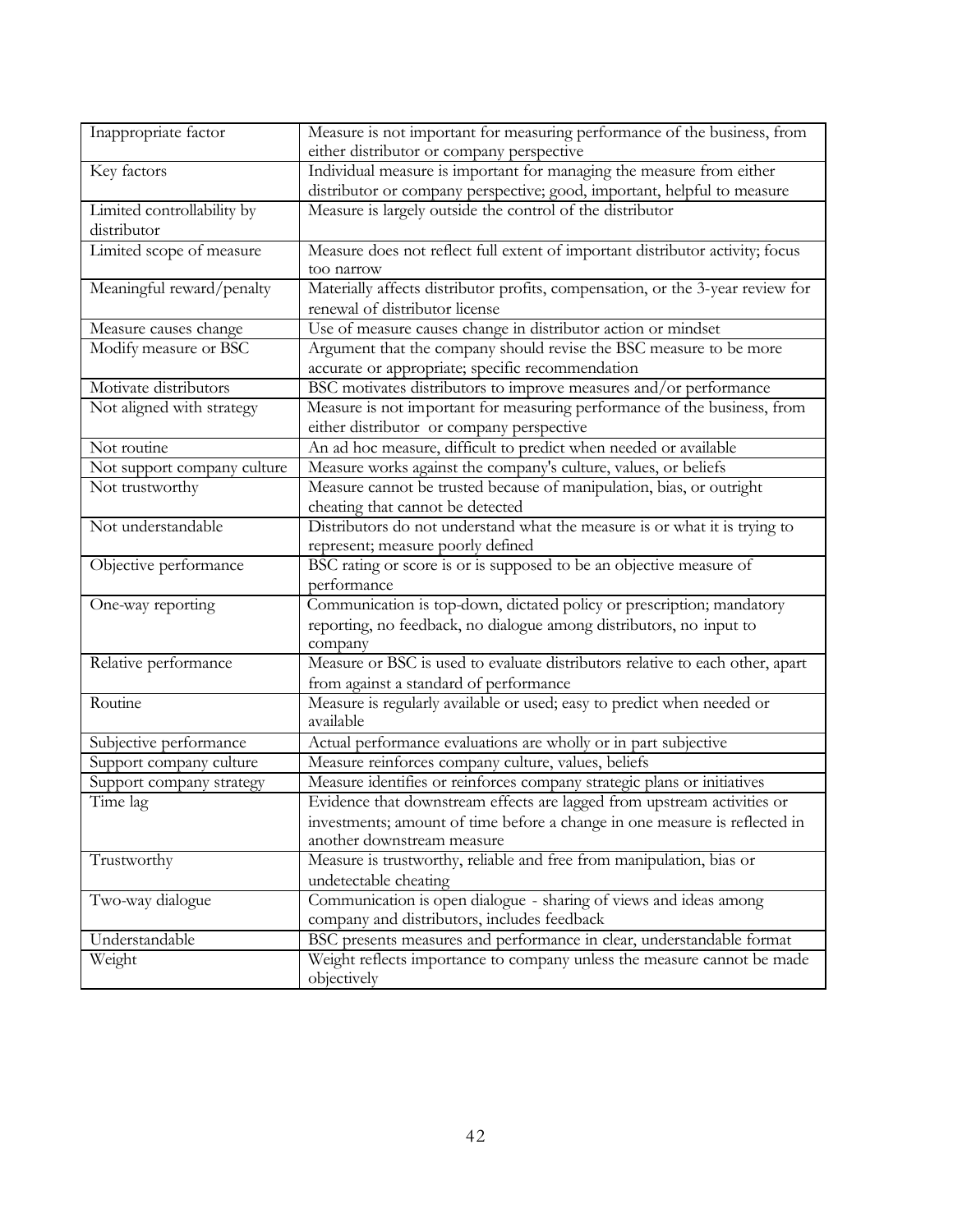#### **APPENDIX 2: STEPS TO ASSURE CODING RELIABILITY AND ESTABLISH CAUSALITY**

#### **Insuring Coding Reliability**

After agreeing upon the predetermined coding scheme, each of the two researchers coded the first interview using the software tool. After coding the first interview, the researchers met, computer files side by side, to compare coding, resolve differences, and agree on a refined set of codes (reduced from 70 to 54). The researchers then coded the remaining interviews, and mutually resolved any disagreements. In some instances, the resolution was to revise the name or definition of a code. A small number of preset codes were not used and are not reported.

To test coding reliability, several weeks later the researchers jointly recoded three randomly selected interviews.<sup>31</sup> The researchers then noted the number of agreements and disagreements between the first and second codings. The software allows the researcher to code any portion of text – a single word, phrase, sentence, paragraph, and so on. Therefore, the researchers did not count minor differences in boundaries of text blocks as disagreements; rather, a "disagreement" was a different code (or no code) applied to roughly the same block of text. An "agreement" was using the same code for approximately the same block of text. Coding agreement for this test averaged 80.3 percent [agreements/(agreements + disagreements)], ranging from 69 percent to 87 percent across the three interviews. This level of coding reliability is within norms of 80 to 90 percent coding reliability [Miles and Huberman, 1994, p. 64]. <sup>32</sup>

#### **Finding Associations Among Codes**

The qualitative software (Atlas.ti) easily enables queries of proximity relations or associations among coded quotations listed below. Examples in parentheses refer to codes illustrated in figure 2.

- Coded quotations of one type *enclose* coded quotations of another type (*inaccurate/subjective measure*, lines 0075-0079, encloses *not understandable*, lines 0075-0077)
- Coded quotations of one type *are enclosed by* coded quotations of another type (*not understandable*, lines 0075-0077, enclosed by *inaccurate/subjective measure*, lines 0075-0079)
- Coded quotations of one type *overlap* coded quotations of another type (*causality among measures*, lines 0079-0082, overlaps *meaningful reward/penalty*, lines 0080-0082)
- Coded quotations of one type *are overlapped by* coded quotations of another type (*meaningful reward/penalty*, lines 0080-0082, overlapped by *causality among measures*, lines 0079-0082)
- Coded quotations of one type *precede* coded quotations of another type by no more than *one* line33 (*not understandable*, lines 0075-0077, precedes *not trustworthy*, line 0077)
- Coded quotations of one type *follow* coded quotations of another type by no more than *one* line (*not trustworthy*, line 0077, follows *not understandable*, lines 0075-0077)

The full results of this analysis are in table 4, and in summary form in table 3.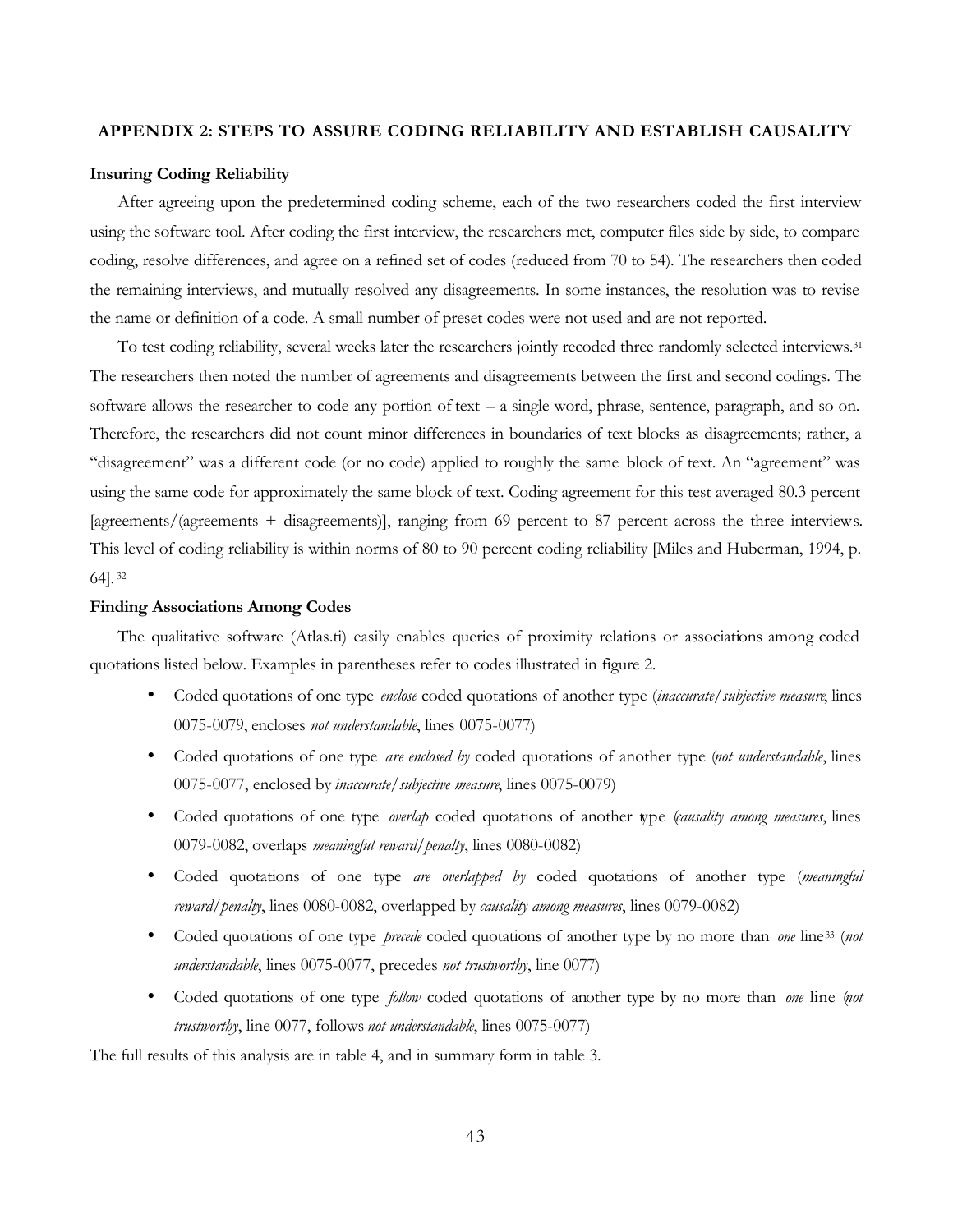### **TABLE 4**

Distributor-Response Supercode Associations

#### **Establishing Causality Among Codes**

Close proximity or association of types of quotations might indicate causality (similar to statistical correlation), but analysis of the context of these measures of proximity is necessary. Miles and Huberman [1994, p. 146-7] demonstrate that qualitative analysis uses the same rules of causality as statistical analysis. Investigating the context and meaning of associations in qualitative data may reveal causality (for example, between *Effective management control* – EMC – and *Strategy alignment* – SA) by any of the following observations (the more the better), in rough order of applicability to this study:<sup>34</sup>

- Specificity (a particular link is shown between EMC and SA)
- Consistency (EMC is found with SA in different places)
- Strength of association (much more SA with EMC than with other possible causes)
- Coherence (EMC-SA relationship fits with what else is known about EMC and SA)
- Plausibility (a known mechanism exists to link EMC and SA)
- Temporality (EMC before SA, not the reverse)
- Behavioral gradient (if more EMC, then more SA)
- Analogy (EMC and SA resemble the well-established pattern in other relations)
- Experiment (change EMC, observe what happens to SA)

Using supercode-level queries reduced the number of *specific* associations dramatically. Queries will find every association of the elements of supercodes, not all of which may be evidence of causality. To focus the investigation on *consistent* links, the research identified all supercode links with a total of 27 or more "hits" or observed associations,35 and looked for concentrated evidence of causality between individual or sub-coded comments. The number of paired sub-code relations rarely exceeded 10 hits. Therefore, to avoid omitting some meaningful subcode relations, the audit was expanded to all supercode relations with 10 or more hits. In some cases, the total number of hits linking two supercodes was widely diffused across their elements, with no consistent patterns at the individual code level. The research did not investigate these diffused associations further. That is, the research conservatively treated *consistent, strong* (i.e.*,* frequent) relations of *specific* factors as necessary for establishing causation in this study. To qualify as evidence of causality, each of these associations also must demonstrate *coherence* or be consistent with an explanation of causality.

For example, nearly all cases of consistent, frequent, and specific associations found by the "encloses," "enclosed by," "overlaps," and "overlapped by" operators also presented coherent stories of causality. For example in figure 2, one can infer causality from the observed relation between *causality among measures* (lines 0079-0082) and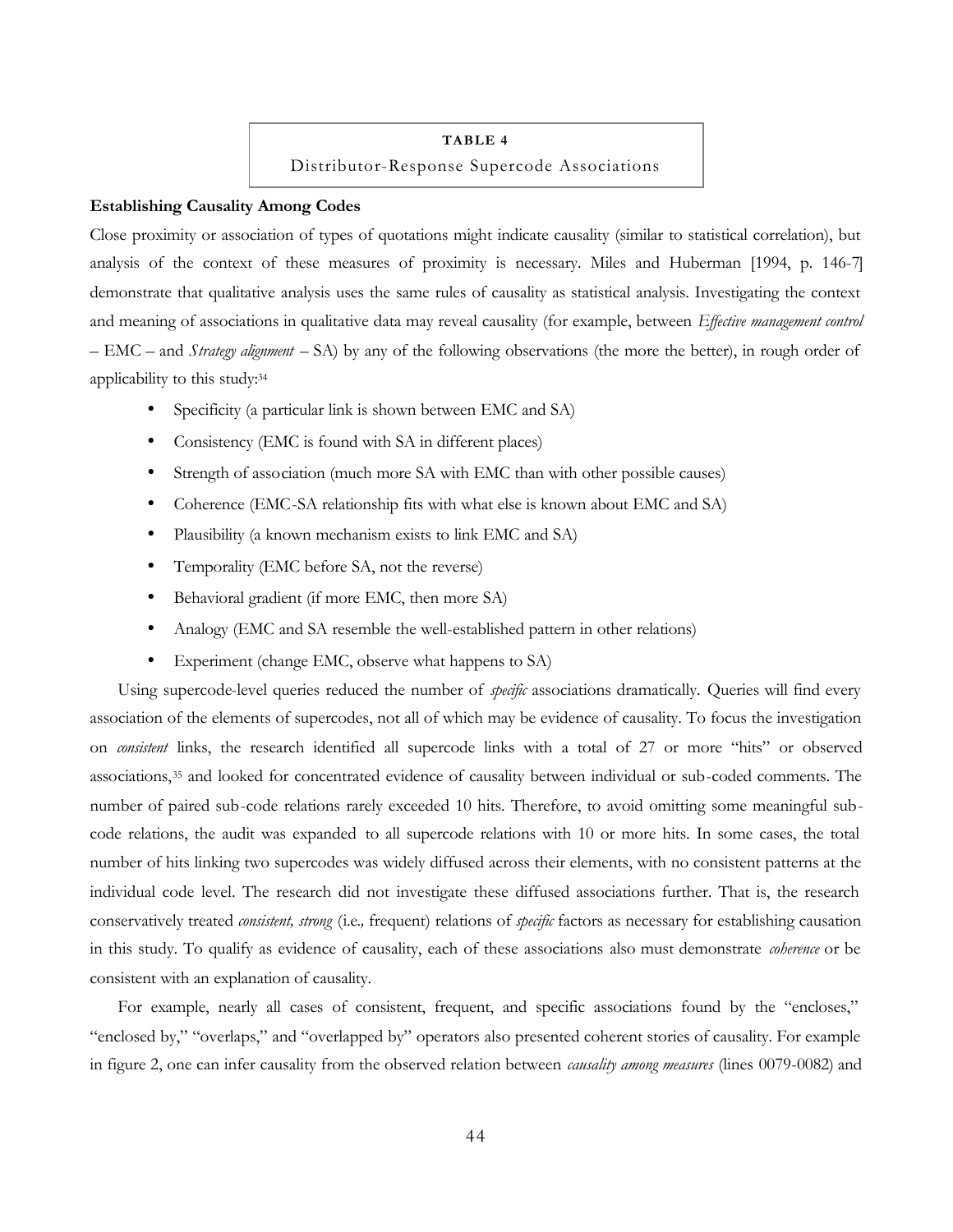*meaningful reward/penalty* (lines 0080-0082) – because the DBSC reflects causal relations among measures (part of *Effective management control*), distributors expect to achieve meaningful rewards by using it (part of *Effective motivation*). However, some of the associations found by the "precedes" or "follows" operators were only coincidentally proximate. That is, these were associations for which the research could not develop a coherent causal story linking the two codes and were deleted from the counts of evidence of causality.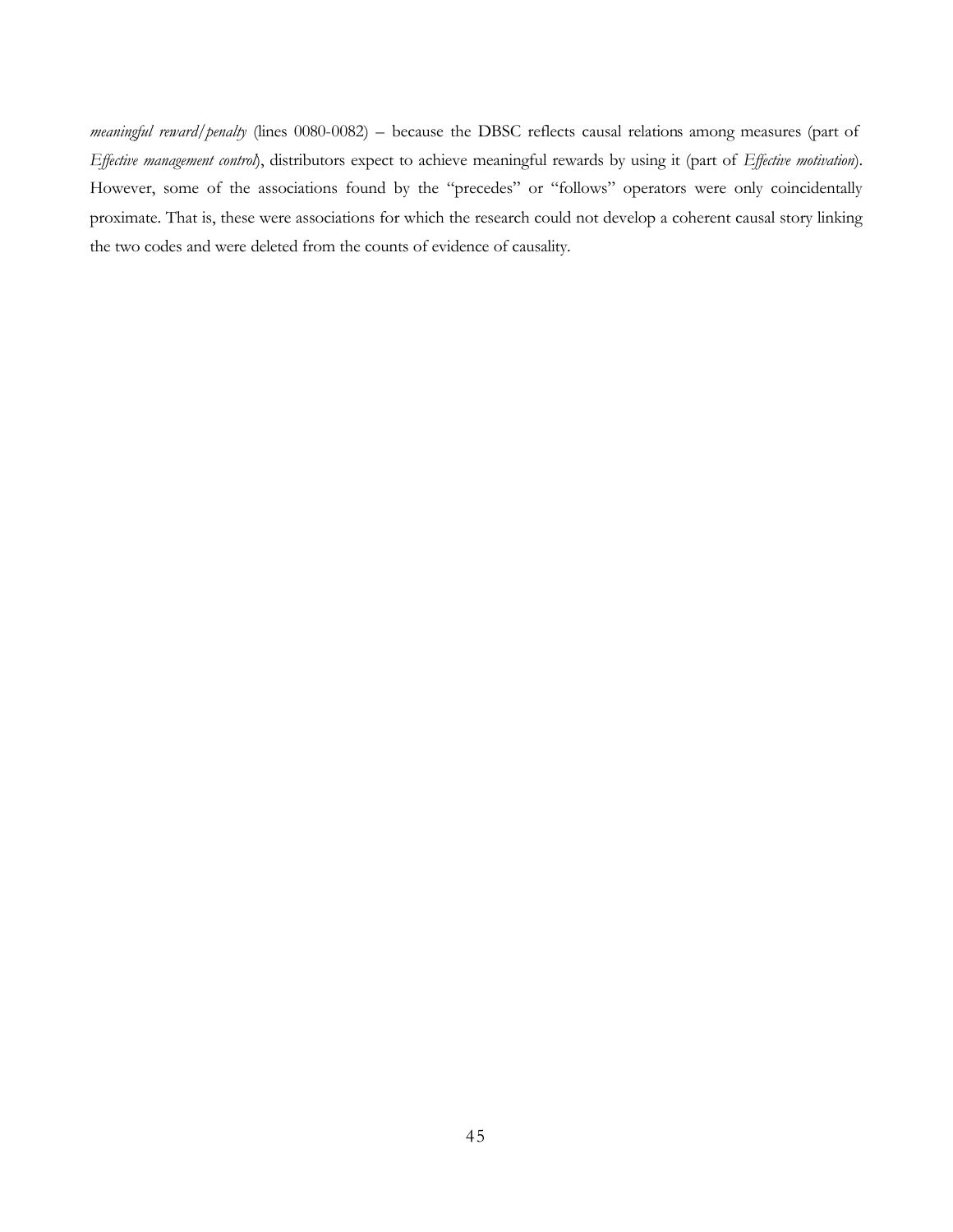# **TABLE 4**

| First Code                   | Second Code                    |    |                          |  |    | Enclosed by Encloses Overlapped by Overlaps Follows* Precedes* Total Associations |
|------------------------------|--------------------------------|----|--------------------------|--|----|-----------------------------------------------------------------------------------|
| <b>Effective Mgt Control</b> | Aligned with Strategy          | 12 |                          |  |    | 38                                                                                |
| <b>Effective Mgt Control</b> | Conflict/Tension               |    |                          |  |    |                                                                                   |
| <b>Effective Mgt Control</b> | <b>Effective Communication</b> |    |                          |  |    |                                                                                   |
| <b>Effective Mgt Control</b> | <b>Effective Motivation</b>    |    |                          |  |    | 34                                                                                |
| <b>Effective Mgt Control</b> | Ineffective Communication      |    |                          |  |    |                                                                                   |
| <b>Effective Mgt Control</b> | Ineffective Mgt control        |    |                          |  |    |                                                                                   |
| <b>Effective Mgt Control</b> | Ineffective Motivation         |    |                          |  |    |                                                                                   |
| <b>Effective Mgt Control</b> | <b>Strategy Non-Alignment</b>  |    |                          |  |    |                                                                                   |
| <b>Effective Mgt Control</b> | Positive Outcomes              |    |                          |  | ∩  | 18                                                                                |
| Ineffective Mgt Control      | Aligned with Strategy          |    | $\mathfrak{D}_{1}^{(1)}$ |  | 18 | 29                                                                                |
| Ineffective Mgt Control      | Conflict/Tension               |    |                          |  |    | 10                                                                                |
| Ineffective Mgt Control      | <b>Effective Communication</b> |    |                          |  |    |                                                                                   |
| Ineffective Mgt Control      | <b>Effective Mgt Control</b>   |    |                          |  |    |                                                                                   |
| Ineffective Mgt Control      | <b>Effective Motivation</b>    |    |                          |  |    |                                                                                   |
| Ineffective Mgt Control      | Ineffective Communication      |    |                          |  |    | 31                                                                                |
| Ineffective Mgt Control      | Ineffective Motivation         |    |                          |  |    | 18                                                                                |
| Ineffective Mgt Control      | Strategy Non-Alignment         |    |                          |  |    |                                                                                   |
| Ineffective Mgt Control      | Positive Outcomes              |    |                          |  |    |                                                                                   |

Analysis of Distributor-Response Supercode Proximity and Association

\* Follows or precedes the first code by one line. See footnote 18. continued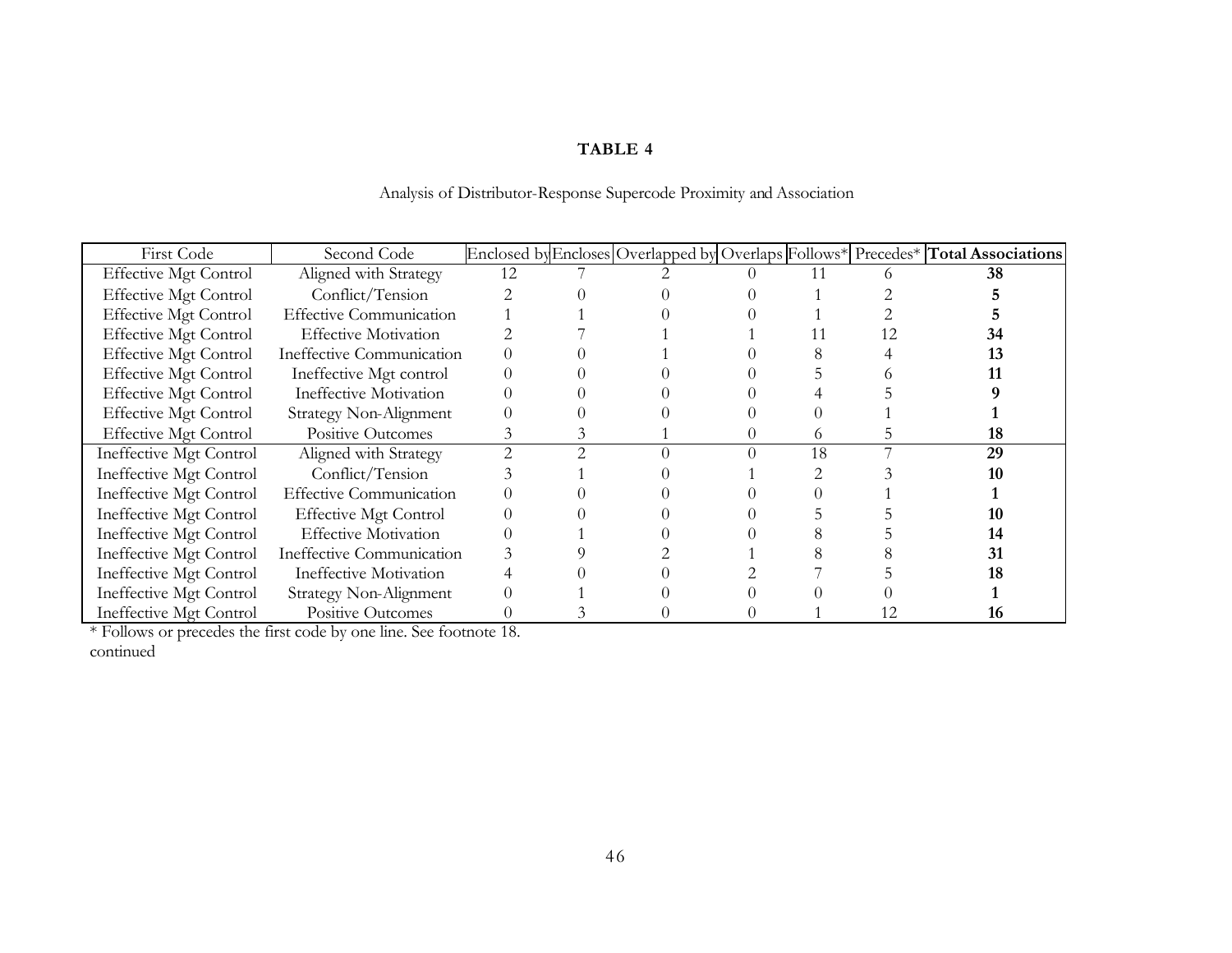### Table 4 (continued)

| First Code                       | Second Code                    |                |                |          |          |    |    | Enclosed by Encloses Overlapped by Overlaps Follows* Precedes* Total Associations |
|----------------------------------|--------------------------------|----------------|----------------|----------|----------|----|----|-----------------------------------------------------------------------------------|
| <b>Effective Communication</b>   | <b>Strategy Alignment</b>      |                |                |          |          |    |    | 13                                                                                |
| <b>Effective Communication</b>   | Conflict/Tension               |                |                |          |          |    |    |                                                                                   |
| <b>Effective Communication</b>   | <b>Effective Mgt Control</b>   |                |                |          |          |    |    |                                                                                   |
| <b>Effective Communication</b>   | <b>Effective Motivation</b>    |                |                |          |          |    |    |                                                                                   |
| <b>Effective Communication</b>   | Ineffective Communication      |                |                |          |          |    |    |                                                                                   |
| <b>Effective Communication</b>   | Ineffective Mgt Control        |                |                |          |          |    |    |                                                                                   |
| <b>Effective Communication</b>   | Ineffective Motivation         |                |                |          |          |    |    |                                                                                   |
| <b>Effective Communication</b>   | <b>Strategy Non-Alignment</b>  |                |                |          |          |    |    |                                                                                   |
| <b>Effective Communication</b>   | Positive Outcomes              |                |                |          | $^{(1)}$ |    |    | 10                                                                                |
| <b>Ineffective Communication</b> | <b>Strategy Alignment</b>      | 3              | $\overline{2}$ | ∩        |          | 14 | 10 | 30                                                                                |
| Ineffective Communication        | Conflict/Tension               |                |                |          |          |    |    | 19                                                                                |
| <b>Ineffective Communication</b> | <b>Effective Communication</b> |                |                |          |          |    |    | 12                                                                                |
| Ineffective Communication        | <b>Effective Mgt Control</b>   |                |                |          |          |    |    | 13                                                                                |
| <b>Ineffective Communication</b> | <b>Effective Motivation</b>    |                |                |          |          |    |    | 24                                                                                |
| Ineffective Communication        | Ineffective Mgt Control        | 13             |                |          | 2        |    |    | 36                                                                                |
| <b>Ineffective Communication</b> | Ineffective Motivation         |                |                |          |          |    |    | 23                                                                                |
| Ineffective Communication        | <b>Strategy Non-Alignment</b>  |                |                |          |          |    |    | 6                                                                                 |
| Ineffective Communication        | Positive Outcomes              | 3              | 3              |          | 0        | 5  | 9  | 20                                                                                |
| <b>Strategy Alignment</b>        | Conflict/Tension               | $\overline{4}$ |                | $\Omega$ | 0        | 5  | 3  | 13                                                                                |
| <b>Strategy Alignment</b>        | <b>Effective Communication</b> |                |                |          |          |    |    | 13                                                                                |
| <b>Strategy Alignment</b>        | Effective Mgt Control          |                | 12             |          |          |    | 11 | 38                                                                                |
| <b>Strategy Alignment</b>        | <b>Effective Motivation</b>    |                |                |          |          | 5  | 11 | 31                                                                                |
| <b>Strategy Alignment</b>        | Ineffective Communication      |                |                |          |          | 10 | 14 | 28                                                                                |
| <b>Strategy Alignment</b>        | Ineffective Mgt Control        |                |                |          |          | 8  | 19 | 30                                                                                |
| <b>Strategy Alignment</b>        | Ineffective Motivation         |                |                |          |          | 10 | 22 | 37                                                                                |
| <b>Strategy Alignment</b>        | Strategy Non-Alignment         |                |                |          |          |    |    |                                                                                   |
| <b>Strategy Alignment</b>        | Positive Outcomes              | 11             |                |          |          | 12 | 21 | 53                                                                                |

continued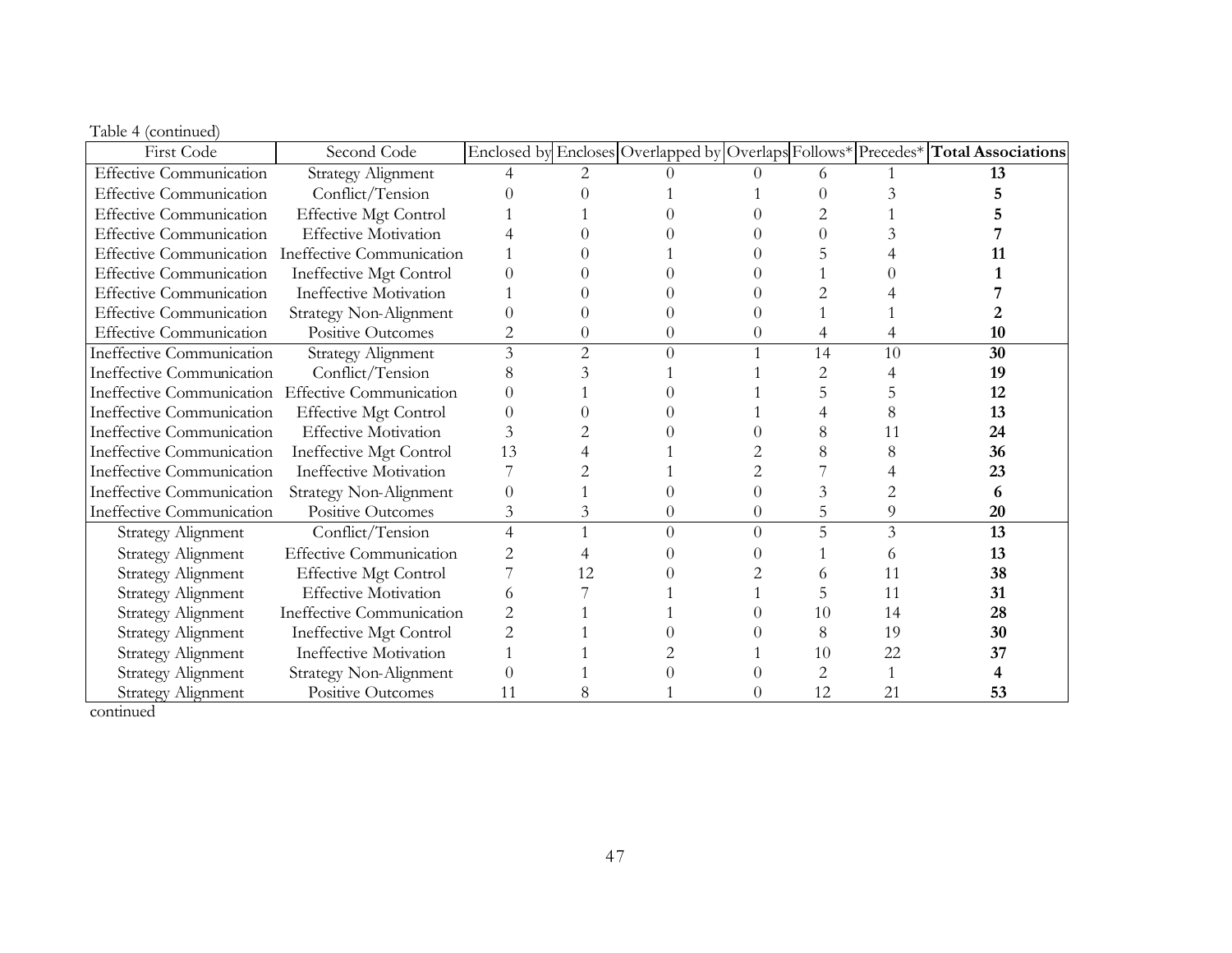|  | Table 4 (continued) |
|--|---------------------|
|--|---------------------|

| First Code                    | Second Code                                      |          |          |                |    |    | Enclosed by Encloses Overlapped by Overlaps Follows* Precedes* Total Associations |
|-------------------------------|--------------------------------------------------|----------|----------|----------------|----|----|-----------------------------------------------------------------------------------|
| <b>Strategy Non-Alignment</b> | <b>Strategy Alignment</b>                        |          |          |                |    |    |                                                                                   |
| Strategy Non-Alignment        | Conflict/Tension                                 |          |          |                |    |    |                                                                                   |
|                               | Strategy Non-Alignment Effective Communication   |          |          |                |    |    |                                                                                   |
| <b>Strategy Non-Alignment</b> | <b>Effective Mgt Control</b>                     |          |          |                |    |    |                                                                                   |
| Strategy Non-Alignment        | <b>Effective Motivation</b>                      | $\theta$ |          |                |    |    |                                                                                   |
|                               | Strategy Non-Alignment Ineffective Communication |          |          |                |    |    |                                                                                   |
| <b>Strategy Non-Alignment</b> | Ineffective Mgt Control                          |          |          |                |    |    |                                                                                   |
| Strategy Non-Alignment        | Ineffective Motivation                           |          |          |                |    |    |                                                                                   |
| Strategy Non-Alignment        | Positive Outcomes                                | 0        | $\theta$ |                |    |    |                                                                                   |
| <b>Effective Motivation</b>   | <b>Strategy Alignment</b>                        |          | 6        |                | 12 | 5  | 32                                                                                |
| <b>Effective Motivation</b>   | Conflict/Tension                                 |          |          |                |    |    | 10                                                                                |
| <b>Effective Motivation</b>   | <b>Effective Communication</b>                   |          |          |                |    |    | 6                                                                                 |
| <b>Effective Motivation</b>   | <b>Effective Mgt Control</b>                     | 8        |          |                | 14 | 12 | 38                                                                                |
| <b>Effective Motivation</b>   | Ineffective Communication                        |          |          |                |    |    | 26                                                                                |
| <b>Effective Motivation</b>   | Ineffective Mgt Control                          |          |          |                |    |    | 14                                                                                |
| <b>Effective Motivation</b>   | Ineffective Motivation                           |          |          |                |    |    | 12                                                                                |
| <b>Effective Motivation</b>   | Strategy Non-Alignment                           |          |          |                |    |    |                                                                                   |
| <b>Effective Motivation</b>   | Positive Outcomes                                | 6        | 3        |                | 9  | 15 | 35                                                                                |
| Ineffective Motivation        | <b>Strategy Alignment</b>                        |          |          | $\overline{2}$ | 23 | 10 | 38                                                                                |
| Ineffective Motivation        | Conflict/Tension                                 |          |          |                | 5  |    | 20                                                                                |
| Ineffective Motivation        | <b>Effective Communication</b>                   |          |          |                |    |    |                                                                                   |
| Ineffective Motivation        | <b>Effective Mgt Control</b>                     |          |          |                |    |    |                                                                                   |
| Ineffective Motivation        | <b>Effective Motivation</b>                      |          |          |                |    |    | 13                                                                                |
| Ineffective Motivation        | Ineffective Communication                        | 2        |          |                |    |    | 22                                                                                |
| Ineffective Motivation        | Ineffective Mgt Control                          | $\Omega$ |          |                |    |    | 18                                                                                |
| Ineffective Motivation        | <b>Strategy Non-Alignment</b>                    |          |          |                |    |    |                                                                                   |
| Ineffective Motivation        | Positive Outcomes                                | 5        |          |                | 8  | 10 | 25                                                                                |

continued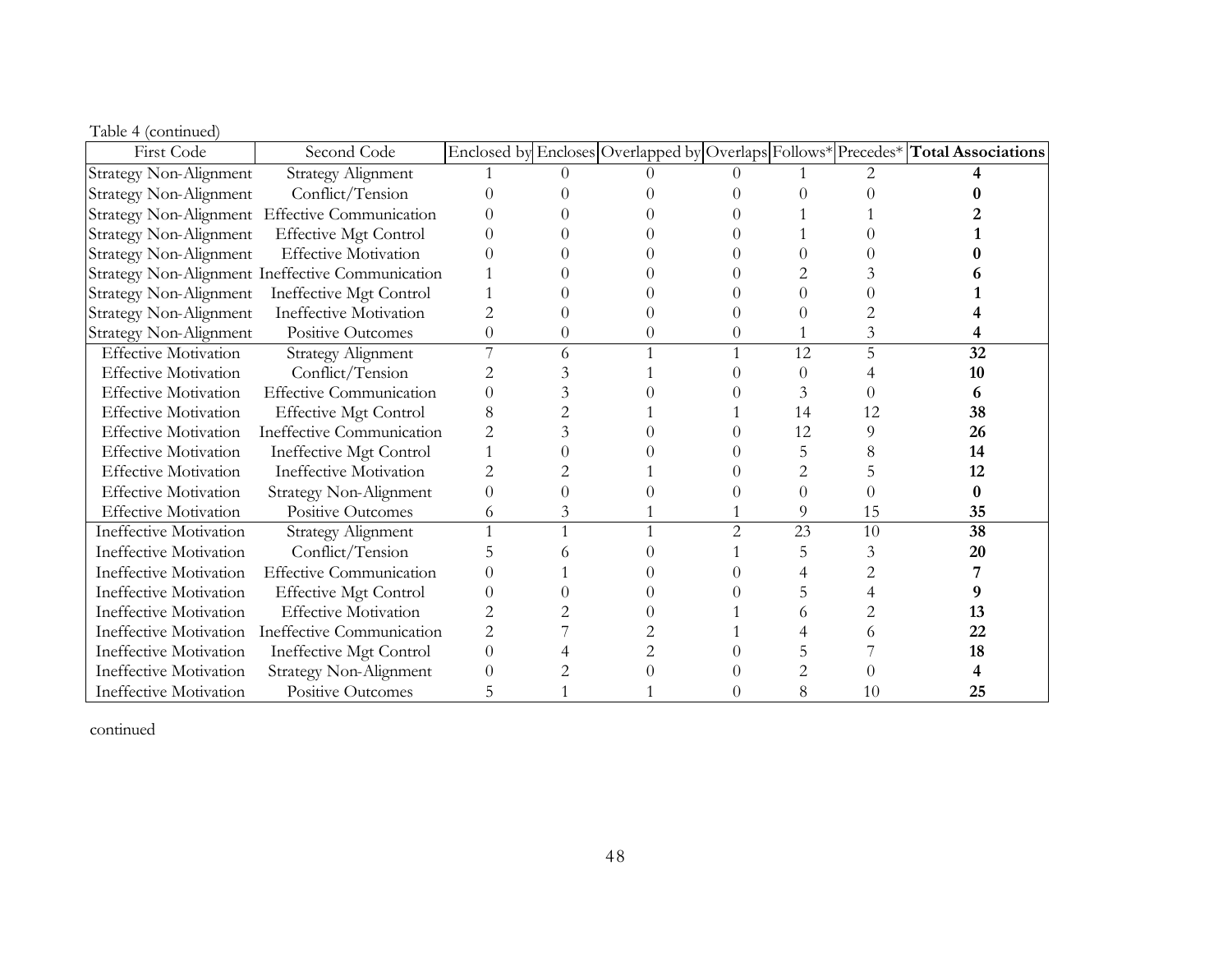| Table 4 (continued) |  |  |
|---------------------|--|--|
|                     |  |  |

| First Code        | Second Code                    |                  |   |  |    | Enclosed by Encloses Overlapped by Overlaps Follows* Precedes* Total Associations |
|-------------------|--------------------------------|------------------|---|--|----|-----------------------------------------------------------------------------------|
| Conflict/Tension  | <b>Strategy Alignment</b>      |                  |   |  |    | 13                                                                                |
| Conflict/Tension  | <b>Effective Communication</b> |                  |   |  |    |                                                                                   |
| Conflict/Tension  | <b>Effective Mgt Control</b>   |                  |   |  |    |                                                                                   |
| Conflict/Tension  | <b>Effective Motivation</b>    |                  |   |  |    | 10                                                                                |
| Conflict/Tension  | Ineffective Communication      | 3                |   |  |    |                                                                                   |
| Conflict/Tension  | Ineffective Mgt Control        |                  |   |  |    | 10                                                                                |
| Conflict/Tension  | Ineffective Motivation         |                  |   |  |    | 22                                                                                |
| Conflict/Tension  | Strategy Non-Alignment         |                  |   |  |    |                                                                                   |
| Conflict/Tension  | Positive Outcomes              | $\theta$         |   |  |    |                                                                                   |
| Positive Outcomes | Aligned with Strategy          | 8                | 9 |  | 21 | 50                                                                                |
| Positive Outcomes | Conflict/Tension               |                  |   |  |    |                                                                                   |
| Positive Outcomes | <b>Effective Communication</b> |                  |   |  |    |                                                                                   |
| Positive Outcomes | <b>Effective Mgt Control</b>   |                  |   |  |    |                                                                                   |
| Positive Outcomes | <b>Effective Motivation</b>    |                  |   |  | 13 | 30                                                                                |
| Positive Outcomes | Ineffective Communication      |                  |   |  |    | 19                                                                                |
| Positive Outcomes | Ineffective Mgt Control        |                  |   |  | 12 | 16                                                                                |
| Positive Outcomes | Ineffective Motivation         |                  |   |  | 10 | 25                                                                                |
| Positive Outcomes | Strategy Non-Alignment         | $\left( \right)$ |   |  | 3  |                                                                                   |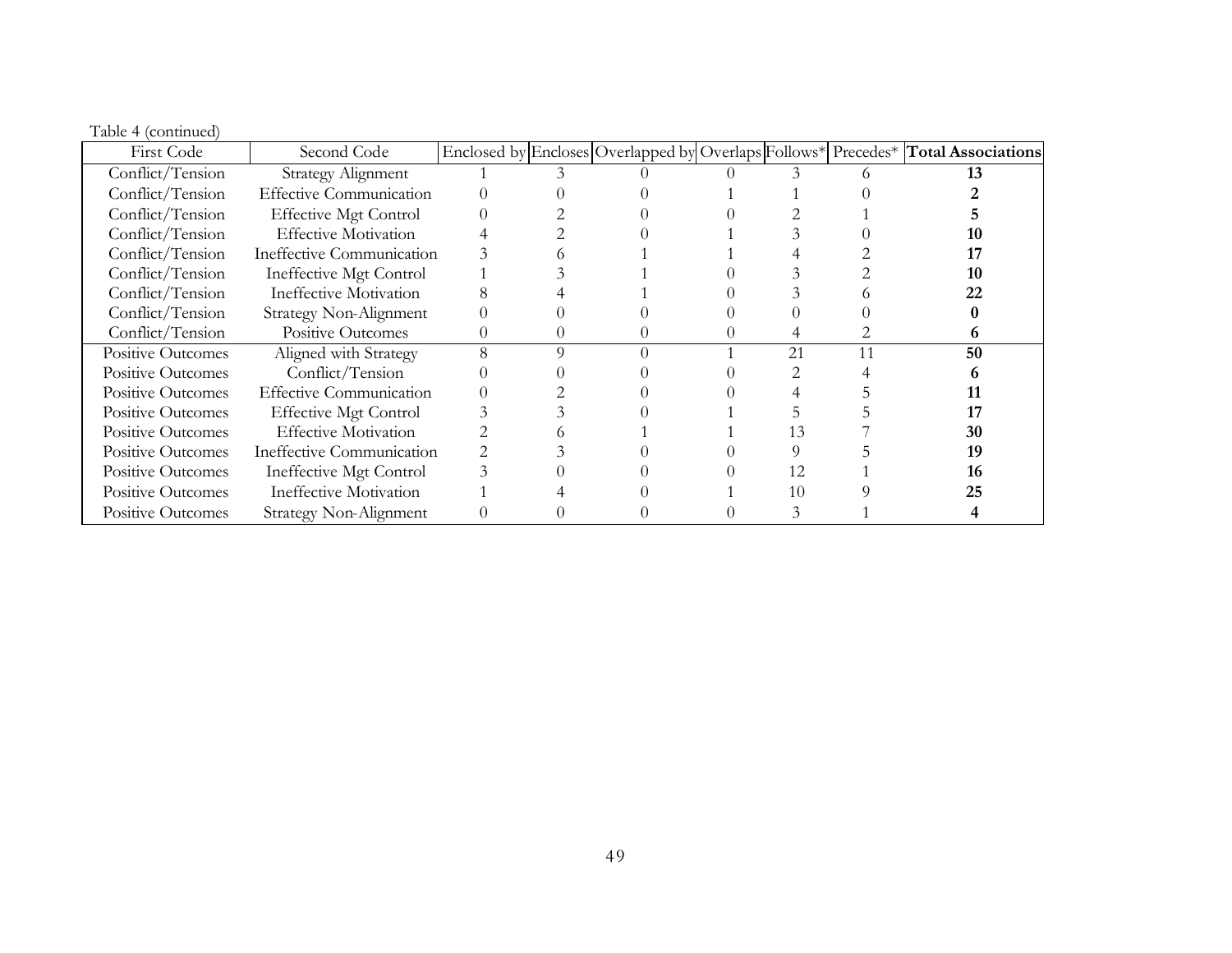#### **ENDNOTES**

 $\ddot{\phantom{a}}$ 

<sup>1</sup>The growing body of research that has investigated empirical links between non-financial and finan cial measures of performance in a variety of firms and industries also includes: Amir and Lev, 1996; Banker et al., 1993, 1995, 1996, 2000; Barth, and McNichols, 1994; Behn and Riley, 1999; Foster and Gupta, 1990, 1999; Ghosh and Lusch, 2000; Hughes, 2000; Ittner and Larcker, 1997, 1998a; Perera et al., 1997]. These studies often find significant relations between nonfinancial measures and measures of financial performance, though studies of the performance effects of including nonfinancial measures in compensation plans are less consistent. Given extensive theoretical and growing empirical support, it is not surprising that many organizations report that they are turning to forward-looking, non-financial information to both guide decisions and evaluate cu rrent performance [Ittner and Larcker, 1998b].

<sup>2</sup> A similar approach to combining multiple measures of performance, the *tableau de bord*, has been used by some French companies for many years [Epstein and Manzoni, 1997].

<sup>3</sup> Objective knowledge is observable and expressible in normal language – production processes and outcomes, for example. Tacit knowledge, however, is known and understood but not easily expressed in language – an individual's experiences or insights, for example. This paragraph draws heavily from Tucker et al*.* [1996].

<sup>4</sup> Consideration of time lags may be important to describing these cause and effect relations [e.g., Banker et al., 2000; Norreklit, 2000].

<sup>5</sup> For example, Banker et al. [2000] provide empirical support from extensive time-series data within a service firm for relations between leading non-financial measures and lagging financial performance. Furthermore, they use an eventstudy method to find beneficial performance effects from including non-financial measures in management performance evaluations.

<sup>6</sup> Proponents of economic-value added, or EVATM, also claim improvements over traditional financial measures of performance, but it, too, is a summary financial measure, albeit one that corrects for alleged financial reporting errors. EVATM does not incorporate complementary, non-financial measures of performance.

<sup>7</sup> While the first claim for the value of multiple measures of performance would generate little controversy beyond considerations of costs and benefits, the second claim is a bold and rigorous hypothesis. A literal and potentially testable description of the BSC is that it describes contemporaneous, leading, or lagging relations among performance measures. For example, improvements in learning and growth such as increased training should be reflected in predictable improvements in internal processes, such as reduced cycle time [e.g., Luft and Shields, 1999]. Likewise, improvements in internal processes would result predictably in improved customer value (e.g., satisfaction and market share). Finally, improvements in customer value would lead to predictable increases in financial success (e.g., profits). Creating such a comprehensive and coherent model is an ambitious objective that is akin to simulating the business model of the organization itself. Accomplishing such an empirical result may not establish causality among BSC elements because (1) some proposed measures may not be independent, (2) causes of profitability may not be generalizable beyond the context of a specific firm [Norreklit, 2000], and (3) factors omitted from the model may be correlated with both causes and effects.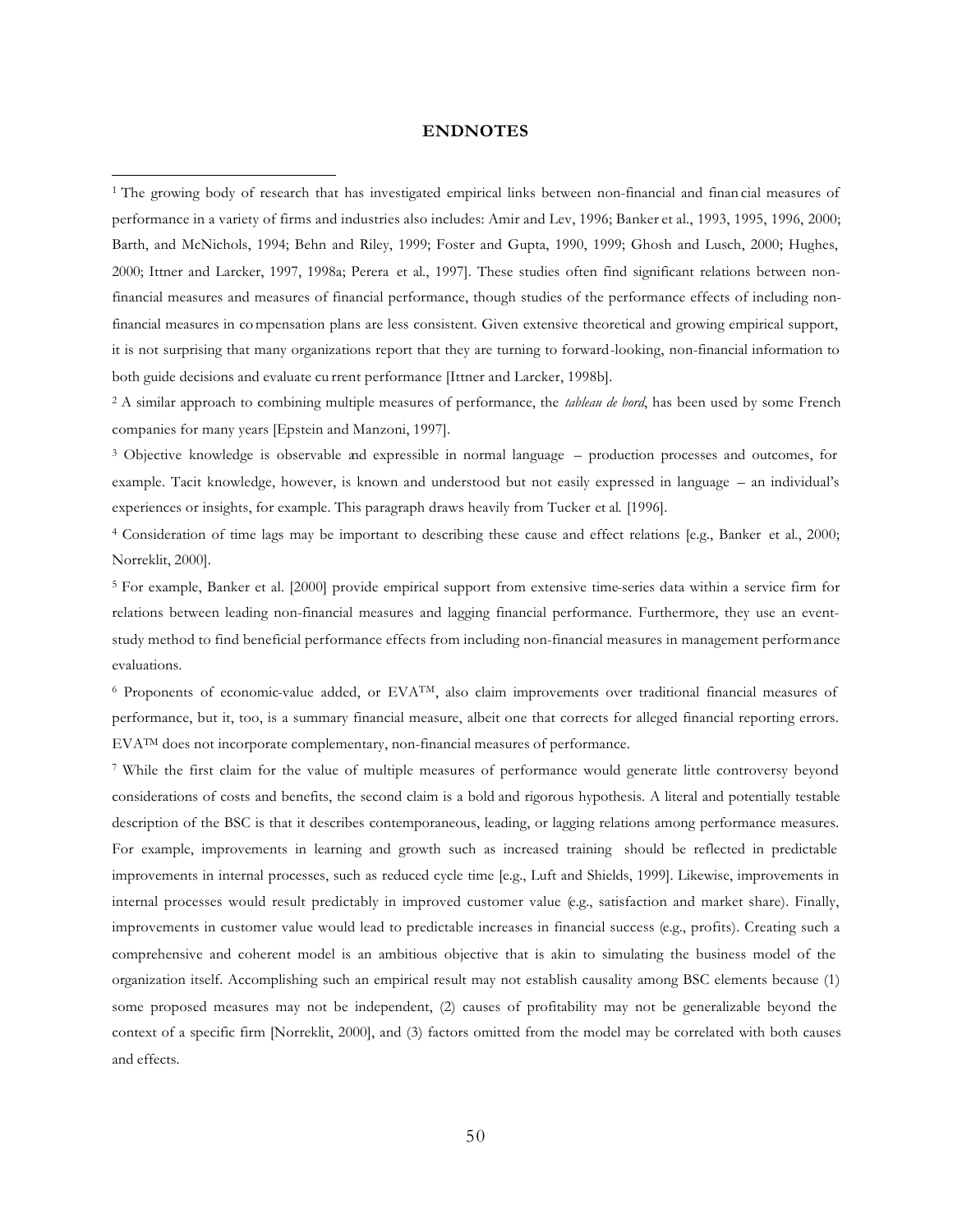$\ddot{\phantom{a}}$ <sup>8</sup> Unless otherwise cited, this section draws from summaries in Simons, 2000: chapter 11 and Merchant, 1989: chapter 2.

<sup>9</sup> Though this appears to be a novel application of the BSC, crossing the normal boundaries of the firm, it seems reasonable to expect that the BSC could be used to control and communicate strategy with "business partners" as well as normal employees. This use of the BSC may become particularly important as firms increasingly outsource more parts of the value chain.

<sup>10</sup> Baxter and Chua [1998] provide a thoughtful essay on the practical difficulties of conducting field research, the first of which is gaining access to field sites. The method of access also may be a source of bias and a threat to internal and external validity of the field research [e.g., Atkinson and Shaffir, 1998]. Though several employees that we contacted knew or knew of the author's relative, we had no direct contact with that relative or his/her direct reports as part of this research effort. It is undeniable, however, that this relationship improved our access, but also may have moderated what some individuals revealed to us. We are not able to determine the expected direct ion or magnitude of any "sponsorship" bias, but since we heard considerable, apparently unrestrained criticism of company practices, we do not feel that any realized bias to suppress criticism was significant.

<sup>11</sup> Miles and Huberman [1994] observe that random sampling usually is an inefficient approach to qualitative research, particularly when the research is theory-driven.

<sup>12</sup> For purposes of this paper, we consider *corporate citizenship* as a dimension of the BSC's *customer value*.

<sup>13</sup> Weights may reflect the strength of causal links in a statistically fitted BSC, but the statistical analysis had not been completed at the time of this study. This is an area of current research. Thus, weights reflected management's degree of belief about the importance and quality of each measure, as explained later.

<sup>14</sup> The DBSC pre-dated this specific terminology and technique, but the concept of communicating the "story of success" did exist.

<sup>15</sup> The company has established quantitative thresholds for each color rating of each measure of the DBSC. We are not at liberty to disclose these thresholds.

<sup>16</sup> In figure 1 we have obscured names of the representative distributorships and have ordered them randomly. This figure does show actual performance ratings for specific distributorships.

<sup>17</sup> Lillis [1999] notes that "papers reporting the results of (qualitative) research studies disclose little detail regarding attributes of study design, analytical processes and methods actually used by researchers." Because the method of this paper is relatively new to the accounting literature, we devote considerable space to this topic. We acknowledge that computer-aided methods of qualitative research are controversial within their fields of origin, anthropology and sociology. The primary source of controversy appears to be relative emphasis on positive method promoted by computer methods versus insightful analysis allegedly sacrificed to the rigidity of the method [e.g., Coffey et al., 1996; Lee and Fielding, 1996], but this type of controversy is familiar in most sub-fields of accounting, too. See also Trochim's [2000] *Research Methods Knowledge Base* at http://trochim.human.cornell.edu/kb/.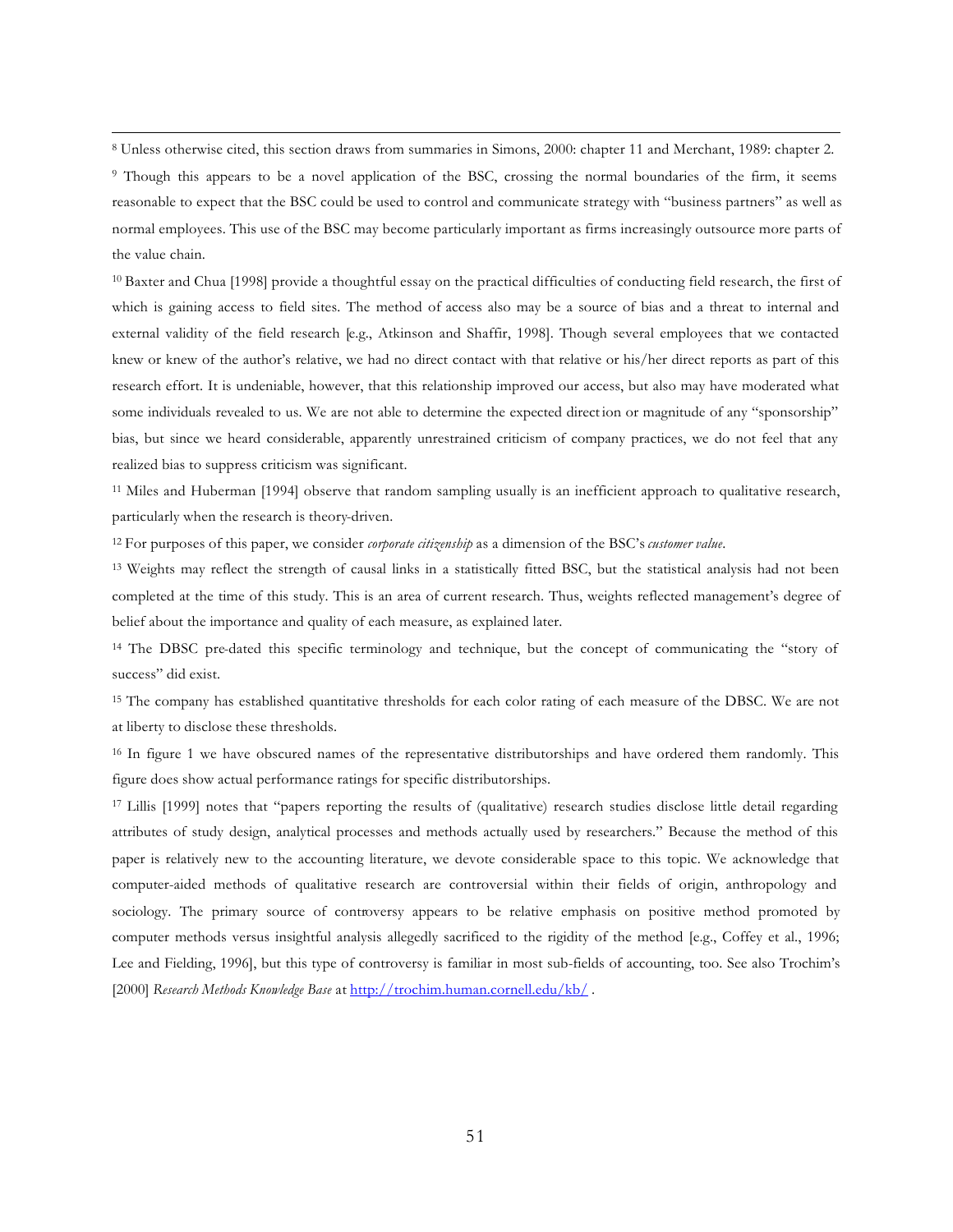<sup>18</sup> The sampling scheme might be biased because of the relative under-sampling of "green" distributors. The relative tenor of comments, however, does not appear to be related to the overall DBSC rating. There are no statistically significant ( $\alpha$  = 0.05) correlations among DBSC scores or "effective" or "ineffective" comments. It does not appear that the sampling scheme is a source of bias in subject responses.

<sup>19</sup> Distributors claimed that they always told the company what they thought, without restraint, though many were not sure they were heard. This is consistent with the study's characterization of the management style as top-down.

<sup>20</sup> One alternative approach, which is more constrained and possibly more objective, is to conduct a written or telephone survey to elicit scaled responses to theoretically derived questions regarding specific characteristics of management control or organizational communication [e.g., Dillman, 1978]. This approach requires a more fully developed theory of BSC effectiveness than we believe was available and may restrict the range of data collected. The findings of this study could be used to develop a mail or telephone survey for gathering cross-sectional data.

<sup>21</sup> We began the first interview with nine distributor-suppled measures but quickly found it more descriptive to split several into separate measures. The set of codes used and their definitions are in Appendix 1.

<sup>22</sup> Figure 2 also contains examples of code associations, which are detailed in Appendix 2.

 $\ddot{\phantom{a}}$ 

<sup>23</sup> Conflict and tension can be beneficial when they serve as catalysts for improved communication and resolution, but conflict that is left to simmer can worsen relations [e.g., Watson and Baumler, 1975].

<sup>24</sup> Numbers in brackets reflect interview number and lines of text referenced, e.g.,  $[3: 154 -158]$  = interview 3, lines 154 -159.

<sup>25</sup> It was less feasible in this study to assess plausibility, temporality, or behavioral gradient, to analogize, or to experiment with levels of factors. See Appendix 2 for discussion of the characteristics of causal relations.

<sup>26</sup> Numbers on the links in figure 4 are counts of the verified, paired and linked quotations, corresponding to table 3.

<sup>27</sup> Nearly all distributors talked naturally about performance in terms of color ratings and rankings. . If nothing else, both color ratings and rankings from this DBSC have changed the company's language and reinforce its already competitive culture. For example,

"I would be really reluctant to post this on the bulletin board. I don't want customers or technicians to see red" [1: 154- 156]. "If you're red you're an idiot" [3: 172]. "By seeing it all, you can just call someone up and say, 'How did you get green in service utilization?'" [4: 188]. "We were yellow, now we're bright red" [9: 59]. "We are competitive, so it matters what rank you are… I want to be number one" [5: 18].

<sup>28</sup> Most expressed uses of the DBSC (by both managers and distributors) appeared to be as diagnostic rather than interactive controls, also consistent with the company's top-down culture.

<sup>29</sup> This quotation also is an example of a highly salient sub-code link (*meaningful reward ? improvement)* that did not meet our frequency threshold of at least 10 associations, illustrating one of the possible costs of striving to increase the objectivity of the analysis.